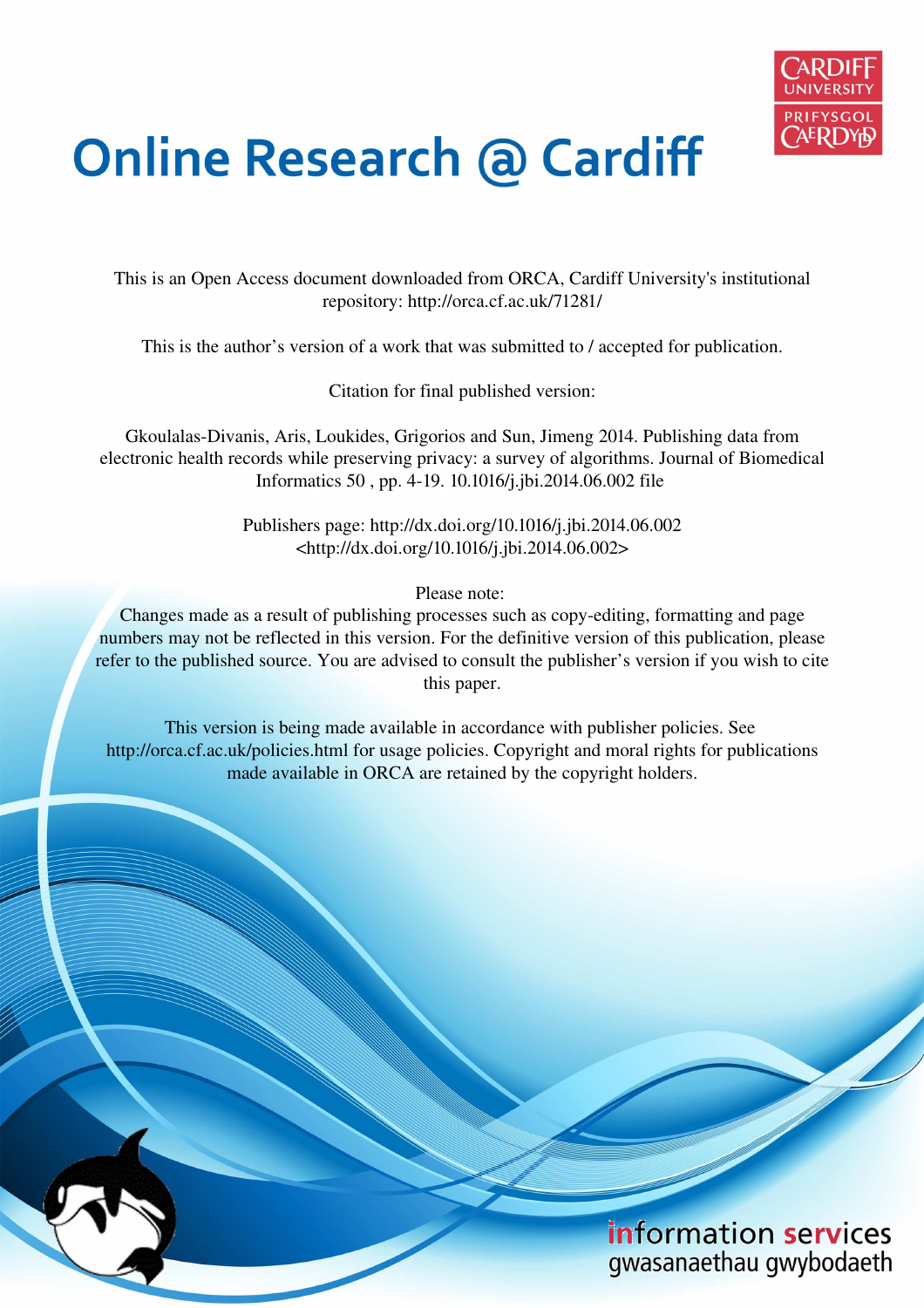# <span id="page-1-0"></span>Publishing data from electronic health records while preserving privacy: A survey of algorithms

Aris Gkoulalas-Divanis<sup>a</sup>, Grigorios Loukides<sup>b</sup>, Jimeng Sun<sup>c</sup>

*a IBM Research-Ireland, Damastown Industrial Estate, Mulhuddart, Dublin 15, Ireland. <sup>b</sup>School of Computer Science & Informatics, Cardiff University, 5 The Parade, Roath, Cardiff, CF24 3AA, UK. c IBM Thomas J. Watson Research Center, 17 Skyline Drive, Hawthorne, NY 10532, USA.*

# Abstract

The dissemination of Electronic Health Records (EHRs) can be highly beneficial for a range of medical studies, spanning from clinical trials to epidemic control studies, but it must be performed in a way that preserves patients' privacy. This is not straightforward, because the disseminated data need to be protected against several privacy threats, while remaining useful for subsequent analysis tasks. In this work, we present a systematic review of algorithms that have been proposed for publishing structured patient data, in a privacy-preserving way. We review more than 45 popular algorithms, derive insights on their operation, and highlight their advantages and disadvantages. We also provide a discussion of some promising directions for future research in this area.

*Keywords:* privacy, electronic health records, anonymization, algorithms, survey

# 1. Introduction

Electronic Medical Record / Electronic Health Record (EMR/EHR) systems are increasingly adopted to collect and store various types of patient data, which contain information about patients' demographics, diagnosis codes, medication,

*Preprint submitted to Journal of Biomedical Informatics January 23, 2014*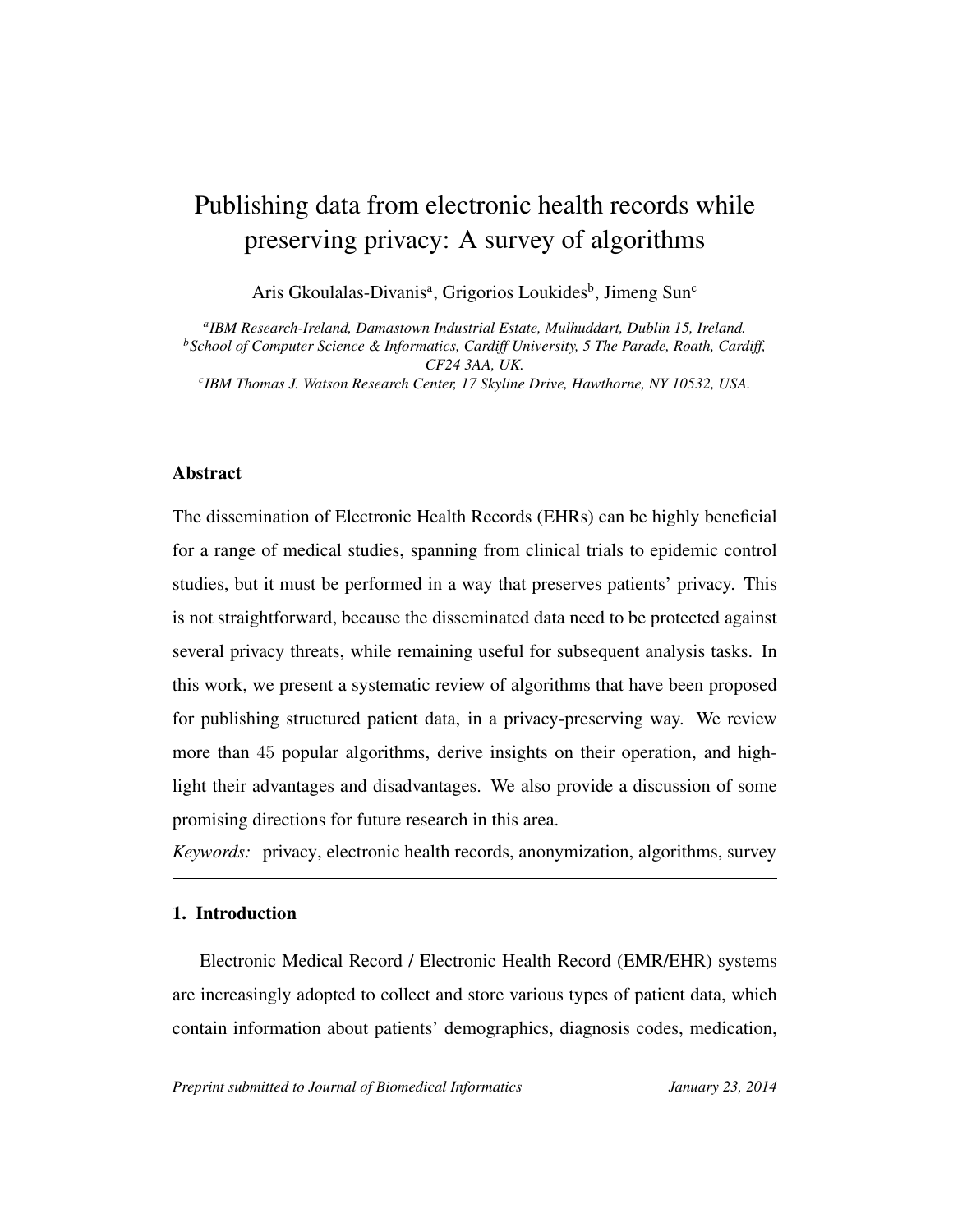allergies, and laboratory test results [\[22,](#page-51-0) [90,](#page-60-0) [63\]](#page-56-0). For instance, the use of EMR/EHR systems, among office-based physicians, increased from 18% in 2001 to 72% in 2012 and is estimated to exceed  $90\%$  by the end of the decade [\[56\]](#page-56-1).

Data from EMR/EHR systems are increasingly disseminated, for purposes beyond primary care, and this has been shown to be a promising avenue for improving research [\[63\]](#page-56-0). This is because it allows data recipients to perform large-scale, low-cost analytic tasks, which require applying statistical tests (e.g., to study correlations between BMI and diabetes), data mining tasks, such as classification (e.g., to predict domestic violence [\[107\]](#page-62-0)) and clustering (e.g., to control epidemics [\[117\]](#page-63-0)), or query answering. To facilitate the dissemination and reuse of patientspecific data and help the advancement of research, a number of repositories have been established, such as the the Database of Genotype and Phenotype (dbGaP) [\[89\]](#page-60-1), in the U.S., and the U.K. Biobank [\[104\]](#page-62-1), in the United Kingdom.

#### *1.1. Motivation*

While the dissemination of patient data is greatly beneficial, it must be performed in a way that preserves patients' privacy. Many approaches have been proposed to achieve this, by employing various techniques [\[43,](#page-54-0) [5\]](#page-49-0), such as cryptography (e.g., [\[73,](#page-58-0) [55,](#page-55-0) [121,](#page-64-0) [11\]](#page-50-0)) and access control (e.g., [\[110,](#page-62-2) [71\]](#page-57-0)). However, these approaches are not able to offer patient anonymity (i.e., that patients' private and confidential information will not be disclosed) when data about patients are disseminated [\[39\]](#page-53-0). This is because the data need to be disseminated to a wide (and potentially unknown) set of recipients.

Towards preserving anonymity, policies that restrict the sharing of patientspecific medical data are emerging worldwide [\[91\]](#page-60-2). For example, in the U.S., the Privacy Rule of the Health Insurance Portability and Accountability Act (HIPAA)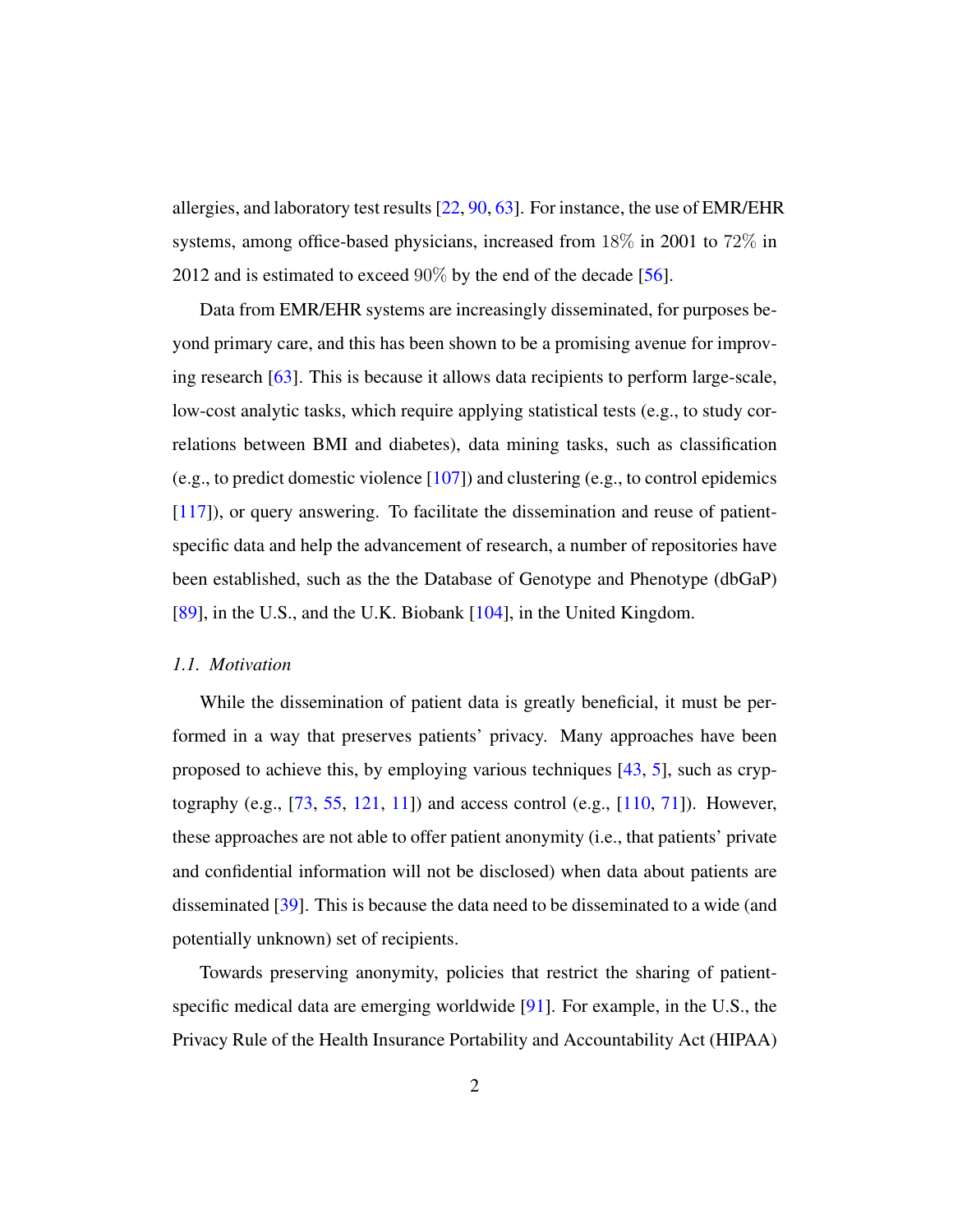[\[120\]](#page-63-1) outlines two policies for protecting anonymity, namely *Safe Harbor*, and *Expert Determination*. The first of these policies enumerates eighteen direct identifiers that must be removed from data, prior to their dissemination, while, according to the Expert Determination policy, an expert needs to certify that the data to be disseminated pose a low privacy risk before the data can be shared with external parties. Similar policies are in place in countries, such as the U.K. [\[2\]](#page-49-1) and Canada  $[3]$ , as well as in the European Union  $[1]$ . These policies focus on preventing the privacy threat of *identity disclosure* (also referred to as *re-identification*), which involves the association of an identified individual with their record in the disseminated data. However, it is important to note that they do not provide *any computational guarantees for thwarting identity disclosure nor aim at preserving the usefulness of disseminated data in analytic tasks*.

To address re-identification, as well as other privacy threats, the computer science and health informatics communities have developed various techniques. Most of these techniques aim at publishing a dataset of patient records, while satisfying certain privacy and data usefulness objectives. Typically, privacy objectives are formulated using privacy models, and enforced by algorithms that transform a given dataset (to facilitate privacy protection) to the minimum necessary extent. The majority of the proposed algorithms are applicable to data containing demo-graphics or diagnosis codes<sup>[1](#page-1-0)</sup>, focus on preventing the threats of *identity*, *attribute*, and/or *membership* disclosure (to be defined in subsequent sections), and operate by transforming the data using *generalization* and/or *suppression* techniques.

<sup>&</sup>lt;sup>1</sup>These algorithms deal with either relational or transaction (set-valued) attributes. However, following [\[34,](#page-53-1) [75,](#page-58-1) [76,](#page-58-2) [87\]](#page-59-0), we discuss them in the context of demographic and diagnosis information, which is modeled using relational and transaction attributes, respectively.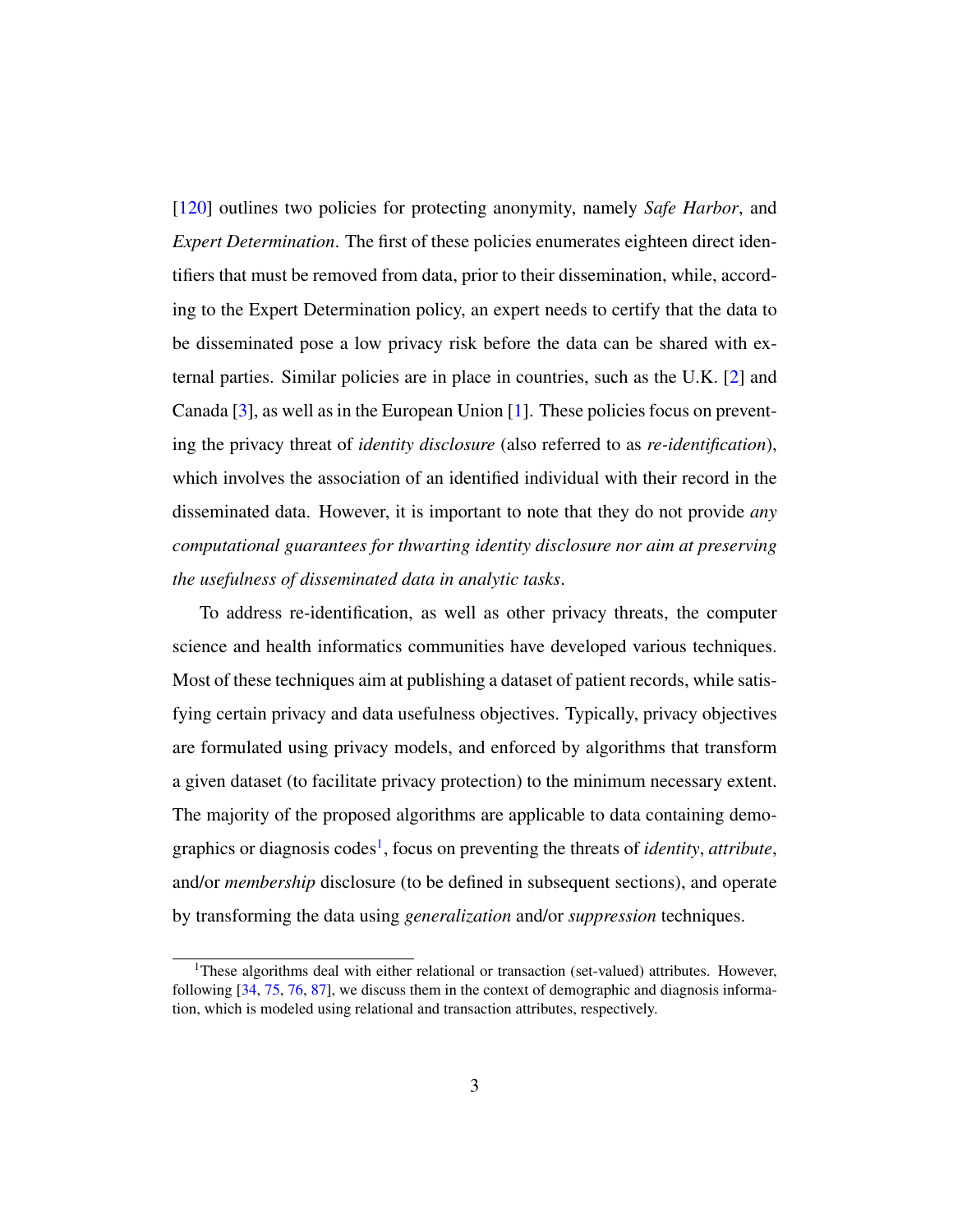#### *1.2. Contributions*

In this work, we present a survey of algorithms for publishing patient-specific data in a privacy-preserving way. We begin by discussing the main privacy threats that publishing such data entails, and the privacy models that have been designed to prevent these threats. Subsequently, we provide a systematic review of algorithms, for each of these threats, which explains the strategies these algorithms employ for: (i) transforming data, (ii) preserving data usefulness, and (iii) searching the space of potential solutions. Based on these strategies, we then classify over 45 popular privacy algorithms. This allows deriving interesting insights on the operation of these algorithms, as well as on their advantages and limitations. In addition, we provide an overview of techniques for preserving privacy that are designed for different settings and types of data, and identify a number of important research directions for future work.

To the best of our knowledge, this is the first survey on algorithms for facilitating the privacy-preserving sharing of structured medical data. However, there are surveys in the computer science literature that do not focus on methods applicable to such data [\[39\]](#page-53-0), as well as surveys that focus on privacy preservation methods for text data [\[94\]](#page-60-3), privacy policies [\[91,](#page-60-2) [93\]](#page-60-4), or system security [\[36\]](#page-53-2) issues. In addition, we would like to note that the aim of this paper is to provide insights on the tasks and objectives of a wide range of algorithms. Thus, we have omitted the technical details and analysis of specific algorithms and refer the reader to the publications describing the algorithms for them.

#### *1.2.1. Organization*

The remainder of this work is organized as follows. Section [2](#page-5-0) presents the privacy threats and models that have been proposed for preventing them. Sec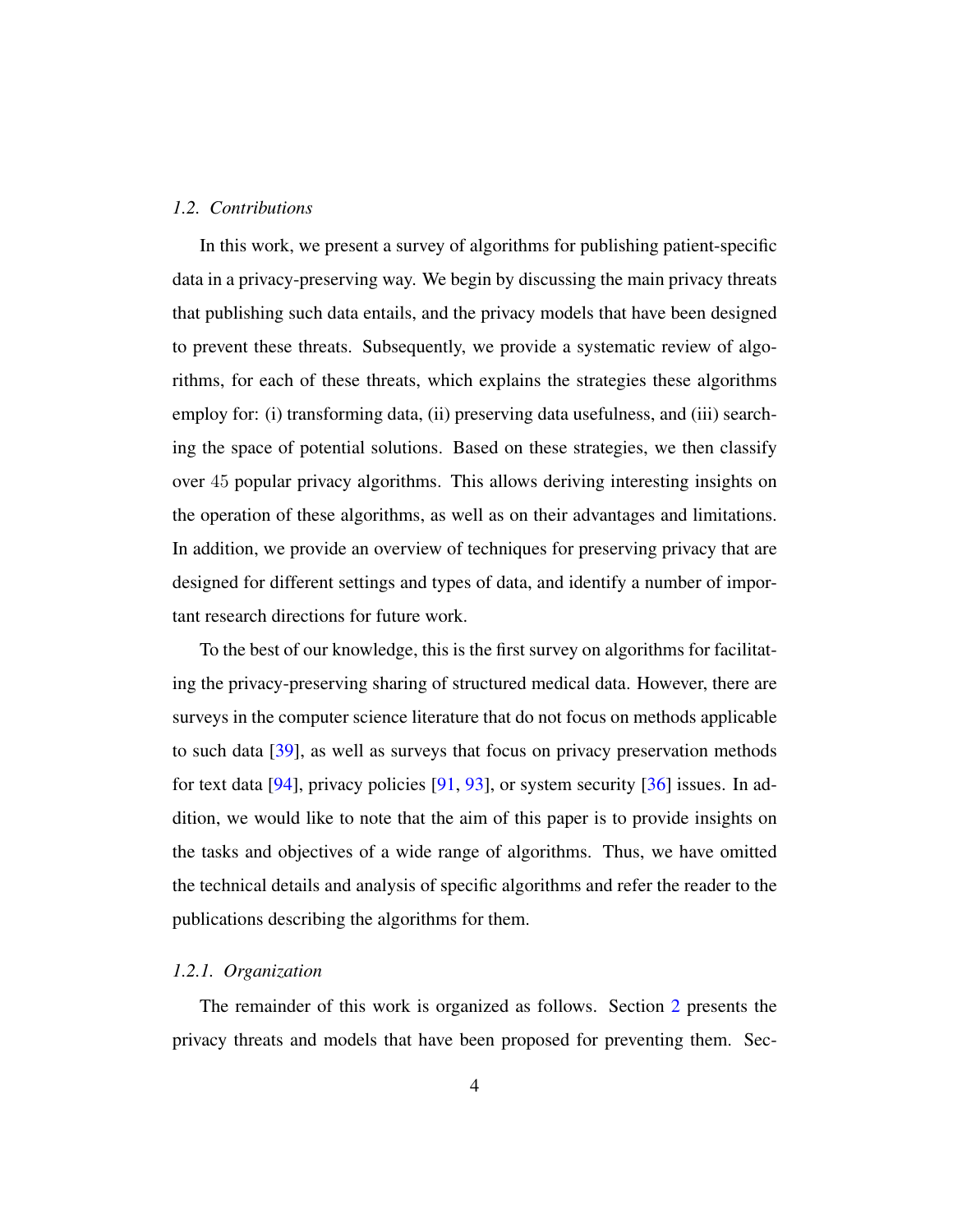tion [3](#page-15-0) discusses the two scenarios for privacy-preserving data sharing. Section [4](#page-18-0) surveys algorithms for publishing data, in the non-interactive scenario. Section [5](#page-40-0) discusses other classes of related techniques. Section [6](#page-46-0) presents possible directions for future research, and Section [7](#page-49-4) concludes the paper.

# <span id="page-5-0"></span>2. Privacy threats and models

In this section, we first discuss the major privacy threats that are related to the disclosure of individuals' private and/or sensitive information. Then, we present privacy models that can be used to guard against each of these threats. The importance of discussing privacy models is twofold. First, privacy models can be used to evaluate how safe data are prior to their release. Second, privacy models can be incorporated into algorithms to ensure that the data can be transformed in a way that preserves privacy.

#### *2.1. Privacy threats*

Privacy threats relate to three different types of attributes, *direct identifiers*, *quasi-identifiers*, and *sensitive attributes*. Direct identifiers are attributes that can explicitly re-identify individuals, such as name, mailing address, phone number, social security number, other national IDs, and email address. On the other hand, quasi-identifiers are attributes which *in combination* can lead to identity disclo-sure, such as demographics (e.g., gender, date of birth, and zip code) [\[109,](#page-62-3) [128\]](#page-64-1) and diagnosis codes [\[75\]](#page-58-1). Last, sensitive attributes are those that patients are not willing to be associated with. Examples of these attributes are specific diagnosis codes (e.g., psychiatric diseases, HIV, cancer, etc.) and genomic information. In Table [1,](#page-6-0) we present an example dataset, in which Name and Phone Number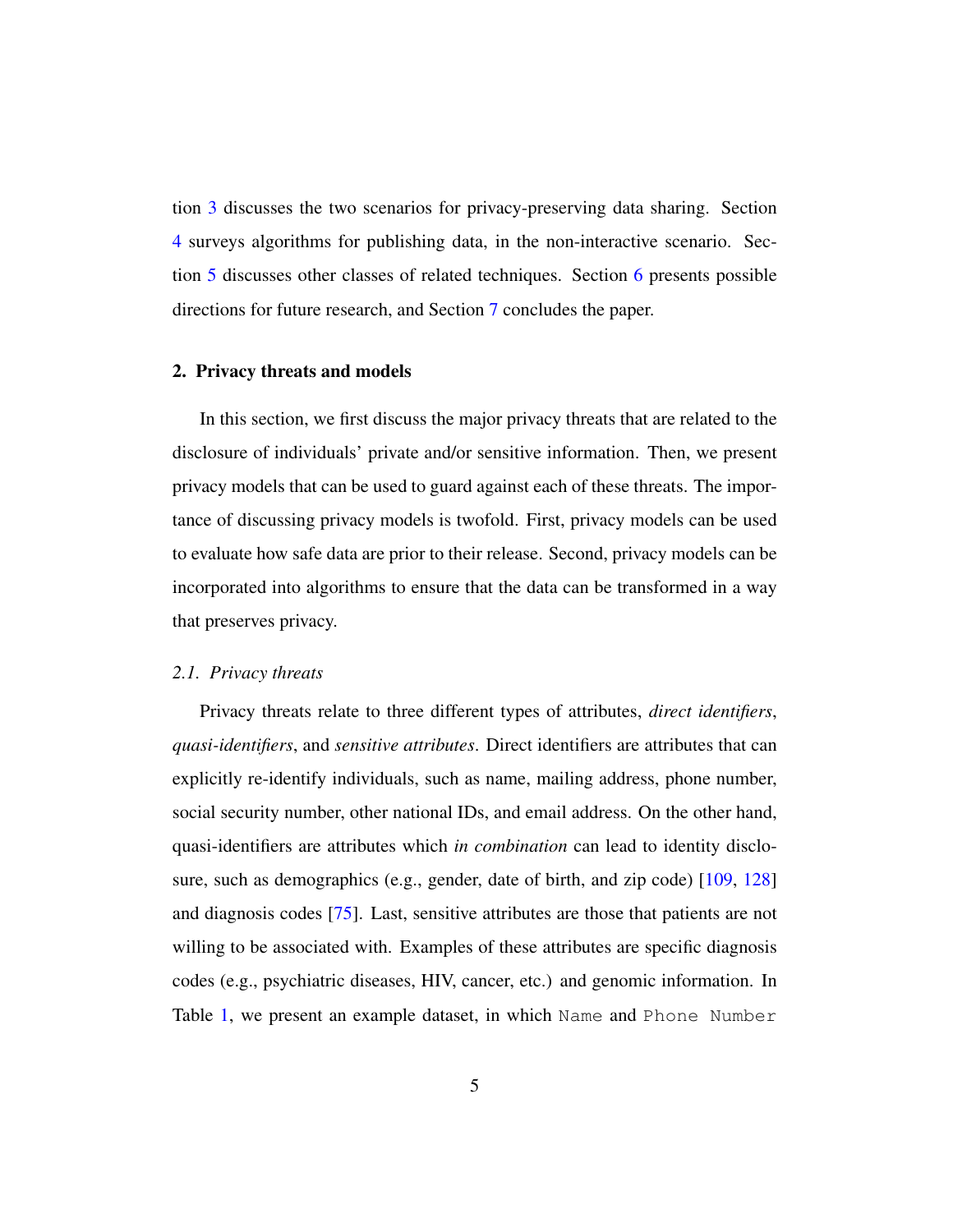are direct identifiers, Date of birth, Zip Code, and Gender are quasiidentifiers, and DNA is a sensitive attribute.

<span id="page-6-0"></span>

| <b>Direct identifiers</b> |                     | <b>Quasi-identifiers</b> |          |        | <b>Sensitive Attribute</b> |
|---------------------------|---------------------|--------------------------|----------|--------|----------------------------|
| Name                      | <b>Phone Number</b> | Date of birth            | Zip Code | Gender | <b>DNA</b>                 |
| Tom Green                 | 6152541261          | 11.02.1980               | 55432    | Male   | $AT \cdot G$               |
| Johanna Marer             | 6152532126          | 17.01.1982               | 55454    | Female | CG. A                      |
| Maria Durhame             | 6151531562          | 17.01.1982               | 55332    | Female | $TG.$ $C$                  |
| Helen Tulid               | 6153553230          | 10.07.1977               | 55454    | Female | $AA$ G                     |
| Tim Lee                   | 6155837612          | 15.04.1984               | 55332    | Male   | $GC.$ T                    |

Table 1: An example of different types of attributes in a relational table

Based on the above-mentioned types of attributes, we can consider the following classes of privacy threats:

- *Identity disclosure (or re-identification)* [\[112,](#page-63-2) [128\]](#page-64-1): This is arguably the most notorious threat in publishing medical data. It occurs when an attacker can associate a patient with their record in a published dataset. For example, an attacker may re-identify Maria in Table [1,](#page-6-0) even if the table is published deprived of the direct identifiers (i.e., Name and Phone Number). This is because Maria is the only person in the table who was born on 17.01.1982 and also lives in zip code 55332.
- *Membership disclosure* [\[100\]](#page-61-0): This threat occurs when an attacker can infer with high probability that an individual's record is contained in the published data. For example, consider a dataset which contains information on only HIV-positive patients.The fact that a patient's record is contained in the dataset allows inferring that the patient is HIV-positive, and thus poses a threat to privacy. Note that membership disclosure may occur even when the data are protected from identity disclosure, and that there are several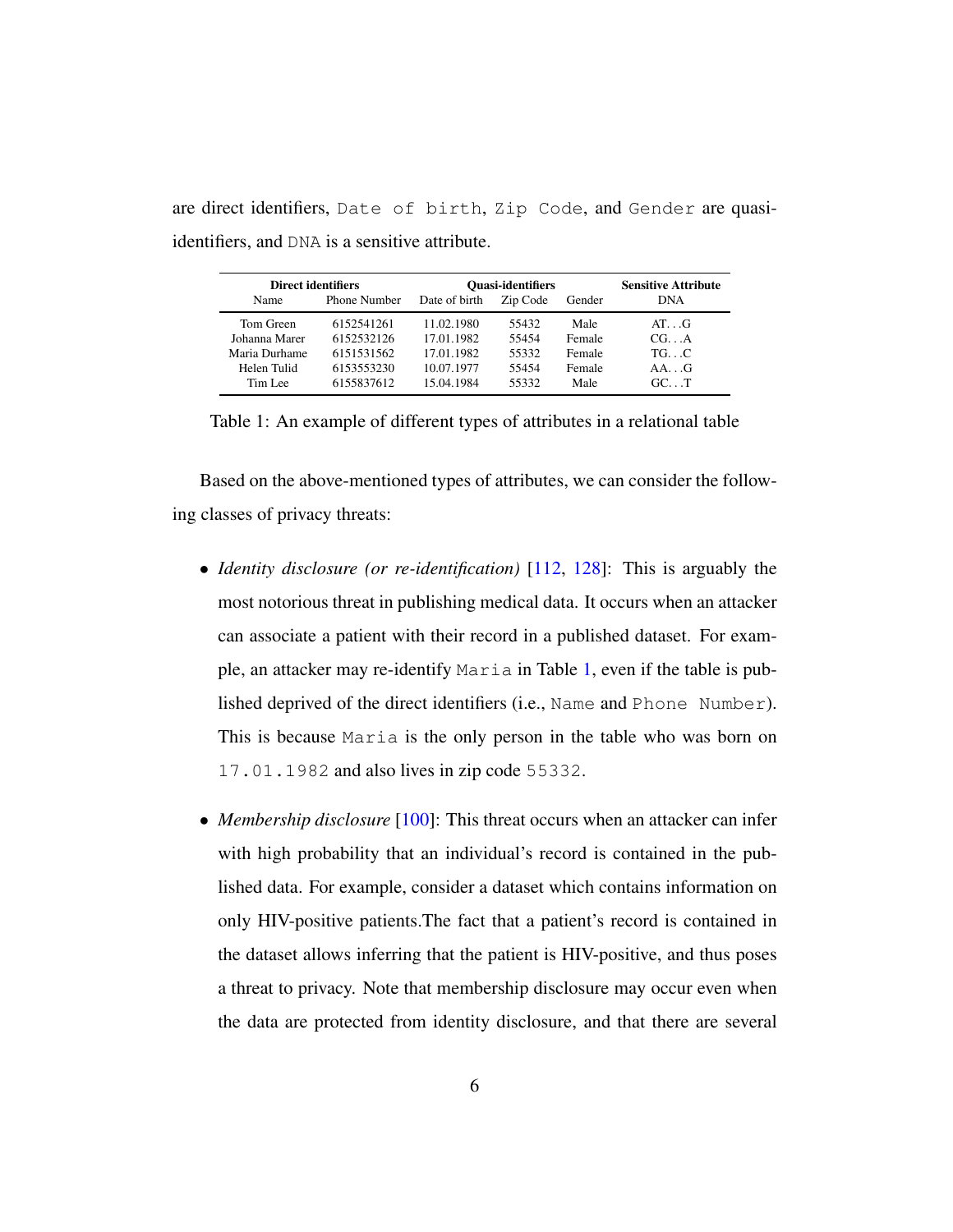real-world scenarios where protection against membership disclosure is re-quired. Such interesting scenarios were discussed in detail in [\[100,](#page-61-0) [101\]](#page-61-1).

• *Attribute disclosure (or sensitive information disclosure)* [\[88\]](#page-59-1): This threat occurs when an individual is associated with information about their sensitive attributes. This information can be, for example, the individual's value for the sensitive attribute (e.g., the value in *DNA* in Figure [1\)](#page-6-0), or a range of values which contain an individual's sensitive value (e.g., if the sensitive attribute is *Hospitalization Cost*, then knowledge that a patient's value in this attribute lies in a narrow range, say [5400, 5500], may be considered as sensitive, as it provides a near accurate estimate of the actual cost incurred, which may be considered to be high, rare, etc.).

There have been several incidents of patient data publishing, where identity disclosure has transpired. For instance, Sweeney [\[112\]](#page-63-2) first demonstrated the problem in 2002, by linking a claims database, which contains information of about 135K patients and was disseminated by the Group Insurance Commission, to the voter list of Cambridge, Massachusetts. The linkage was performed, based on patient demographics (e.g., *Date of birth*, *Zip code*, and *Gender*) and led to the re-identification of, William Weld, then governor of Massachusetts. It was also suggested that more than 87% of U.S. citizens could be re-identified, based on such attacks. Many other identity disclosure incidents have been reported since [\[33\]](#page-53-3). These include attacks in which (i) students re-identified individuals in the Chicago homicide database by linking it with the social security death index, (ii) an expert witness re-identified most of the individuals represented in a neuroblastoma registry, and (iii) a national broadcaster re-identified a patient, who died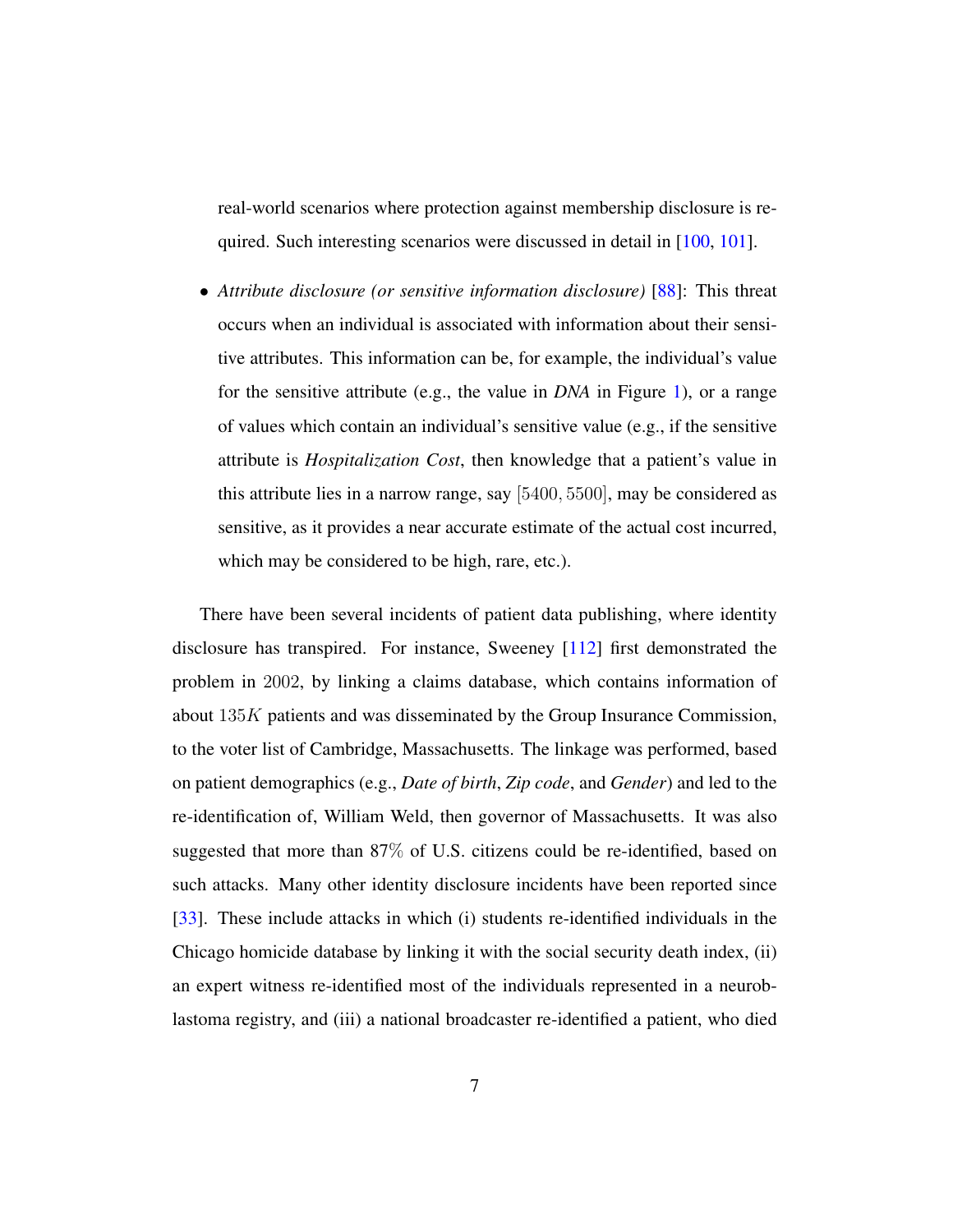while taking a drug, by combining the adverse drug event database with public obituaries.

Membership and attribute disclosure have not led yet to documented privacy breaches in the healthcare domain. However, they have raised serious privacy concerns and were shown to be feasible in various domains. For example, individuals who were opposed to their potential association with sensitive movies (e.g., movies related to their sexual orientation) took legal action when it was shown that data published by Netflix may be susceptible to attribute disclosure attacks [\[99\]](#page-61-2).

#### <span id="page-8-0"></span>*2.2. Privacy models*

In this section, we present some well-established privacy models that guard against the aforementioned threats. These privacy models: (i) model what leads to one or more privacy threats, and (ii) describe a computational strategy to enforce protection against the threat. Privacy models are subsequently categorized according to the privacy threats they protect from, as also presented in Table [2.](#page-9-0)

#### *2.2.1. Models against identity disclosure*

A plethora of privacy models have been proposed to prevent identity disclosure in medical data publishing. These models can be grouped, based on they type of data to which they are applied, into two major categories: (i) models for demographics, and (ii) models for diagnosis codes.

*Models for demographics.* The most popular privacy model for protecting demographics is  $k$ -anonymity [\[109,](#page-62-3) [112\]](#page-63-2).  $k$ -anonymity requires each record in a dataset D to contain the same values in the set of Quasi-IDentifier attributes (QIDs) with at least k−1 other tuples in D. Recall that quasi-identifiers are typically innocuous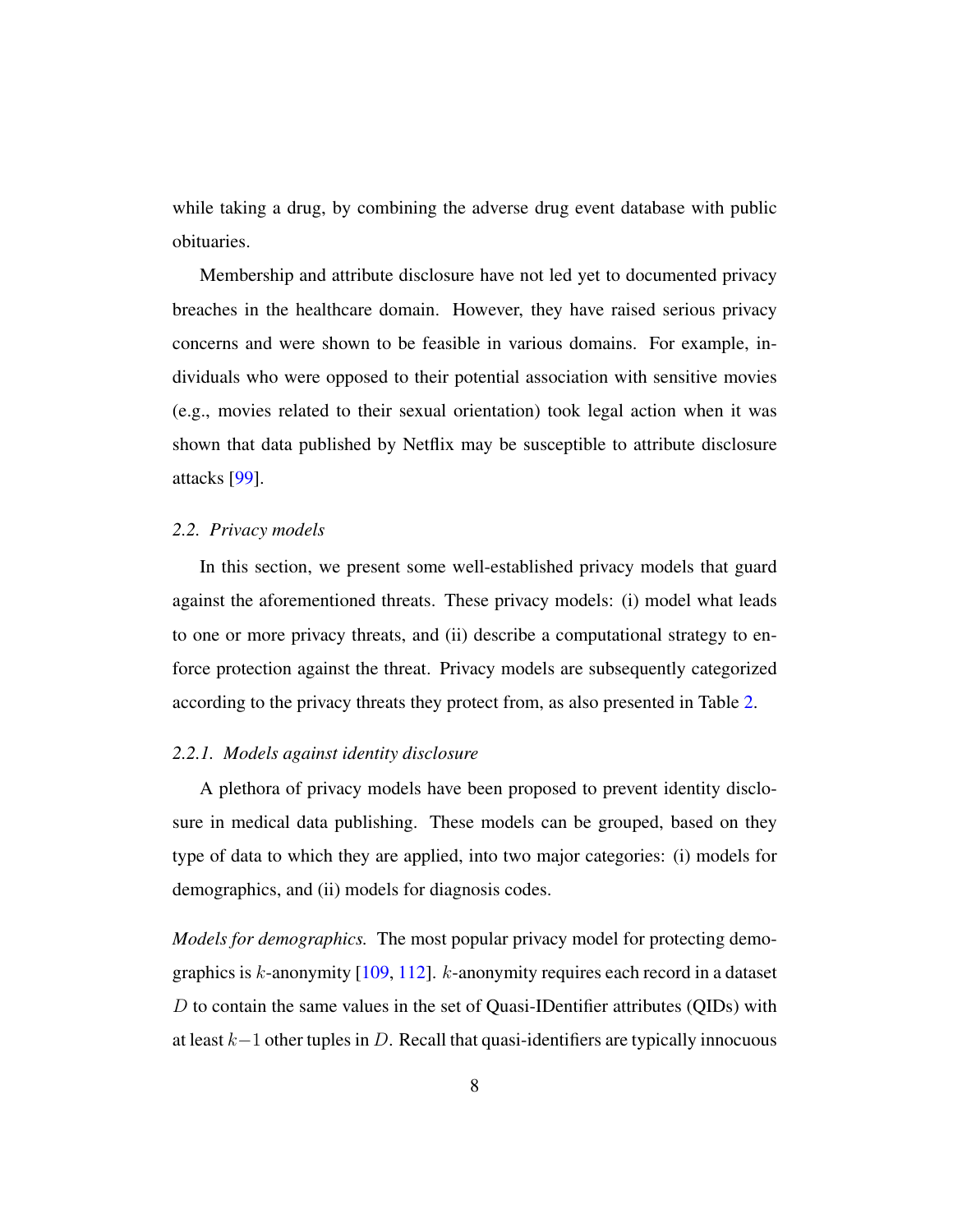<span id="page-9-0"></span>

| <b>Attack Type</b>           | <b>Privacy Models</b>                                                                                                                                                                                         |                                                                                              |  |  |
|------------------------------|---------------------------------------------------------------------------------------------------------------------------------------------------------------------------------------------------------------|----------------------------------------------------------------------------------------------|--|--|
|                              | <b>Demographics</b>                                                                                                                                                                                           | Diagnosis codes                                                                              |  |  |
| <b>Identity disclosure</b>   | <i>k</i> -anonymity $\lceil 112 \rceil$<br>$k$ -map [34]<br>$(1, k)$ -anonymity [45]<br>$(k, 1)$ -anonymity [45]<br>$(k, k)$ -anonymity [45]                                                                  | complete $k$ -anonymity [52]<br>$k^m$ -anonymity [115]<br>privacy-constrained anonymity [76] |  |  |
| <b>Membership disclosure</b> | $\delta$ -presence [100]<br>c-confident $\delta$ -presence [103]                                                                                                                                              |                                                                                              |  |  |
| Attribute disclosure         | <i>l</i> -diversity $[88, 69]$<br>$(a,k)$ -anonymity [126]<br>$p$ -sensitive- $k$ -anonymity [118]<br>t-closeness [69]<br>range-based $[81, 60]$<br>variance-based [64]<br><b>Worst Group Protection [84]</b> | $\rho$ -uncertainty [16]<br>$(h, k, p)$ -coherence [130]<br>PS-rule based anonymity [80]     |  |  |

Table 2: Privacy models to guard against different attacks

attributes that can be used in combination to link external data sources with the published dataset. Satisfying k-anonymity offers protection against identity disclosure, because it limits the probability of linking an individual to their record, based on QIDs, to  $1/k$ . The parameter k controls the level of offered privacy and is set by data publishers, usually to 5 in the context of patient demographics [\[92\]](#page-60-5).

Another privacy model that has been proposed for demographics is  $k$ -map [\[113\]](#page-63-5). This model is similar to  $k$ -anonymity but considers that the linking is performed based on larger datasets (called *population tables*), from which the published dataset has been derived. Thus,  $k$ -map is less restrictive than  $k$ -anonymity, typically allowing the publishing of more detailed patient information, which helps data utility preservation. On the negative side, however, the k-map privacy model is weaker (in terms of offered privacy protection) than  $k$ -anonymity because it assumes that: (i) attackers do not know whether a record is included in the published dataset, and (ii) data publishers have access to the population table.

El Emam et al. [\[34\]](#page-53-1) provide a discussion of the  $k$ -anonymity and  $k$ -map mod-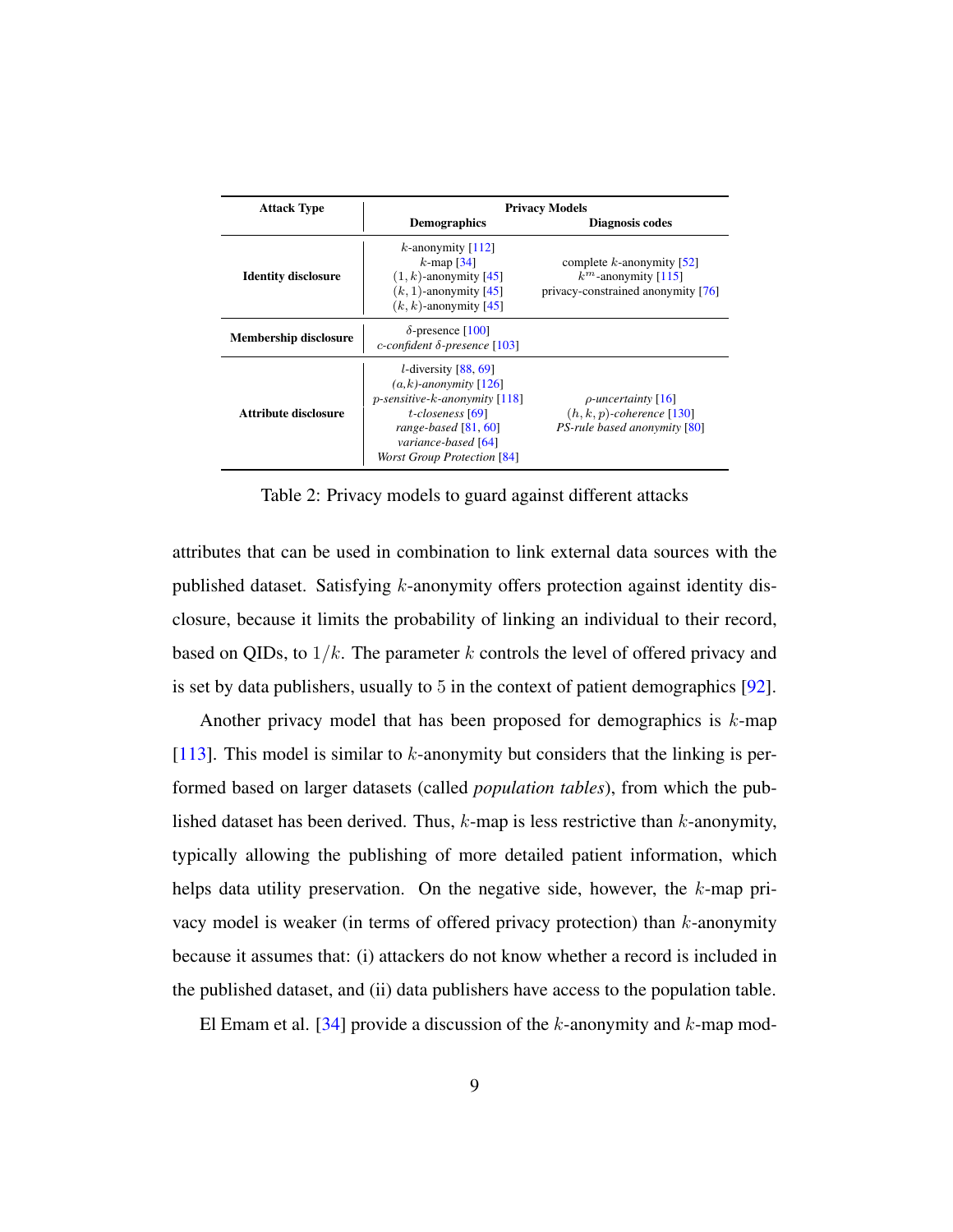els and propose risk-based measures, which approximate k-map and are more applicable in certain re-identification scenarios. Three privacy models, called  $(1, k)$ -anonymity,  $(k, 1)$ -anonymity and  $(k, k)$ -anonymity, which follow a similar concept to  $k$ -map, and are relaxations to  $k$ -anonymity, have been proposed by Gionis et al. [\[45\]](#page-54-1). These models differ in their assumptions about the capabilities of attackers and can offer higher data utility but weaker privacy than k-anonymity.

*Models for diagnosis codes.* Several privacy models have been proposed to protect identity disclosure attacks when sharing diagnosis codes. The work of He and Naughton [\[52\]](#page-55-1) proposed *complete* k*-anonymity*, a model which assumes that any combination of diagnosis codes can lead to identity disclosure and requires at least  $k$  records, in the published dataset, to have the same diagnosis codes. Complete  $k$ anonymity, however, may harm data utility unnecessarily because it is extremely difficult for attackers to know all the diagnoses in a patient record [\[75\]](#page-58-1).

A more flexible privacy model, called k <sup>m</sup>*-anonymity*, was proposed by Ter-rovitis et al. in [\[115\]](#page-63-3).  $k^m$ -anonymity uses a parameter m to control the maximum number of diagnosis codes that may be known to an attacker, and it requires *each* combination of m diagnosis codes to appear in at least  $k$  records of the released dataset. This privacy model is useful in scenarios in which data publishers are unable (or unwilling) to specify certain sets of diagnosis codes that may lead to identity disclosure attacks.

Recently, a privacy model, called *privacy-constrained anonymity*, was introduced by Loukides et al. in [\[76\]](#page-58-2). Privacy-constrained anonymity is based on the notion of privacy constraints. These are sets of diagnosis codes that may be known to an attacker and, collectively, they form the *privacy policy*. Given an owner-specified privacy policy, the privacy-constrained anonymity model limits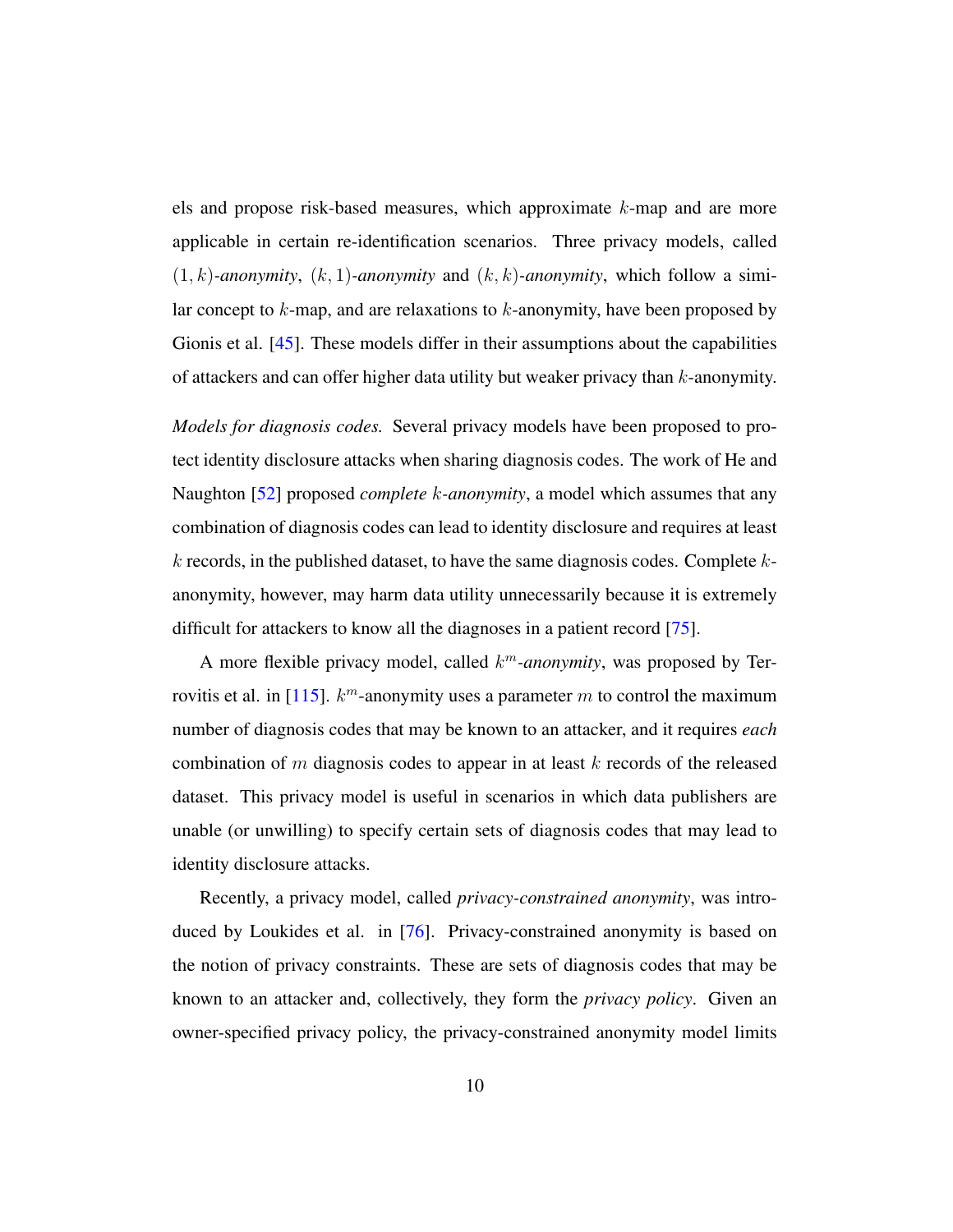the probability of performing identity disclosure to at most  $1/k$ , by requiring the set of diagnoses in *each* privacy constraint to appear at least k times in the dataset (or not appear at all).

By definition, privacy-constrained anonymity assumes that attackers know whether a patient's record is contained in the released dataset. This assumption is made by most research in the field (e.g., [\[115,](#page-63-3) [130,](#page-65-0) [52,](#page-55-1) [78\]](#page-58-3)), because such knowledge can be obtained by applying the procedure used to create the released data from a larger patient population, which is often described in the literature [\[75\]](#page-58-1). Relaxing this assumption, however, is straightforward by following an approach similar to that of the  $k$ -map model, and can potentially offer more utility at the expense of privacy. Privacy-constrained anonymity allows protecting only sets of diagnosis codes that may be used in identity disclosure attacks, as specified by the privacy policy. Thus, it addresses a significant limitation of both complete  $k$ -anonymity and  $k^m$ -anonymity which tend to overly protect the data (i.e., by protecting *all* or *all* m combinations of diagnosis codes), as well as preserving data utility significantly better.

#### *2.2.2. Models against membership disclosure*

The privacy models that have been discussed so far are not adequate for preventing membership disclosure, as explained in [\[100\]](#page-61-0). To address this shortcoming, two privacy models have been proposed by Nergiz et al. in [\[100\]](#page-61-0) and [\[101\]](#page-61-1). The first of these models, called  $\delta$ -presence [\[100\]](#page-61-0), aims at limiting the attacker's ability to infer that an individual's record is contained in a relational dataset  $D$ , given a version  $\ddot{D}$  of dataset  $D$  that is to be published and a public, population table P. The latter table is assumed to contain "all publicly known data" (i.e., the direct identifiers and quasi-identifiers of all individuals in the population, in-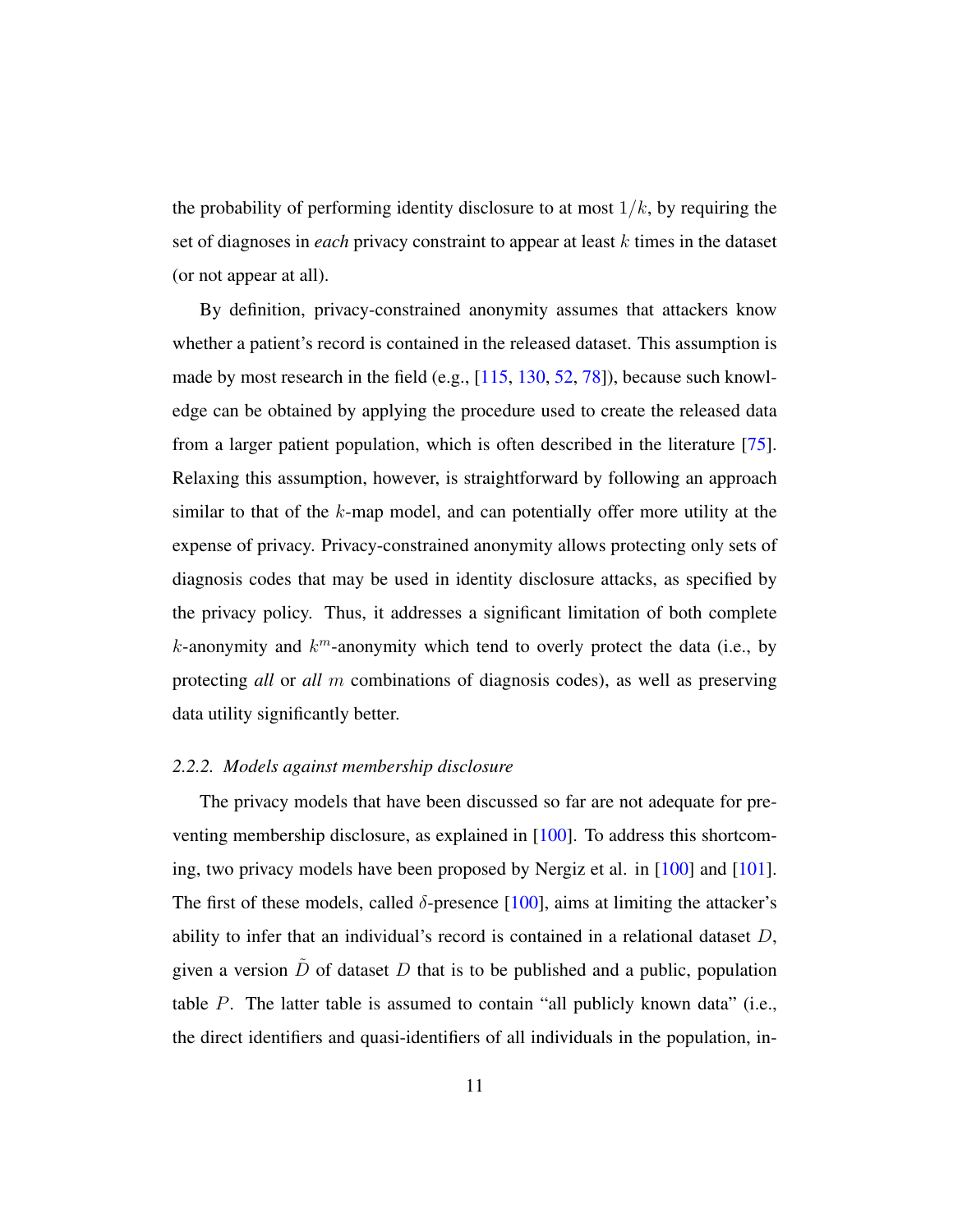cluding those in D). Satisfying  $\delta$ -presence offers protection against membership disclosure, because the probability of inferring that an individual's record is contained in table D, using  $\tilde{D}$  and P, will be within a range  $(\delta_{min}, \delta_{max})$  of acceptable probabilities. A record that is inferred with a probability within this range is called  $\delta$ -present, and the parameters  $\delta_{min}$  and  $\delta_{max}$  are set by data publishers, who also need to possess the population table P.

The fact that  $\delta$ -presence requires data owners to have access to complete information about the population, in the form of table  $P$ , limits its applicability. To address this issue, Nergiz et al. [\[103\]](#page-61-3) proposed the c*-confident* δ*-presence* privacy model. This model assumes a set of distribution functions for the population (i.e., attackers know the probability that an individual is associated with one or more values, over one or more attributes) instead of table P, and ensures that a record is  $\delta$ -present with respect to the population with an owner-specified probability c.

# *2.2.3. Models against attribute disclosure*

Privacy models against sensitive attribute disclosure can be classified into two groups, according to the type of attributes they are applied to: (i) models for patient demographics, and (ii) models for diagnosis codes. In what follows, we describe some representative privacy models from each group.

*Models for demographics.* The most popular privacy model that thwarts attribute disclosure attacks in patient demographics is l-diversity [\[88\]](#page-59-1). It requires each *anonymized group* in a dataset D to contain at least l "well represented" *sensitive attribute* (SA) values [\[88\]](#page-59-1). In most cases, an anonymized group is k-anonymous (i.e., it contains at least  $k$  records with the same values over the set of quasiidentifiers), although this is not a requirement of the definition of l-diversity. The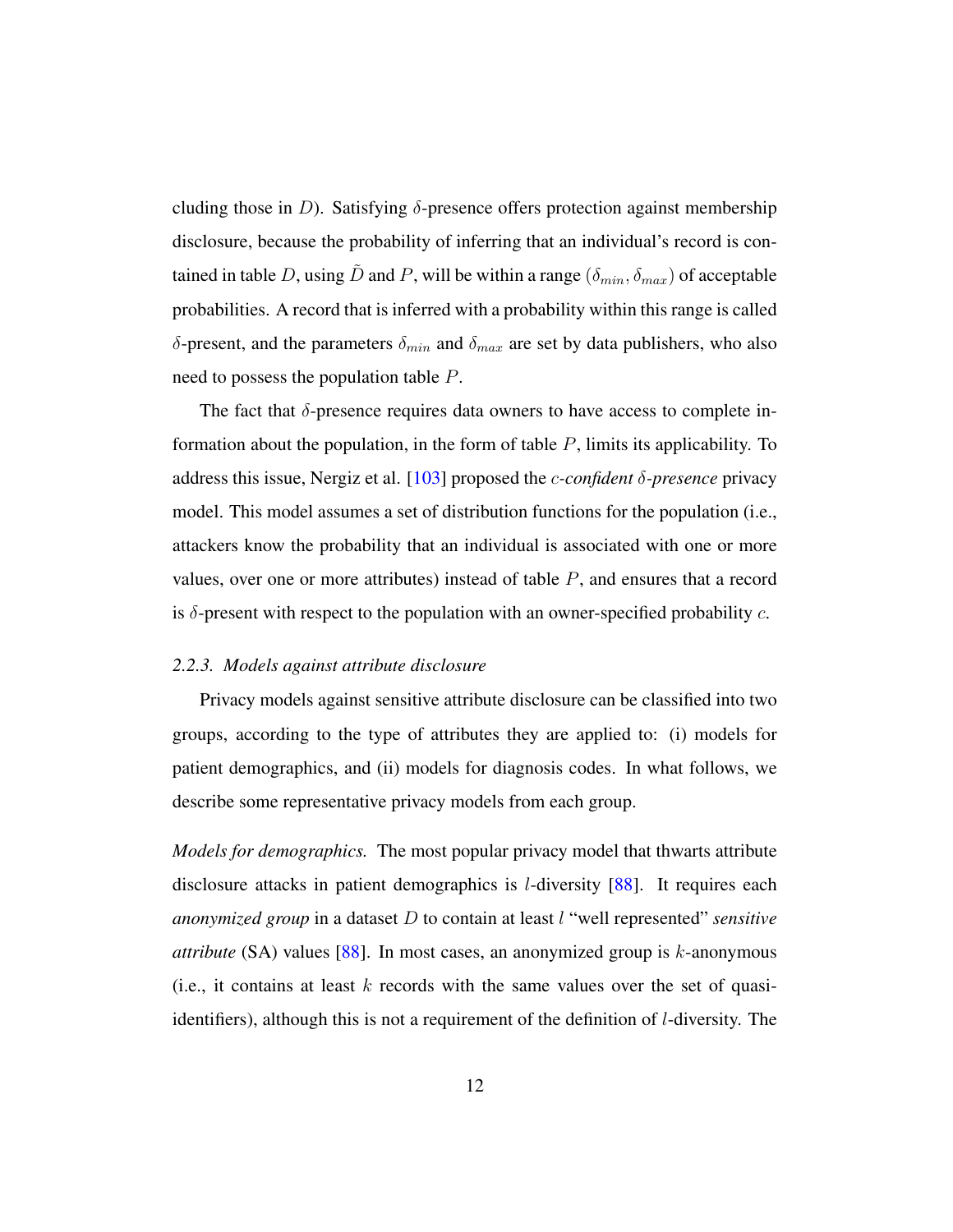simplest interpretation of "well represented" is *distinct* and leads to *distinct* l*diversity* [\[69\]](#page-57-1), which requires each anonymized group to contain at least l distinct SA values. Another interpretation leads to *recursive (*c*,* l*)-diversity* [\[88\]](#page-59-1), which requires each group in  $D$  to contain a large number of distinct SA values, none of which appears "too" often. Other principles that guard against value disclosure by limiting the number of distinct SA values in an anonymized group are *(*a*,*k*)-anonymity* [\[126\]](#page-64-2) and p*-sensitive-*k*-anonymity* [\[118\]](#page-63-4). However, these privacy principles still allow attackers to infer that an individual is likely to have a certain SA value when that value appears much more frequently than other values in the group.

t*-closeness* [\[69\]](#page-57-1) is another privacy model for protecting demographics from attribute disclosure attacks. This model aims at limiting the distance between the probability distribution of the SA values in an anonymized group and that of SA values in the entire dataset. This prevents an attacker from learning information about an individual's SA value that is not available from the dataset. Consider, for example, a dataset in which  $60\%$  of tuples have the value Flu in a SA Disease, and we form an anonymous group, which also has 60% of its disease values as Flu. Then, although an attacker can infer that an individual in the group suffers from Flu with relatively high probability (i.e. 60%), the group is protected according to t-closeness, since this fact can be inferred from the dataset itself.

Privacy models to guard against the disclosure of sensitive ranges of values in numerical attributes have also been proposed. Models that work by limiting the maximum range of SA values in a group of tuples have been proposed by Loukides et al. [\[81\]](#page-59-2) and Koudas et al. [\[60\]](#page-56-2), while LeFevre et al. [\[64\]](#page-57-2) proposed limiting the variance of SA values instead. A privacy model, called *Worst Group*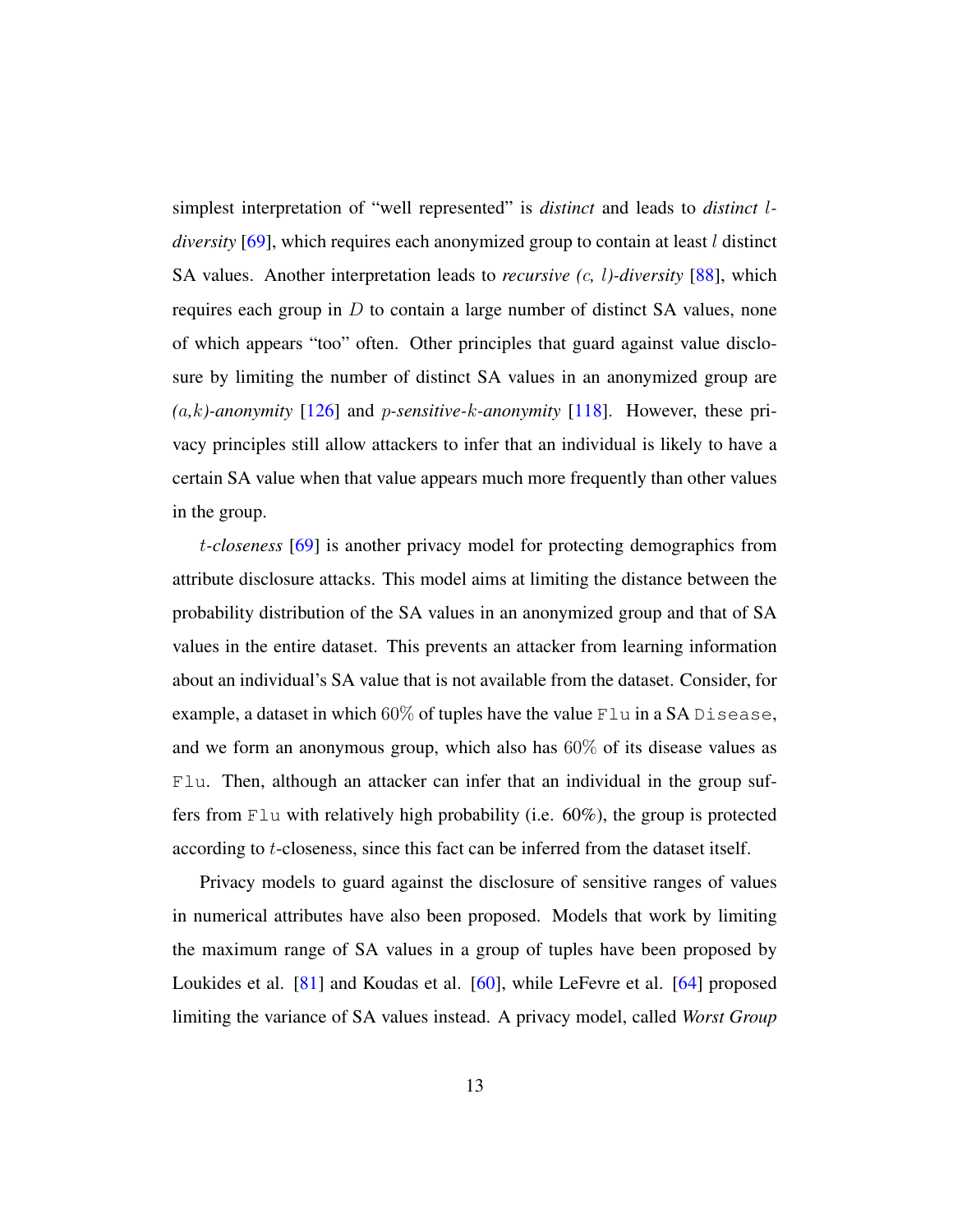*Protection* (WGP), which prevents range disclosure and can be enforced without generalization of SA values was introduced in [\[84\]](#page-59-4). WGP measures the probability of disclosing any range in the least protected group of a table, and captures the way SA values form ranges in a group, based on their frequency and similarity.

*Models for diagnosis codes.* Several privacy models have been proposed to protect attribute disclosure attacks when sharing diagnosis codes (e.g., the association of patients with sensitive diagnosis codes, such as those representing sexually transmitted diseases). One such model, proposed by Cao et al.  $[16]$ , is ρ*-uncertainty*, which limits the probability of associating an individual with any (single) diagnosis code to less than  $\rho$ . This model makes the (stringent) assumption that each diagnosis code in a patient record can be sensitive, and all the remaining codes in the record may be used for its inference.

Another privacy model, called (h, k, p)*-coherence*, was proposed in [\[130\]](#page-65-0) and guards against both identity and sensitive information disclosure. This model treats non-sensitive diagnosis codes similarly to  $k^m$ -anonymity and limits the probability of inferring sensitive diagnosis codes. In fact, parameters  $k$  and  $p$ have a similar role to k and m in  $k^m$ -anonymity, and h limits the probability of attribute disclosure.

The *PS-rule based anonymity* model (*PS-rule* stands for *Privacy Sensitive rule*), proposed by Loukides et al. in [\[80\]](#page-59-3), also thwarts both identity and sensitive information disclosure. Similarly to *association rules* [\[7\]](#page-49-5), PS-rules consist of two sets of diagnosis codes, the antecedent and consequent, which contain diagnosis codes that may be used in identity and sensitive information disclosure attacks, respectively. Given a PS-rule  $A \rightarrow B$ , where A and B is the antecedent and consequent of the rule, respectively, PS-rule based anonymity requires that the set of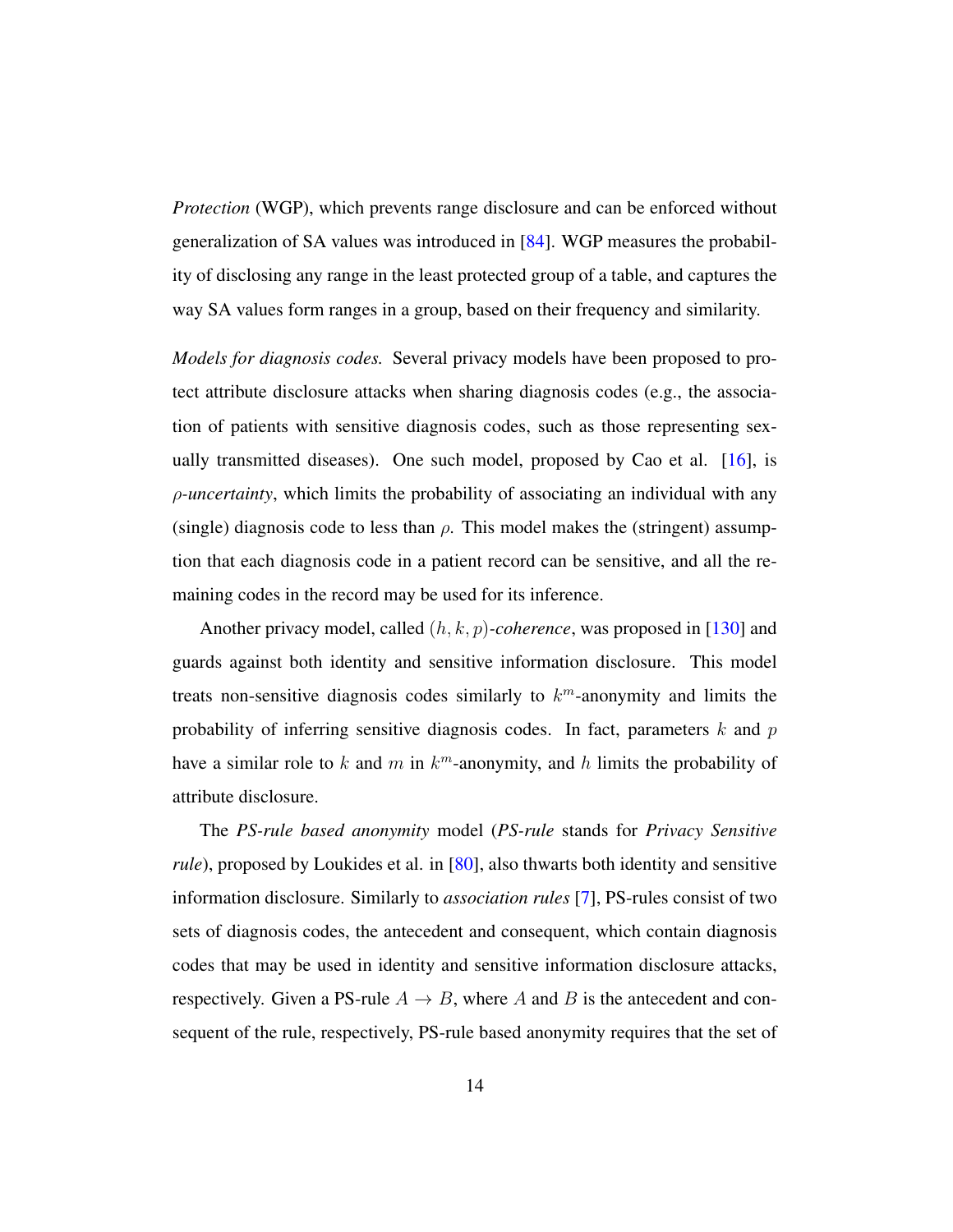diagnosis codes in A appears in at least  $k$  records of the published dataset, while at most  $c \cdot 100\%$  of the records that contain the diagnosis codes in A, also contain the diagnosis codes in  $B$ . Thus, it protects against attackers who know whether a patient's record is contained in the published dataset. The parameter  $c$  is specified by data publishers, takes values between 0 and 1, and is analogous to the confidence threshold in association rule mining [\[7\]](#page-49-5). The PS-rule based anonymity model offers three significant benefits compared to previously discussed models for diagnosis codes: (i) it protects against both identity and sensitive information disclosure, (ii) it allows data publishers to specify detailed privacy requirements, and (iii) it is more general than these models (i.e., the models in  $[115, 130, 52]$  $[115, 130, 52]$  $[115, 130, 52]$  $[115, 130, 52]$  $[115, 130, 52]$  are special cases of PS-rule based anonymity).

# <span id="page-15-0"></span>3. Privacy scenarios

There are two popular scenarios for privacy-preserving data sharing, as illustrated in Figure [1.](#page-16-0) In this paper, we survey privacy models and algorithms that belong to the non-interactive data sharing scenario. This scenario has certain benefits: (i) it offers constant data availability (since the original dataset is published after being anonymized), (ii) it does not require any infrastructure costs, and (iii) it is good for hypothesis generation and testing (since patient records are published in a utility-aware, anonymized form). However, the non-interactive scenario suffers from two important shortcomings. First, data owners need to specify privacy and utility requirements prior to sharing their data, in order to ensure that the released dataset is adequately protected and highly useful. Second, data owners have no control over the released dataset. Thus, the released dataset may be susceptible to attacks that had not been discovered at the time of data release.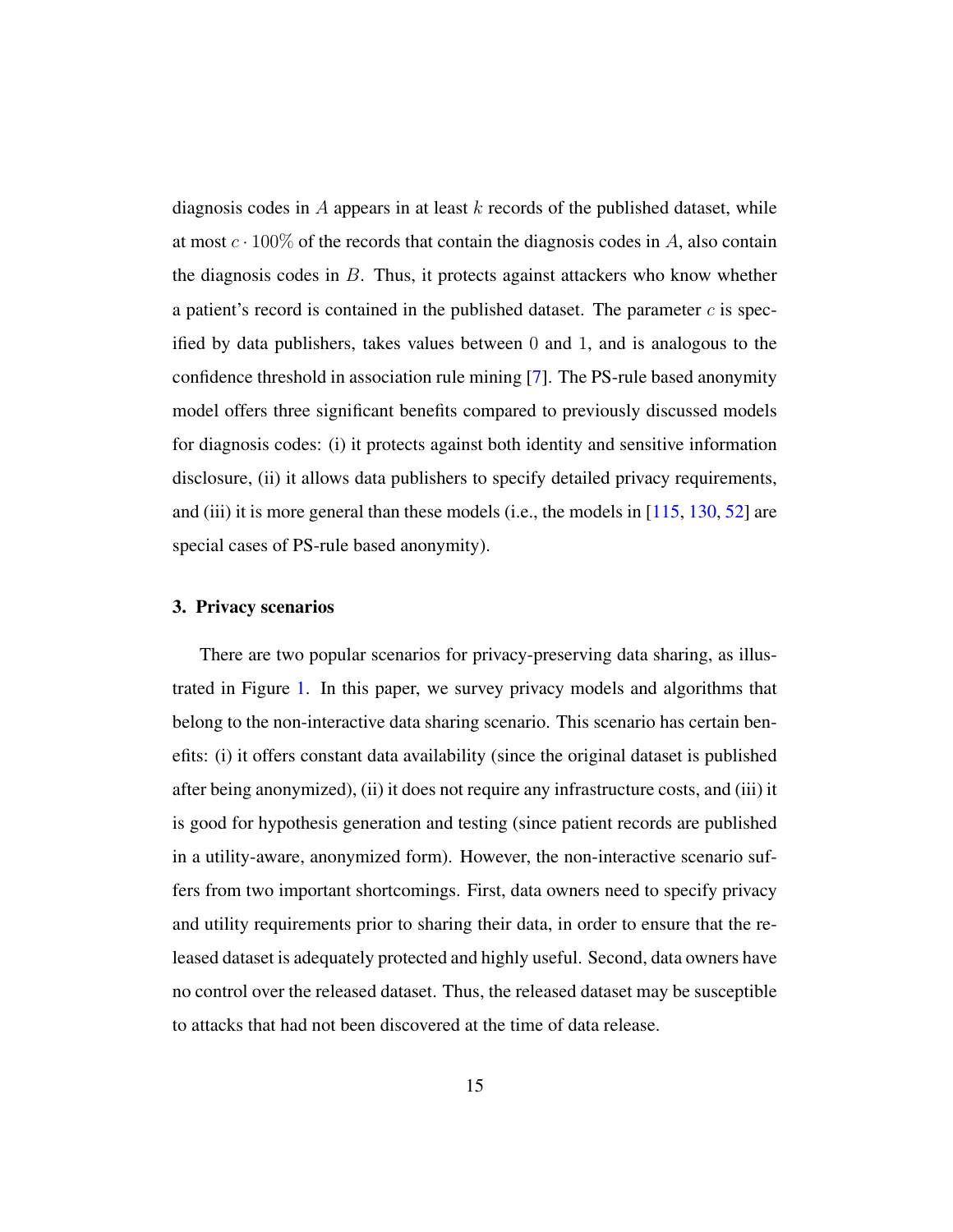<span id="page-16-0"></span>



Privacy-preserving data sharing can also be facilitated in the non-interactive scenario. This scenario assumes that the data are deposited into a (secure) repository and can be queried by external data users. Thus, the users receive protected answers to their queries, and not the entire dataset, as in the non-interactive scenario. The interactive scenario offers three main benefits, which stem from the fact that data are kept in-house to the hosting organization.

First, data owners can audit the use of their data and apply access control policies. This ensures that attackers can be identified and held accountable, a capability that is not offered by techniques that are designed for the non-interactive scenario. Furthermore, the enforced protection mechanism for the repository can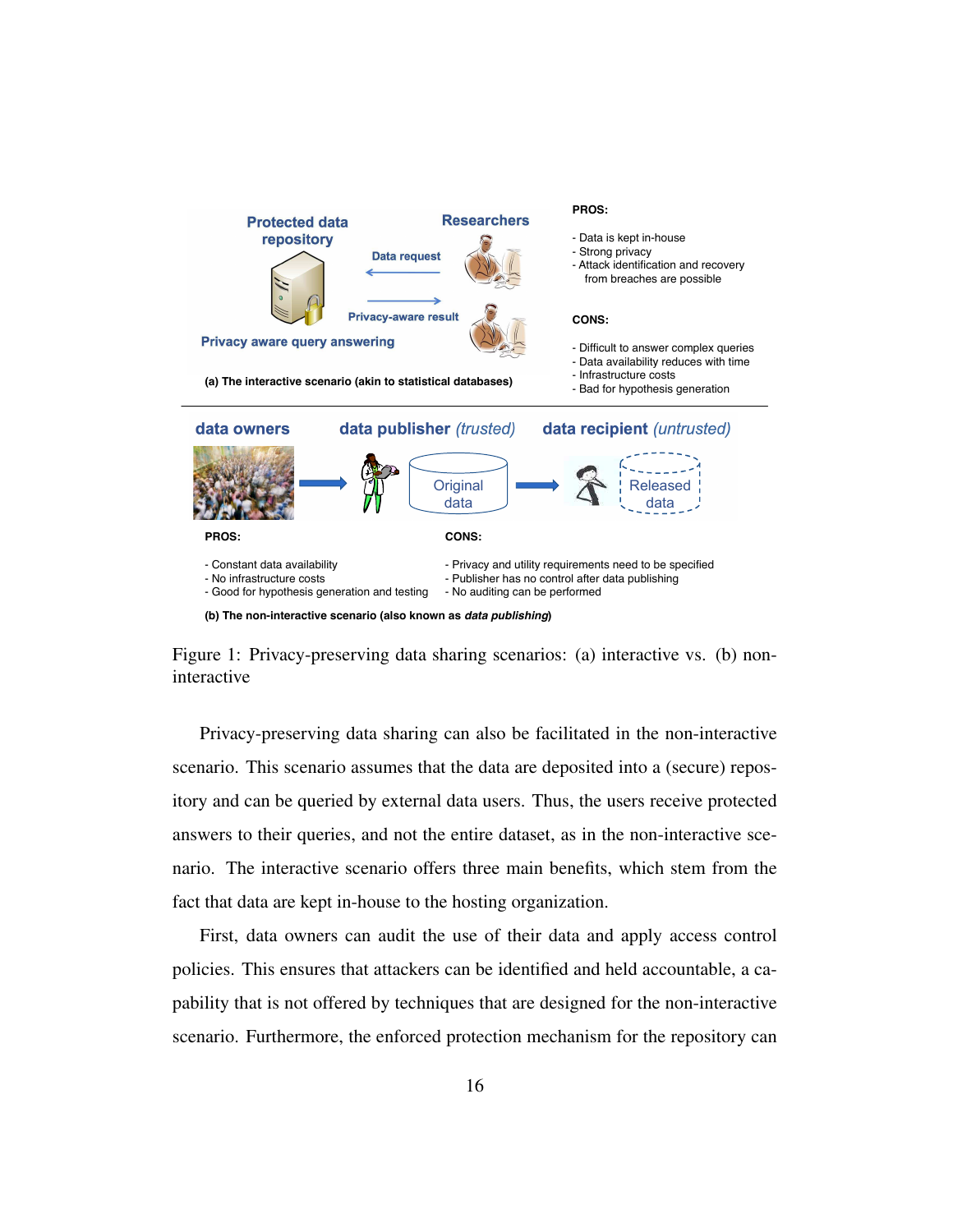be improved at any time based on new privacy threats that are identified, thus data owners can provide state-of-the-art protection of the sensitive data in the repository. Second, the interactive scenario allows the enforcement of strong, semantic privacy models that will be discussed later. Third, the fact that the types of posed queries are known a-priori to data owners helps deciding on an appropriate level of privacy that should be offered when answering the queries.

On the other hand, complex queries are difficult to support in the interactive setting, while there are often restrictions on the number of queries that can be answered. Additionally, several analytic tasks (e.g., visualization) require individual records, as opposed to aggregate results or models. These tasks are difficult to be supported in the interactive scenario. In general, it is interesting to observe that the advantages of the interactive scenario are disadvantages of the non-interactive scenario, and vice versa. Consequently, data publishers need to carefully select the appropriate privacy-preserving data sharing scenario based on their needs.

A popular class of algorithms that are designed for the interactive scenario enforce privacy by adding noise to each query answer, thereby offering *output privacy*. The goal of these algorithms is to tune the magnitude of the added noise so that privacy is preserved, while accurate, high-level statistics can still be computed using queries. For instance, several algorithms that enforce *differential privacy* [\[29\]](#page-52-0), a strong privacy model to be discussed later, in the interactive setting, are surveyed in [\[30\]](#page-52-1). In addition to constructing protected query answers, these algorithms monitor the number of queries posed to the system and stop answering queries, when the maximum number of queries that can be answered, while satisfying differential privacy, is reached. The release of statistics in a privacypreserving way has also been thoroughly investigated by the statistical disclosure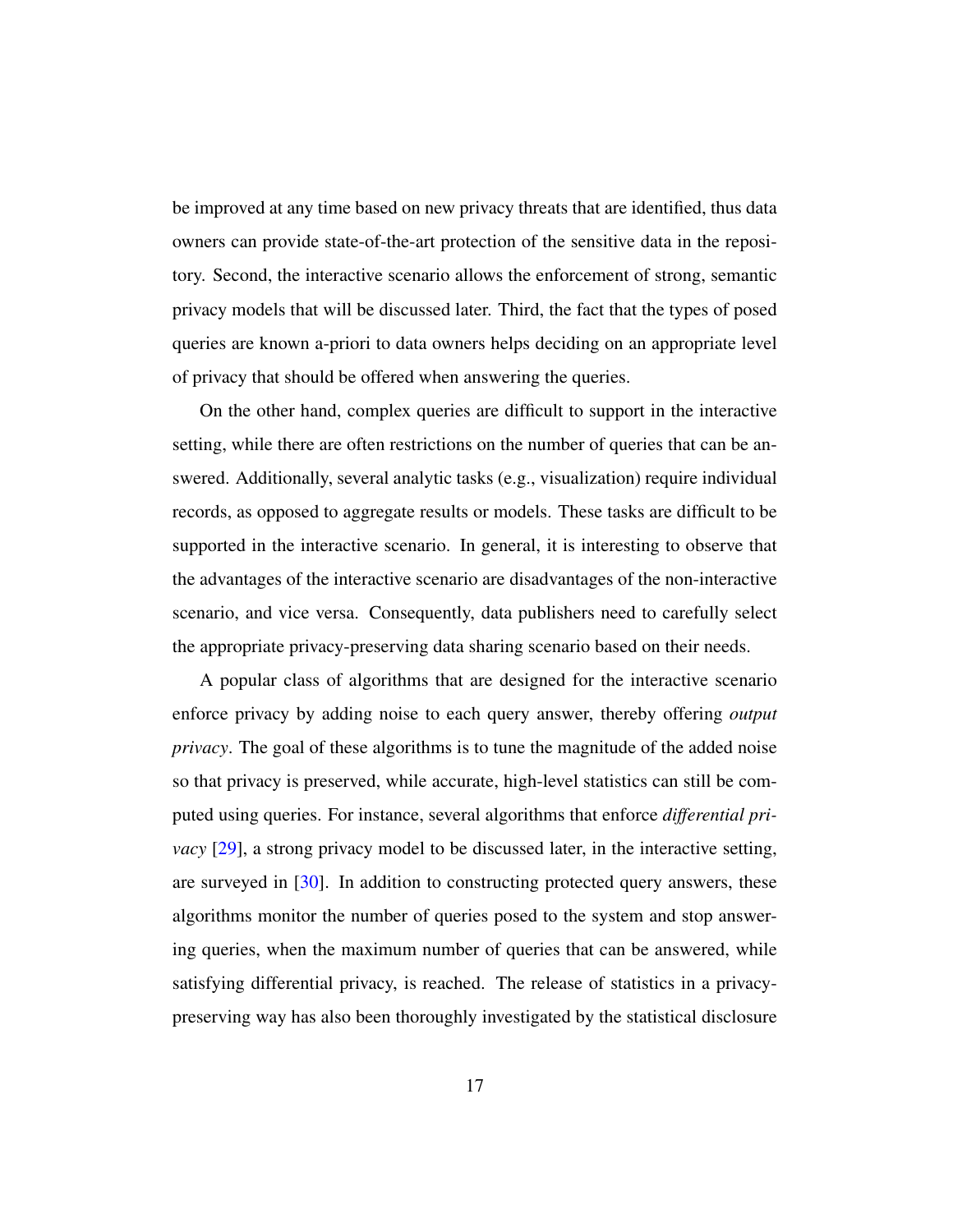<span id="page-18-1"></span>

| <b>Attack Type</b>           | <b>Privacy Models</b>                                                                                                                                                                                                                                                                                                                                                                       |                                                                                                                                                               |
|------------------------------|---------------------------------------------------------------------------------------------------------------------------------------------------------------------------------------------------------------------------------------------------------------------------------------------------------------------------------------------------------------------------------------------|---------------------------------------------------------------------------------------------------------------------------------------------------------------|
|                              | <b>Demographics</b>                                                                                                                                                                                                                                                                                                                                                                         | Diagnosis codes                                                                                                                                               |
| <b>Identity disclosure</b>   | $k$ -Minimal Generalization [109]<br><b>OLA</b> [32]<br>Incognito $[65]$<br>Genetic [58]<br>Mondrian $[66, 67]$<br><b>TDS</b> [40]<br><b>NNG</b> [28]<br>Greedy $[129]$<br>$k$ -Member [15]<br><b>KACA</b> [68]<br>Agglomerative [45]<br>$(k, k)$ -anonymizer [45]<br>Hilb [44]<br>iDist $[44]$<br>MDAV $[25]$<br><b>CBFS</b> [62]                                                          | UGACLIP <sub>[76]</sub><br><b>CBA</b> [87]<br><b>UAR</b> [86]<br>Apriori $[115]$<br>LRA [116]<br><b>VPA</b> [116]<br>mHgHs $[74]$<br>Recursive Partition [52] |
| <b>Membership disclosure</b> | <b>SPALM</b> [100]<br><b>MPALM [100]</b><br><b>SFALM [101]</b>                                                                                                                                                                                                                                                                                                                              |                                                                                                                                                               |
| <b>Attribute disclosure</b>  | Incognito with $l$ -diversity $[88]$<br>Incognito with $t$ -closeness [69]<br>Incognito with $(a, k)$ -anonymity [126]<br><i>p</i> -sensitive <i>k</i> -anonymity $[118]$<br>Mondrian with $l$ -diversity [127]<br>Mondrian with $t$ -closeness [70]<br>Top Down $[126]$<br>Greedy algorithm [81]<br>Hilb with $l$ -diversity $[44]$<br>iDist with $l$ -diversity $[44]$<br>Anatomize [127] | Greedy $[130]$<br>SuppressControl [16]<br>TDControl [16]<br><b>RBAT [79]</b><br>Tree-based [80]<br>Sample-based [80]                                          |

Table 3: Algorithms to prevent against different attacks

control community (see [\[4\]](#page-49-6) for a survey). However, the techniques in [\[4\]](#page-49-6) do not guarantee privacy preservation using a rigorous privacy model [\[29\]](#page-52-0).

# <span id="page-18-0"></span>4. Privacy techniques

In this section, we provide a classification of algorithms that employ the privacy models in Section [2](#page-5-0) and have been designed for the non-interactive scenario. These algorithms are summarized in Table [3.](#page-18-1) For each class of algorithms, we also discuss techniques that are employed in their operation.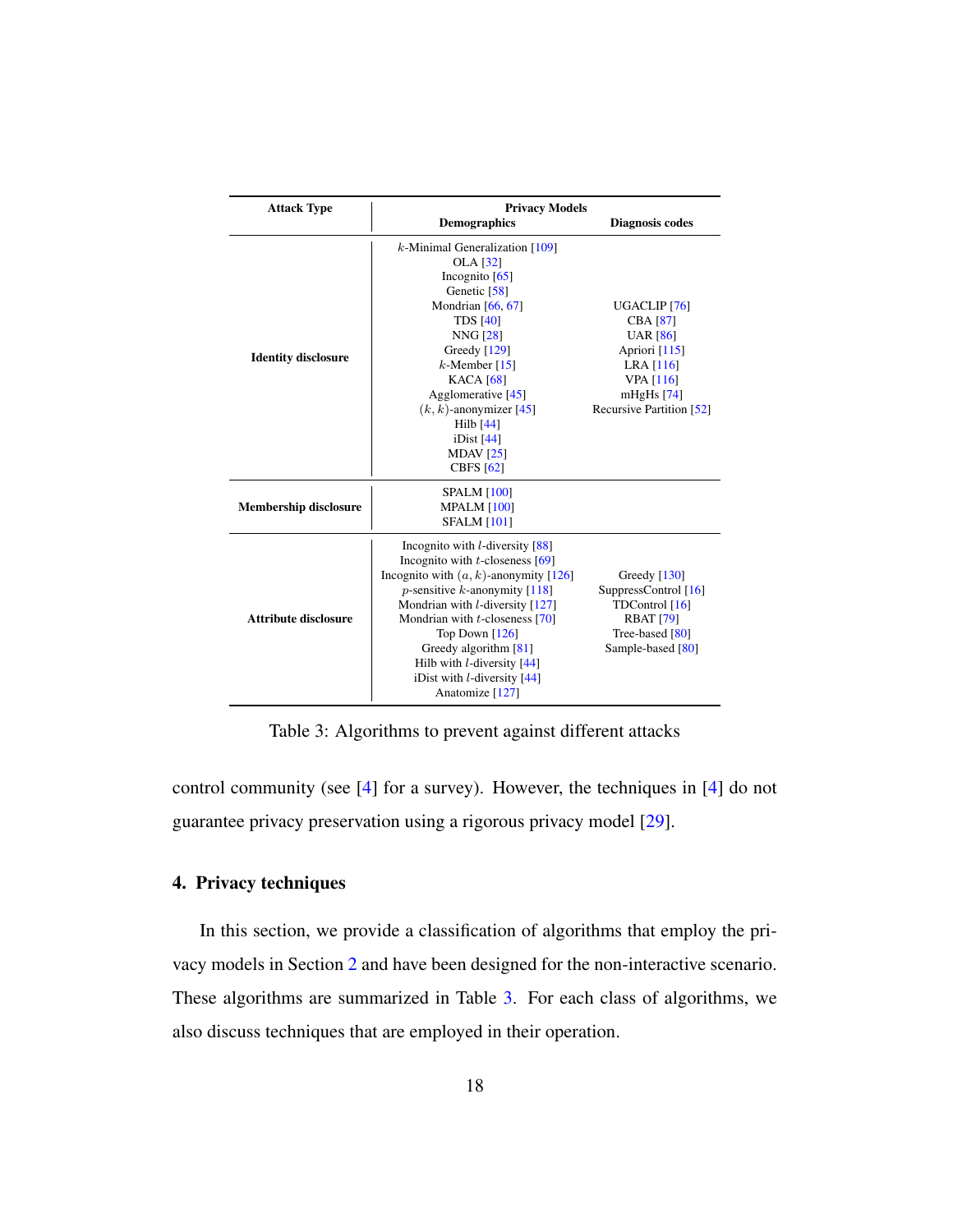#### *4.1. Algorithms against identity disclosure*

The prevention of identity disclosure requires transforming quasi-identifiers to enforce a privacy model in a way that preserves data utility. Since transforming the data to achieve privacy and optimal utility is computationally infeasible (see for example [\[109\]](#page-62-3)), most algorithms adopt heuristic strategies to explore the space of possible solutions. That is, they consider different ways of transforming quasiidentifiers in order to find a "good" solution that satisfies privacy and the utility objective. After discussing approaches to transform quasi-identifiers, we survey utility objectives and heuristic strategies. Based on this, we subsequently present a classification of popular algorithms.

#### *4.1.1. Transforming quasi-identifiers*

There are three main techniques to transform quasi-identifiers in order to prevent identity disclosure: (i) microaggregation [\[24\]](#page-52-5), (ii) generalization [\[109\]](#page-62-3), and (iii) suppression [\[109\]](#page-62-3). Microaggregation involves replacing a group of values in a QID using a summary statistic (e.g., centroid or median for numerical and categorical QIDs, respectively). This technique has been applied to demographics but not to diagnosis codes. Generalization, on the other hand, suggests replacing QID values by more general, but semantically consistent, values. Two generalization models, called *global* and *local* recoding, have been proposed in the literature (see [\[102\]](#page-61-4) for an excellent survey of generalization models). Global recoding involves mapping the domain of QIDs into generalized values. These values correspond to aggregate concepts (e.g., *British* instead of *English*, for Ethnicity) or collections of values (e.g., *English or Welsh*, for Ethnicity, or *18 to 30*, for Age). Thus, all occurrences of a certain value (e.g., *English*) in a dataset will be generalized to the same value (e.g., *European*). On the other hand, local recoding involves map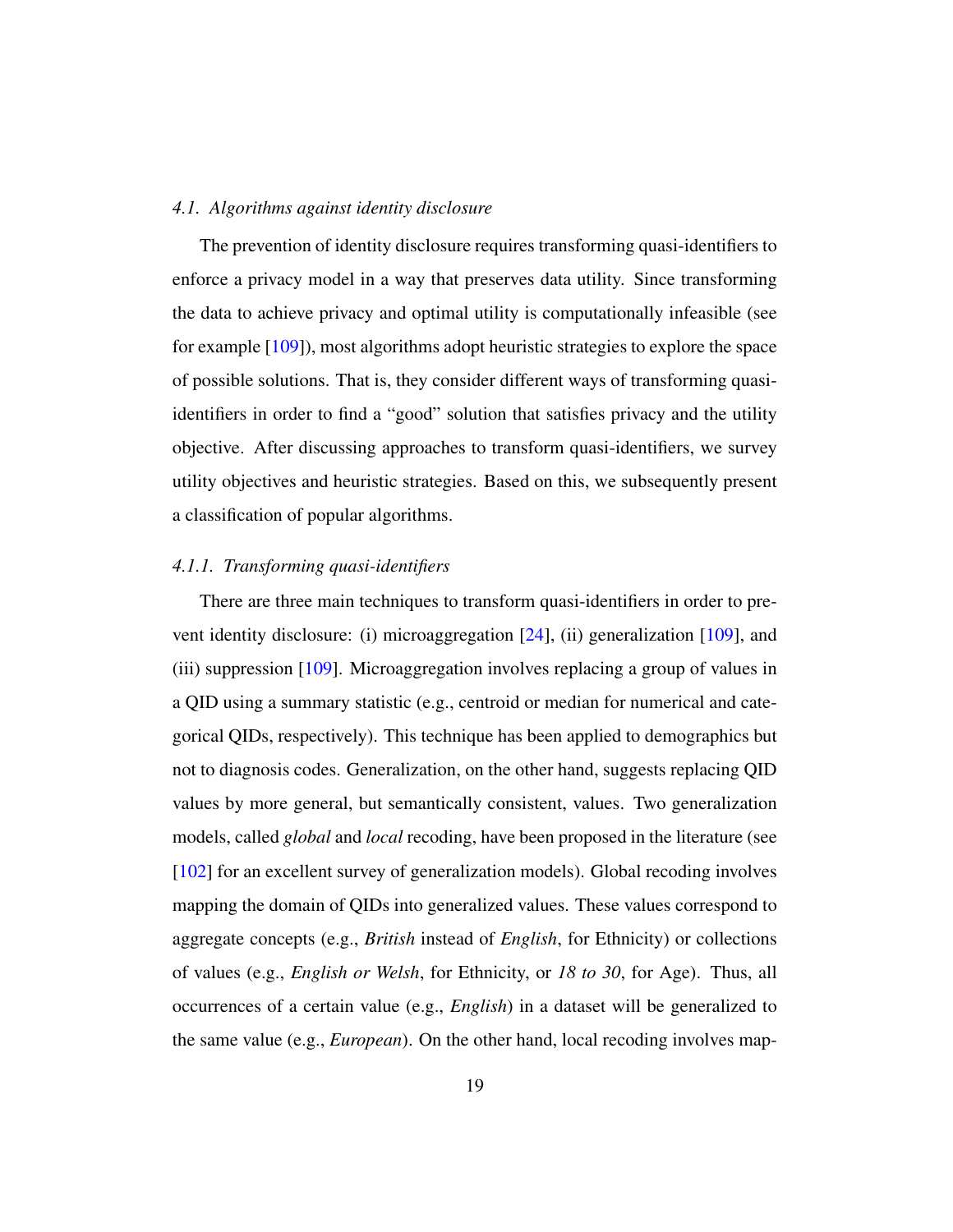ping QID values of individual records into generalized ones on a group-by-group basis. Therefore, the value *English* in two different records may be replaced by *British* in one record, and by *European*, in another. Similarly, diagnosis codes can be replaced either by aggregate concepts (e.g., *Diseases of Other Endocrine Glands* instead of *Diabetes melitus type I*) or by sets of diagnosis codes (e.g., {*Diabetes melitus type I*, *Diabetes melitus type II*}), which are interpreted as any (non-empty) subset of diagnosis codes contained in the set. Last, suppression involves the deletion of specific QID values from the data.

Although each technique has its benefits, generalization is typically preferred over microaggregation and suppression. This is because microaggregation may harm data truthfulness (i.e., the centroid may not appear in the data), while suppression incurs high information loss. Interestingly, there are techniques that employ more than one of these operations. For example, the work of [\[76\]](#page-58-2) employs suppression when it is not possible to apply generalization while satisfying some utility requirements.

#### *4.1.2. Utility objectives*

Preventing identity disclosure may lower the utility of data, as it involves data transformation. Thus, existing methods aim at preserving data utility by following one of the following general strategies: (i) they quantify information loss using an optimization measure, which they attempt to minimize, (ii) they assume that data will be used in a specific data analysis task and attempt to preserve the accuracy of performing this task using the published data, and (iii) they take into account utility requirements, specified by data owners, and aim at generating data that satisfy these requirements. In what follows, we discuss each of these strategies.

One way to capture data utility is by measuring the level of information loss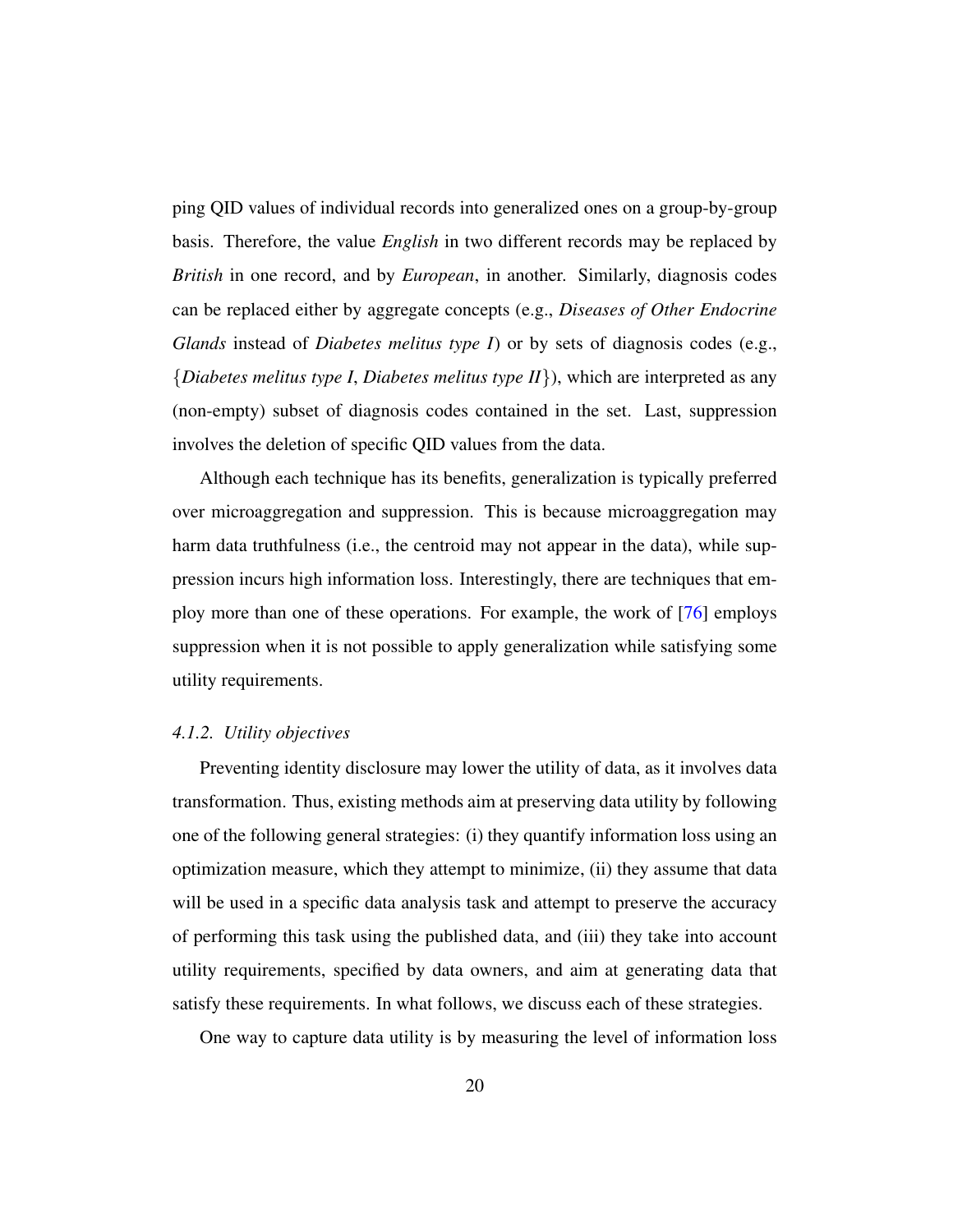incurred by data transformation. The measures that have been proposed are based on (i) the size of anonymization groups, or (ii) the characteristics of generalized values. Measures of the first category are based on the intuition that all records in an anonymization group are indistinguishable from one another, as they have the same value over QIDs. Thus, larger groups incur more information loss. Examples of these measures are *Discernability Metric* (DM) [\[9\]](#page-50-2) and *Normalized Average Equivalence Class Size* [\[66\]](#page-57-4), which differ from one another in the way they penalize groups. The main drawback of these measures is that they neglect the way values are transformed within an anonymized group. These measures, for example, would assign the same penalty to a group of records with values {14, 15, 16} in a QID *Age* that are generalized to *14 to 16* or *Underage*. However, using the generalized value *14 to 16* incurs lower information loss, as this is more specific than *Underage*.

The above-mentioned limitation is addressed by the second category of measures, which take into account the way values are generalized. Examples of these measures are *Generalization Cost* (GC) [\[6\]](#page-49-7), *Normalized Certainty Penalty* (NCP) [\[129\]](#page-64-3), and *Loss Metric* (LM) [\[58\]](#page-56-3). All of these measures are applicable to demographics and penalize less specific generalized values (i.e., they favor *British* over *European*) but the latter two (i.e., NCP and LM) are more flexible, as they can be applied to both numerical and categorical attributes. A recently proposed information-loss measure for diagnosis codes is *Information Loss Metric* (ILM) [\[87\]](#page-59-0). ILM quantifies information loss of a generalized diagnosis code by imposing a large penalty on generalized terms that contain many diagnosis codes and appear in many records of the dataset.

Another way to capture data utility is based on measuring the accuracy of a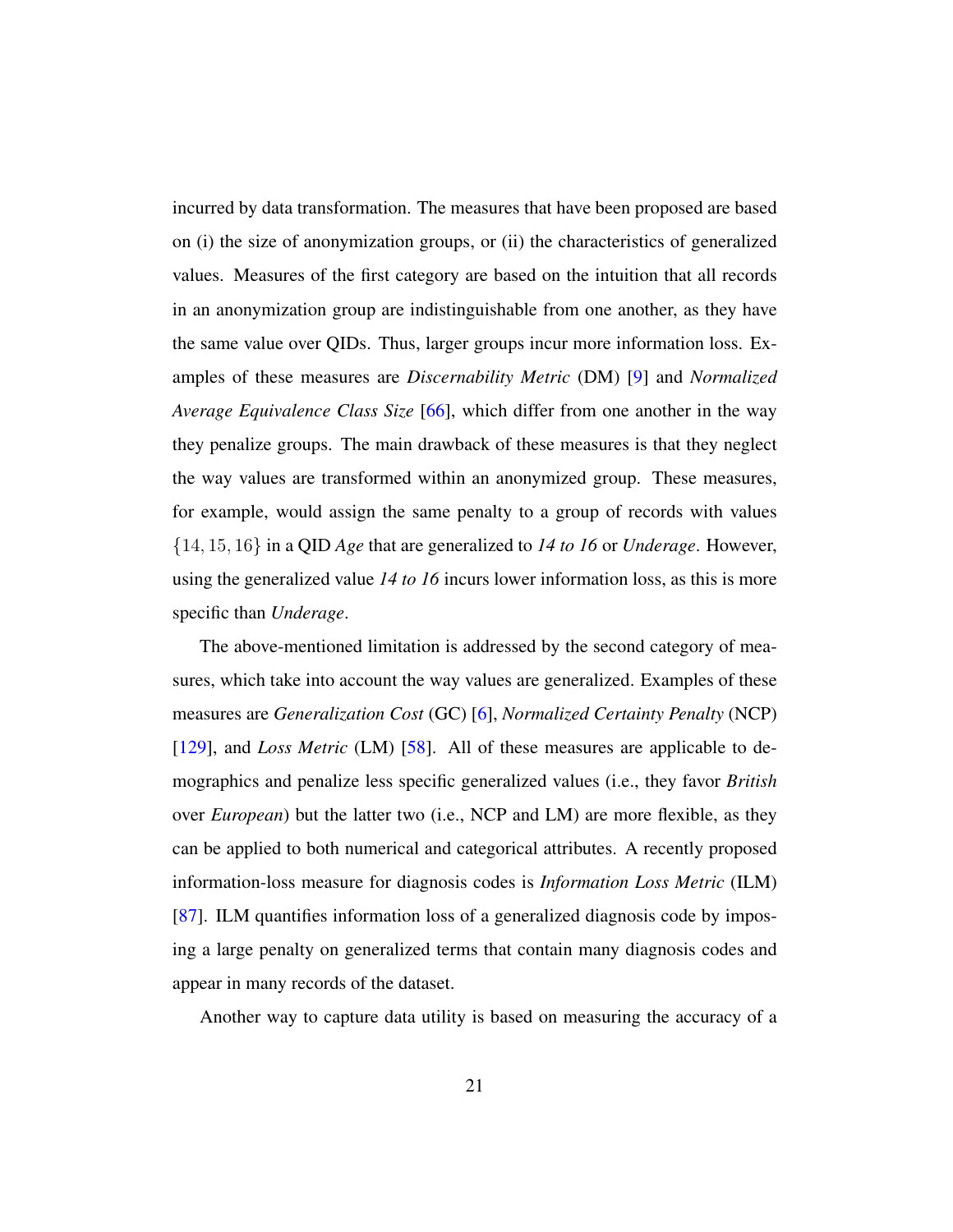specific task performed on anonymized data. Iyengar [\[58\]](#page-56-3), for example, observed that generalization can make it difficult to build an accurate classification model. This is because records with different class labels become indistinguishable from one another, when they fall into the same anonymization group. For example, assume that all records, whose value in Ethnicity is *Welsh*, have a classification label *Yes*, whereas all records with *English* have a label *No*. Generalizing the values *Welsh* and *English* to *British* does not allow to distinguish between records that have different classification labels. To capture data utility, Iyengar introduced the *Classification Metric* (CM), which is expressed as the number of records whose class labels are different from that of the majority of records in their anonymized group, normalized by the dataset size.

LeFevre et al. [\[66\]](#page-57-4) considered measuring the utility of anonymized data when used for aggregate query answering purposes and proposed a measure, called *Average Relative Error* (ARE). ARE quantifies data utility by measuring the difference between the answers to a query using the anonymized and using the original data. This measure has been widely employed, as it is applicable to different types of data (e.g., both demographics and diagnosis codes) and is independent of the way data are anonymized. Fung et al. [\[41\]](#page-54-4), on the other hand, considered clustering and proposed comparing the cluster structures of the original and anonymized data, using the F-measure [\[122\]](#page-64-5) and Match point. Although these measures are also general, currently they have only been applied to demographics.

Several publishing scenarios involve the release of an anonymized dataset to support a specific medical study, or to data recipients having certain data analysis requirements. In such scenarios, knowledge of how the dataset will be analyzed can be exploited during anonymization to better preserve data utility. For example,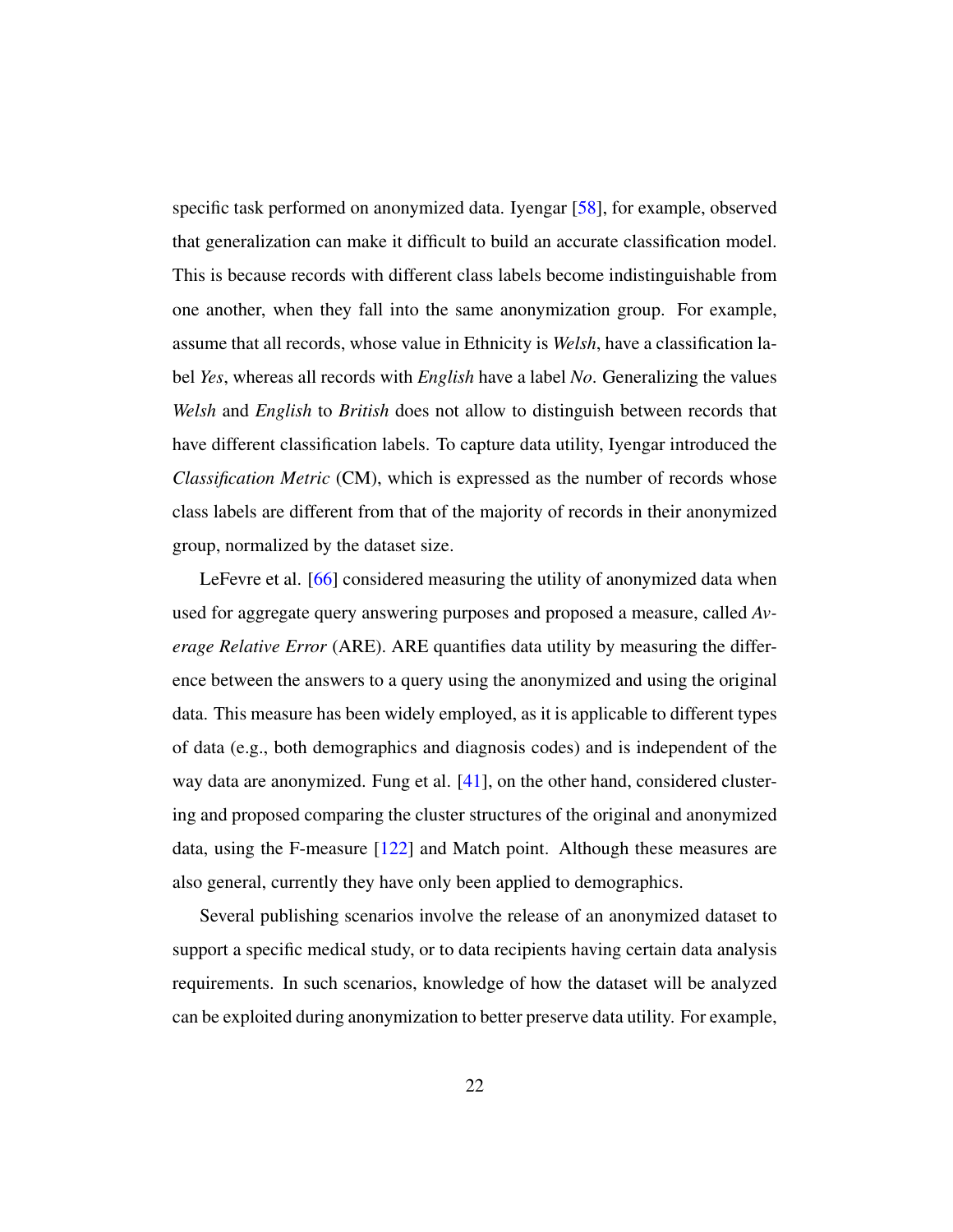consider a dataset which contains Age, Gender, Ethnicity, and Marital Status, as quasi-identifiers, and needs to be released for performing a study on the age of female patients. Intuitively, distorting the values of the first two attributes should be avoided, as the result of the study depends on their values. Samarati proposed modeling data analysis requirements based on the minimum number of suppressed tuples, or on the height of hierarchies for categorical QID values [\[109\]](#page-62-3). However, such requirements are difficult to be specified by data publishers, as they require knowledge of how the dataset will be anonymized.

Xu et al. [\[129\]](#page-64-3) prioritized the anonymization of certain quasi-identifier attributes by using data-owner specified weights. The proposed approach, however, cannot guarantee that some attributes will not be overdistorted (e.g., gender information can be lost, even when the generalization of Ethnicity is preferred to that of Gender). To guarantee that the anonymized data will remain useful for the specified analysis requirements, Loukides et al. [\[85\]](#page-59-6) proposed a model for expressing data utility requirements and an algorithm for anonymizing data, based on this model. Utility requirements can be expressed at an attribute level (e.g., imposing the length of range, or the size of set that anonymized groups may have in a given quasi-identifier attribute), or at a value level (e.g., imposing ranges or sets allowed for specified values). The approach of [\[85\]](#page-59-6) can be applied to patient demographics but not to diagnosis codes.

Anonymizing diagnosis codes in a way that satisfies data utility requirements has been considered in [\[76\]](#page-58-2). The proposed approach models data utility requirements using sets of diagnosis codes, referred to as *utility constraints*. A utility constraint represents the ways the codes, contained in it, can be generalized in order to preserve data utility. Thus, utility constraints specify the information that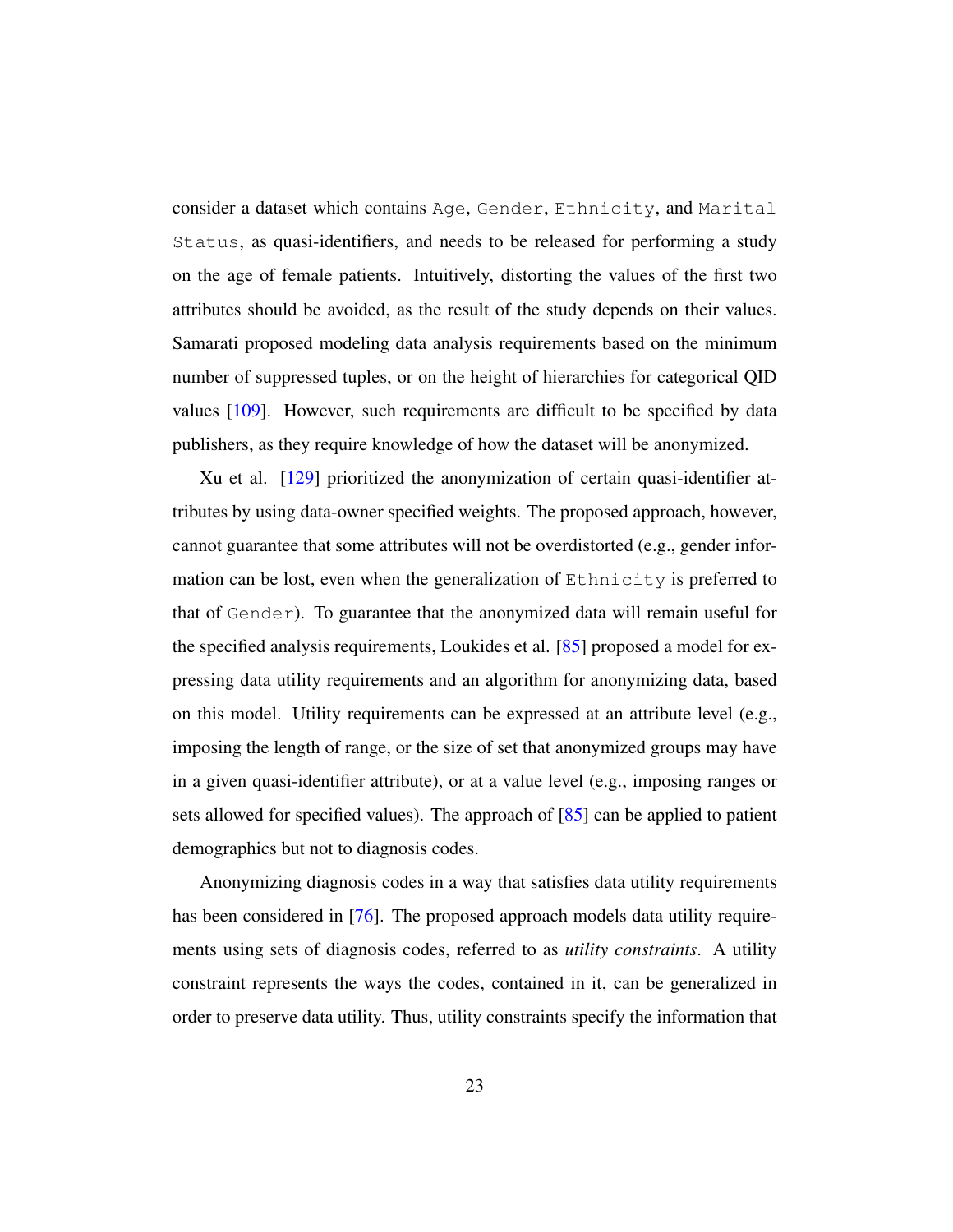the anonymized data should retain in order to be useful in intended medical analysis tasks. For example, assume that the disseminated data must support a study that requires counting the number of patients with *Diabetes*. To achieve this, a utility constraint for *Diabetes*, which is comprised of all different types of diabetes, must be specified. By anonymizing data according to this utility constraint, we can ensure that the number of patients with *Diabetes* in the anonymized data will be the same as in the original data. Thus, the anonymized dataset will be as useful as the original one, for the medical study on diabetes.

#### *4.1.3. Heuristic strategies*

Optimally anonymizing data with respect to the aforementioned utility criteria is computationally infeasible (see for example [\[66,](#page-57-4) [129,](#page-64-3) [78\]](#page-58-3)). Consequently, many anonymization methods employ heuristic search strategies to form anonymous groups. In what follows, we discuss search strategies that have been applied to demographics and diagnosis codes.

*Algorithms for demographics.* Algorithms for demographics typically employ: (i) binary search on the lattice of possible generalizations [\[109\]](#page-62-3), (ii) a lattice search strategy similar in principle to the Apriori [\[7\]](#page-49-5) used in association rule mining, (iii) genetic search on the lattice of possible generalizations  $[58]$ , (iv) data partitioning [\[66,](#page-57-4) [57\]](#page-56-5), (v) data clustering [\[102,](#page-61-4) [129,](#page-64-3) [81,](#page-59-2) [68\]](#page-57-6), or (vi) space mapping [\[44\]](#page-54-3).

The main idea behind strategies (i) to (iii) is to represent the possible ways to generalize a value in a quasi-identifier attribute, using a taxonomy, and then combine the taxonomies for all quasi-identifier attributes, to obtain a lattice. For instance, *English* and *Welsh* are the leaf-level nodes of a taxonomy for Ethnicity and their immediate ascendant is the generalized value *British*. Similarly, *Male*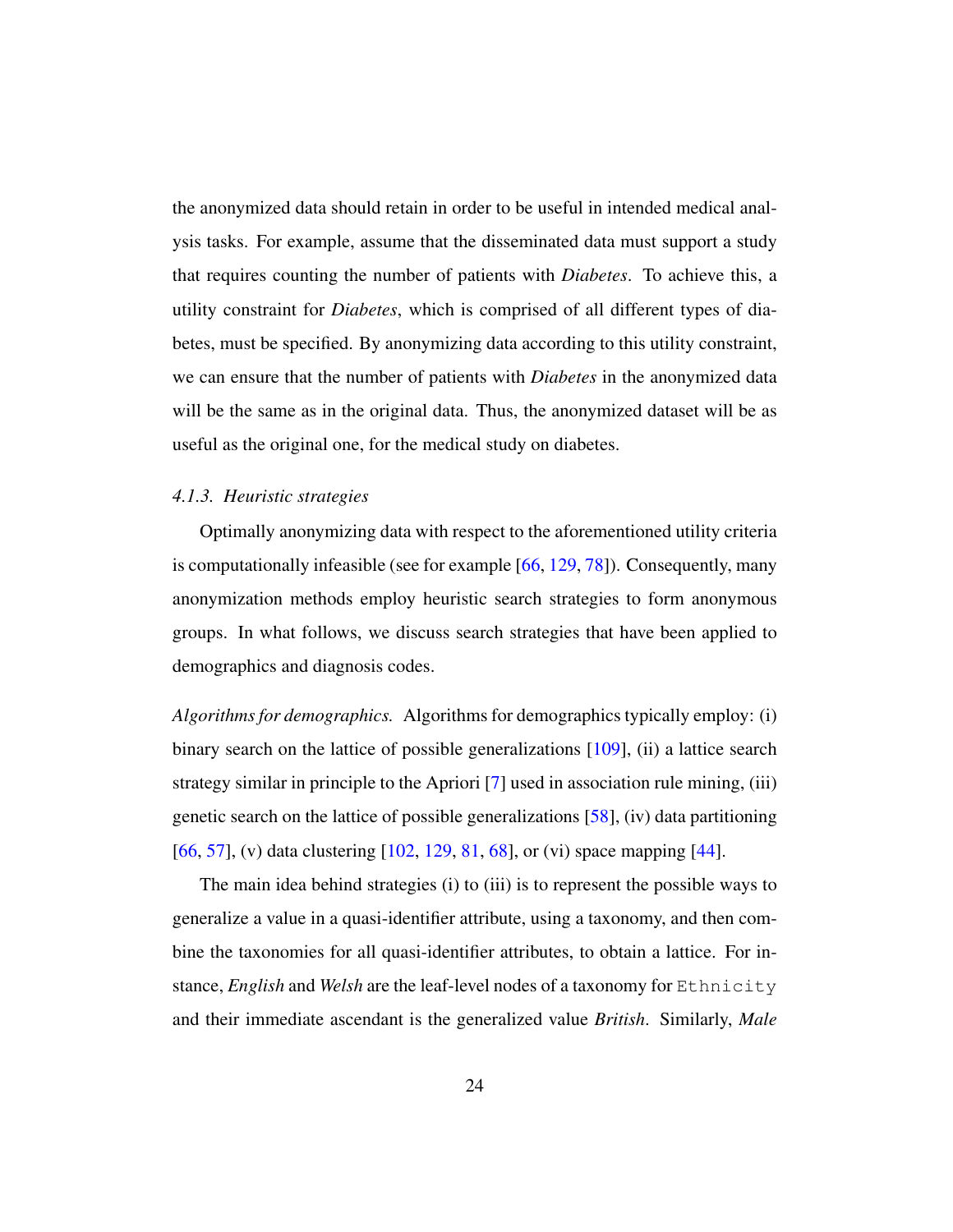and *Female* are the leaf-level nodes of a taxonomy for Gender, whose root value and immediate ascendant of the leaves is *Any*. Thus, we can combine these two taxonomies to get a lattice for Ethnicity and Gender. Each node in this lattice represents a different set of generalized values for Ethnicity and Gender, such as {*English*, *Male*}, {*English*, *Female*}, {*Welsh*, *Male*}, and {*British*, *Any*}. Thus, finding a way to generalize values can be performed by exploring the lattice using heuristics that avoid considering certain lattice nodes for efficiency reasons. The strategy (i) prunes the ascendants of lattice nodes that are sufficient to satisfy a privacy model, while the strategies (ii) and (iii) prune lattice nodes that are likely to incur high utility loss. The latter nodes are identified while considering nodes that represent incrementally larger sets of generalized values, for strategy (i), or while selecting nodes by combining their descendants, as specified by a genetic algorithm, in the case of strategy (ii).

Binary and Apriori-like lattice search strategies explore a small space of potential solutions and thus may fail to preserve data utility to the extent that genetic search strategies can do. However, genetic search is computationally intensive (e.g., the algorithm in [\[58\]](#page-56-3) is orders of magnitude slower than the partitioningbased method of [\[66\]](#page-57-4)) and may converge slowly. Consequently, more recent research has focused on developing methods that use strategies (iv) and (v), which are applied to the records of a dataset, and not to attribute values as strategies (i) to (iii) are. The objective of the former strategies is to organize records into carefully selected groups that help the preservation of privacy and the satisfaction of a utility objective. Both data partitioning and clustering-based strategies create groups iteratively, but they differ in the task they perform in an iteration. Specifically, partition-based strategies split records into groups, based on the value that these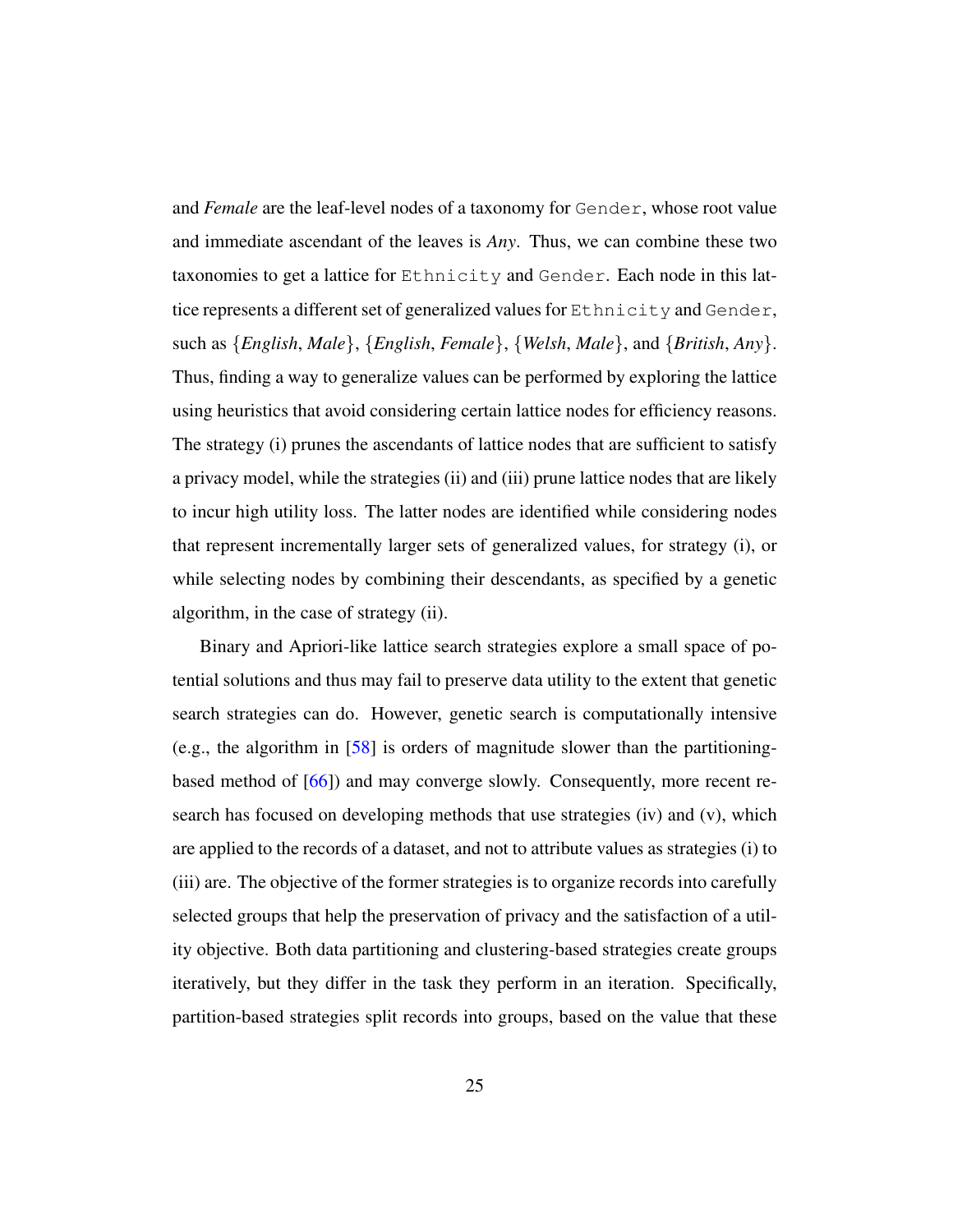records have in a single quasi-identifier attribute (i.e., an iteration creates two typically large groups of records that are similar with respect to a quasi-identifier), while clustering-based strategies merge two groups of records, based on the values of the records in all quasi-identifier attributes together. Therefore, partitioningbased methods tend to incur higher utility loss when compared to clustering-based methods [\[129,](#page-64-3) [81\]](#page-59-2), and they are sensitive to the choice of the splitting attribute, performing poorly particularly when the dataset is skewed [\[102\]](#page-61-4). However, partitioning is faster than clustering by orders of magnitude, requiring  $O(n \cdot log(n))$ time instead of  $O(n^2)$ , where *n* is the cardinality of the dataset.

A different heuristic search strategy relies on space mapping techniques [\[44\]](#page-54-3). These techniques create a ranking of records, such that records with similar values in quasi-identifiers have similar ranks. Based on this ranking, groups of records are subsequently formed by considering a number of records (e.g., at least  $k$  for k-anonymity) that have consecutive ranks. Space mapping techniques achieve good efficiency, as the ranking can be calculated in linear time, as well as being effective at preserving data utility.

*Algorithms for diagnosis codes.* Algorithms for diagnosis codes employ: (i) space partitioning in a bottom-up  $[76]$  or top-down  $[16]$  fashion, (ii) space clustering [\[46\]](#page-54-5), or (iii) data partitioning in a top-down [\[52\]](#page-55-1), vertical or horizontal [\[116\]](#page-63-6) way. Clearly, lattice search cannot be used in the context of diagnosis codes, because there is a single, set-valued attribute to consider. Thus, one taxonomy which organizes diagnosis codes, and not a lattice of taxonomies, is used to model the ways these codes can be generalized. In addition, the space mapping techniques considered by Ghinita et al. in [\[44\]](#page-54-3) are not applicable to diagnosis codes because there is a single, set-valued quasi-identifier attribute (i.e., a patient can be re-identified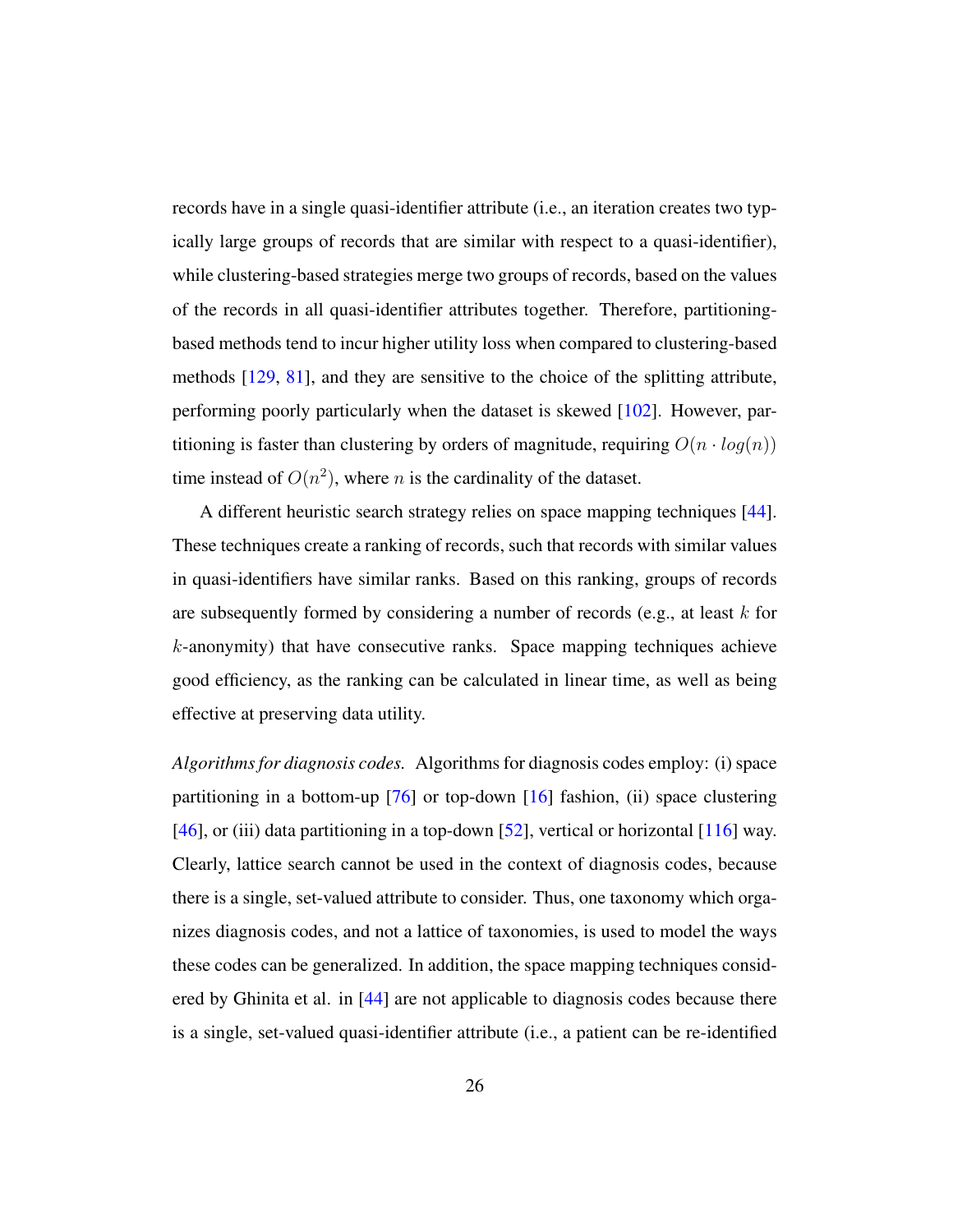using a set of their diagnosis codes) and not many quasi-identifier attributes, as in the case of patient demographics.

Both strategies (i) and (ii) attempt to find a set of generalized diagnosis codes that can be used to replace diagnosis codes in the original dataset (e.g., "diabetes" that replaces "diabetes mellitus type I" and "diabetes mellitus type II"). However, they differ in the way they operate. Specifically, space partitioning strategies require a taxonomy for diagnosis codes, which is provided by data owners (e.g., a healthcare institution), and dictate that the generalized diagnosis codes are part of the taxonomy. Space clustering strategies lift this requirement and are more effective in terms of preserving data utility. On the other hand, data partitioning strategies are applied to transactions (records) instead of diagnosis codes, and they aim to create groups of transactions that can be subsequently anonymized with low data utility loss. For example, assume that privacy is preserved by applying  $k^m$ -anonymity with  $k = 2$  and  $m = 2$ . Two transactions with exactly the same diagnosis codes are already  $2<sup>2</sup>$ -anonymous, and thus they do not incur data utility loss as they can be released intact.

Space partitioning allows searching only a smaller space of possible solutions and typically results in incurring high information loss when compared to space clustering strategies. On the other hand, space clustering-based strategies are computationally intensive. It is important to note that the worst-case complexity of all strategies is exponential to the number of distinct diagnosis codes in a dataset, which can be in the order of several hundreds. This explains need for developing more effective and efficient strategies.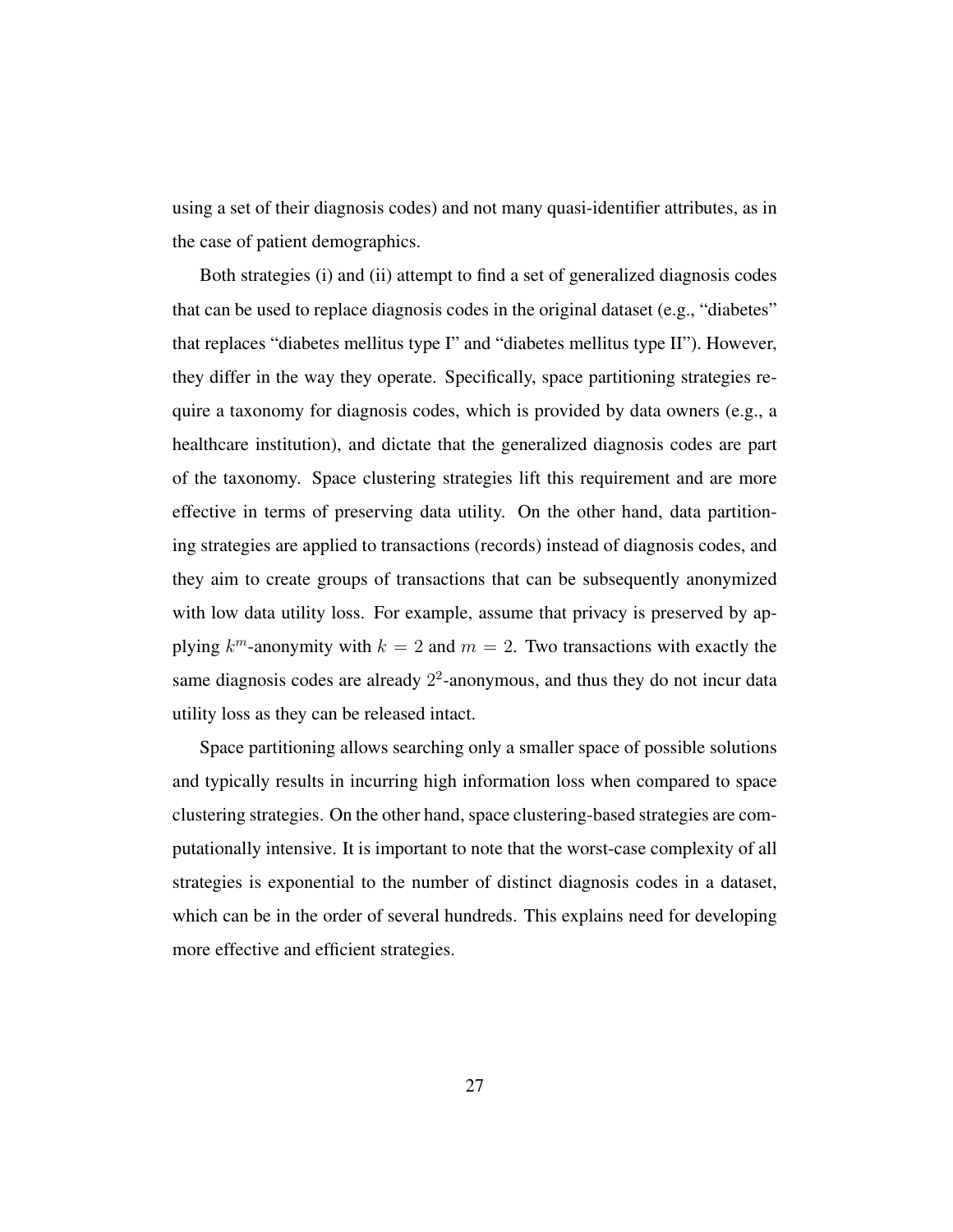<span id="page-28-0"></span>

| <b>Algorithm</b>         | <b>Privacy model</b> | <b>Transformation</b> | <b>Utility Objective</b> | <b>Heuristic strategy</b> |
|--------------------------|----------------------|-----------------------|--------------------------|---------------------------|
| $k$ -Minimal             | k-anonymity          | generalization        | min. inf. loss           | binary lattice            |
| Generalization [109]     |                      | and suppression       |                          | search                    |
| <b>OLA</b> [32]          | k-anonymity          | generalization        | min. inf. loss           | binary lattice            |
|                          |                      |                       |                          | search                    |
| Incognito $[65]$         | k-anonymity          | generalization        | min. inf. loss           | apriori-like lattice      |
|                          |                      | and suppression       |                          | search                    |
| Genetic $[58]$           | k-anonymity          | generalization        | classification           | genetic search            |
|                          |                      |                       | accuracy                 |                           |
| Mondrian [66]            | k-anonymity          | generalization        | min. inf. loss           | data partitioning         |
| LSD Mondrian [67]        | k-anonymity          | generalization        | regression               | data partitioning         |
|                          |                      |                       | accuracy                 |                           |
| Infogain Mondrian [67]   | k-anonymity          | generalization        | classification           | data partitioning         |
|                          |                      |                       | accuracy                 |                           |
| <b>TDS</b> [40]          | k-anonymity          | generalization        | classification           | data partitioning         |
|                          |                      |                       | accuracy                 |                           |
| <b>NNG [28]</b>          | k-anonymity          | generalization        | min. inf. loss           | data partitioning         |
| Greedy [129]             | k-anonymity          | generalization        | min. inf. loss           | data clustering           |
| k-Member $[15]$          | k-anonymity          | generalization        | min. inf. loss           | data clustering           |
| <b>KACA</b> [68]         | k-anonymity          | generalization        | min. inf. loss           | data clustering           |
| Agglomerative [45]       | $k$ -anonymity       | generalization        | min. inf. loss           | data clustering           |
| $(k,k)$ -anonymizer [45] | $(k,k)$ -anonymity   | generalization        | min. inf. loss           | data clustering           |
| $Hilb$ $[44]$            | k-anonymity          | generalization        | min. inf. loss           | space mapping             |
| iDist $[44]$             | k-anonymity          | generalization        | min. inf. loss           | space mapping             |
| MDAV $[25]$              | k-anonymity          | microaggregation      | min. inf. loss           | data clustering           |
| <b>CBFS</b> [62]         | k-anonymity          | microaggregation      | min. inf. loss           | data clustering           |

Table 4: Algorithms for preventing identity disclosure based on demographics

#### *4.1.4. Classification of algorithms*

We now present a classification of algorithms for preventing identity disclosure, based on the strategies they adopt for (i) transforming quasi-identifiers, (ii) preserving utility, and (iii) heuristically searching for a "good" solution.

*Algorithms for demographics.* Table [4](#page-28-0) presents a classification of algorithms for demographics. As can be seen, these algorithms employ various data transformation and heuristic strategies, and aim at satisfying different utility objectives. All algorithms adopt k-anonymity, with the exception of  $(k, k)$ -anonymizer [\[45\]](#page-54-1) which adopts the  $(k, k)$ -anonymity model, discussed in Section [2.2.](#page-8-0) The fact that  $(k, k)$ -anonymity is a relaxation of k-anonymity allows the algorithm in [\[45\]](#page-54-1) to preserve more data utility than the Agglomerative algorithm, which is also pro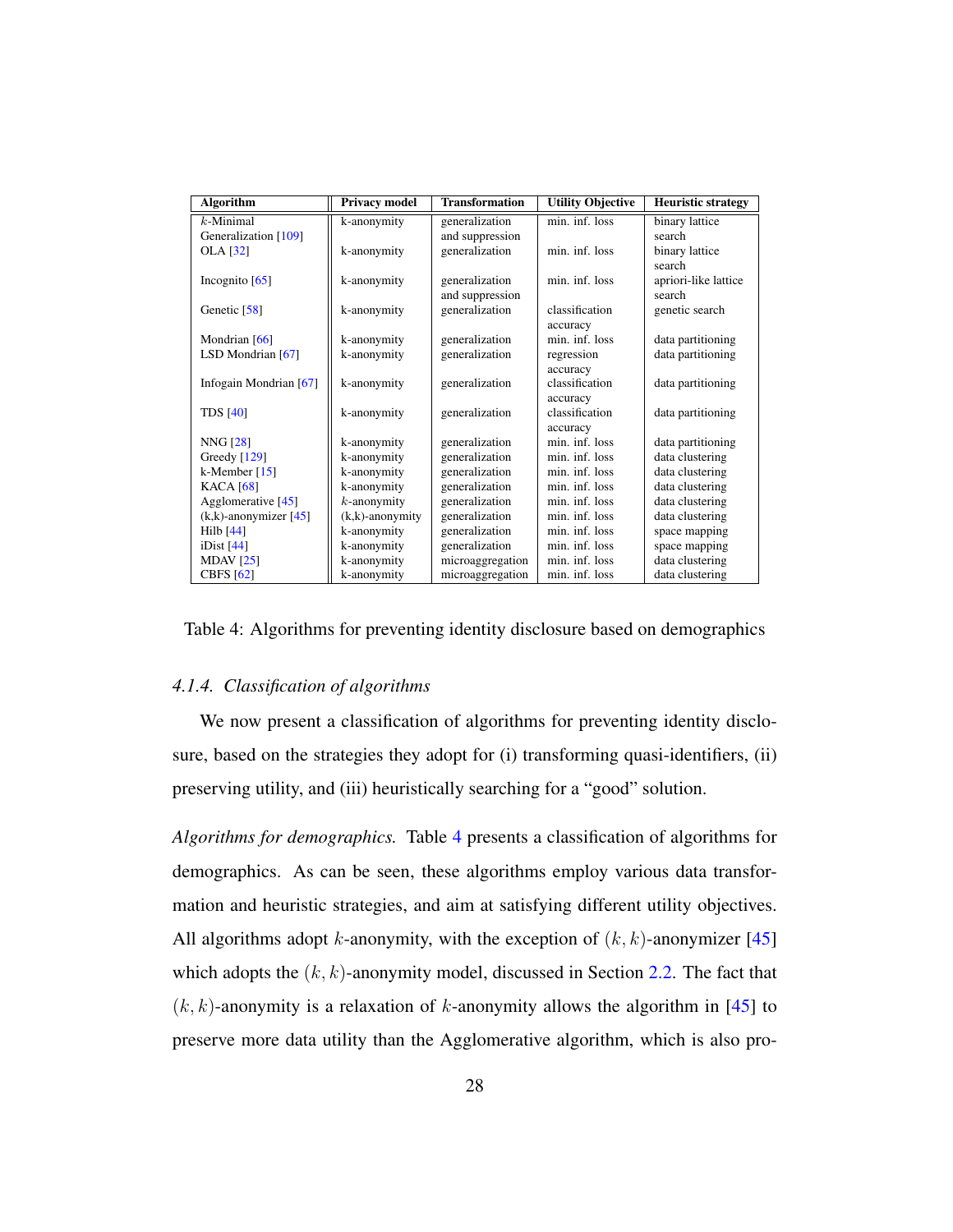posed in [\[45\]](#page-54-1). Furthermore, most algorithms use generalization to anonymize data, except (i) the algorithms in  $[109, 65]$  $[109, 65]$  $[109, 65]$ , which use suppression in addition to generalization in order to deal with a typically small number of values that would incur excessive information loss if generalized, and (ii) the algorithms in [\[25,](#page-52-4) [62\]](#page-56-4), which use microaggregation.

In addition, it can be observed that the majority of algorithms aim at minimizing information loss and that no algorithm takes into account specific utility requirements, such as limiting the set of allowable ways for generalizing a value in a quasi-identifier. At the same time, the Genetic [\[58\]](#page-56-3), Infogain Mondrian [\[67\]](#page-57-5), and TDS [\[40\]](#page-54-2) algorithms aim at releasing data in a way that allows for building accurate classifiers. These algorithms were compared in terms of how well they can support classification tasks, using publicly available demographic datasets [\[53,](#page-55-2) [119\]](#page-63-7). The results are reported in [\[67\]](#page-57-5) and [\[40\]](#page-54-2), and demonstrate that Infogain Mondrian outperforms TDS which, in turn, outperforms the Genetic algorithm. The LSD Mondrian [\[67\]](#page-57-5) algorithm is similar to Infogain Mondrian but uses a different utility objective measure, as its goal is to preserve the ability of using the released data for linear regression.

It is also interesting to observe that several algorithms implement data partitioning heuristic strategies. Specifically, the algorithms proposed in [\[66,](#page-57-4) [67\]](#page-57-5) follow a top-down partitioning strategy inspired by  $kd$ -trees [\[38\]](#page-53-4), while the TDS algorithm [\[40\]](#page-54-2) employs a different strategy that takes into account the partition size and data utility in terms of classification accuracy. Interestingly, the partitioning strategy of NNG [\[28\]](#page-52-3) is based on the distance of values and allows creating k-anonymous datasets, whose utility is no more than  $6 \cdot q$  times worse than that of the optimal solution, where  $q$  is the number of quasi-identifiers in the dataset.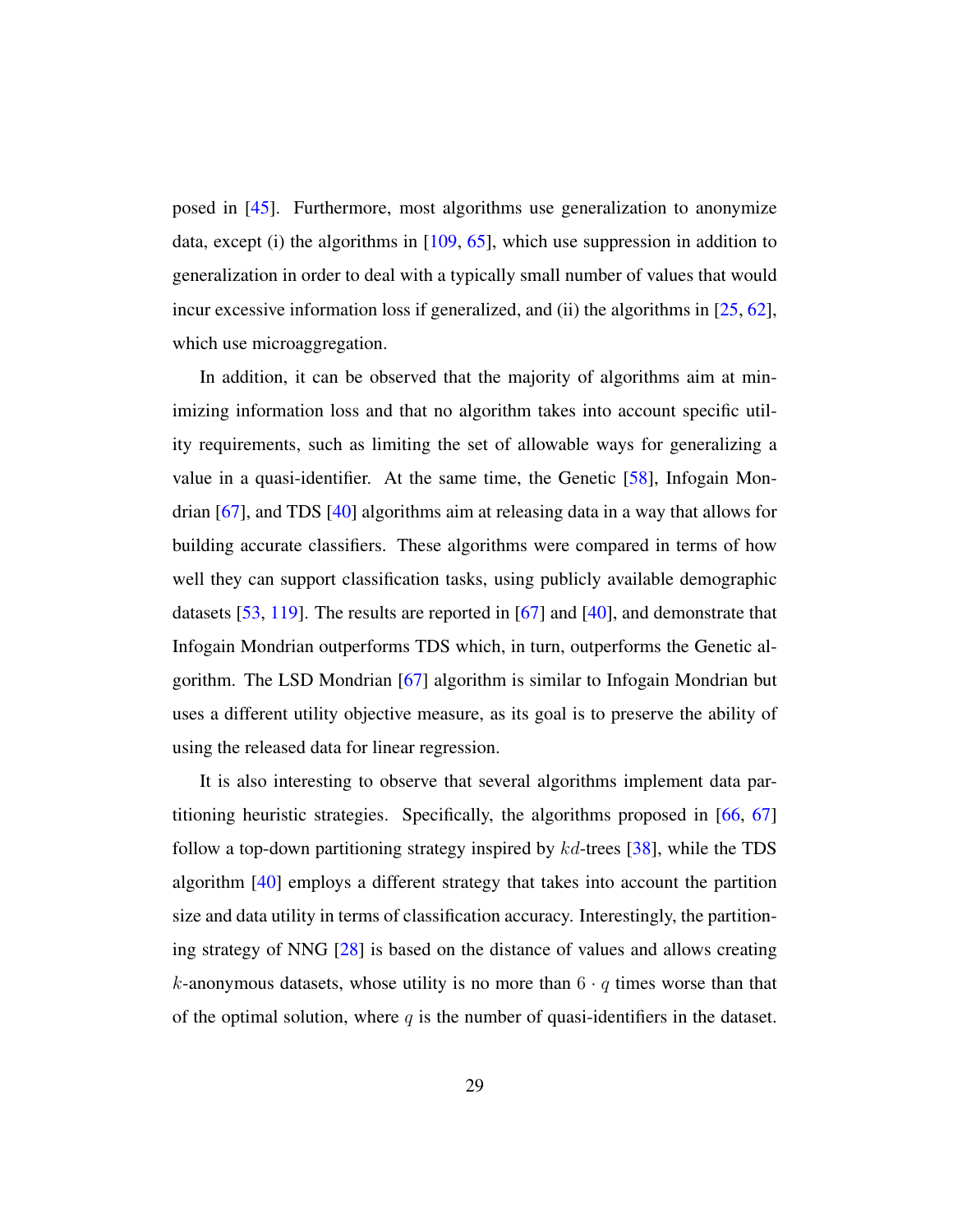On the other hand, the algorithms that employ clustering [\[129,](#page-64-3) [15,](#page-50-1) [98,](#page-61-5) [45\]](#page-54-1) follow a similar greedy, bottom-up procedure, which aims at building clusters of at least k records by iteratively merging together smaller clusters (of one or more records), in a way that helps data utility preservation. A detailed discussion and evaluation of clustering-based algorithms that employ generalization has been reported in [\[82\]](#page-59-7), while the authors of [\[25\]](#page-52-4) and [\[26\]](#page-52-6) provide a rigorous analysis of clustering-based algorithms for microaggregation.

The use of space mapping techniques in algorithms iHilb and iDist, both of which were proposed in [\[44\]](#page-54-3), enables them to preserve data utility equally well or even better than the Mondrian algorithm [\[66\]](#page-57-4) and to anonymize data more efficiently. To map the space of quasi-identifiers, iHilb uses the Hilbert curve, which can preserve the locality of points (i.e., values in quasi-identifiers) fairly well [\[97\]](#page-61-6). The intuition behind using this curve is that, with high probability, two records with similar values in quasi-identifiers will also be similar with respect to their rank that is produced based on the curve. The iDist algorithm employs iDistance [\[131\]](#page-65-1), a technique that measures similarity based on sampling and clustering of points, and is shown to be slightly inferior than iHilb in terms of data utility. Last, the algorithms in [\[109,](#page-62-3) [65,](#page-57-3) [32\]](#page-52-2) use lattice-search strategies. An experimental evaluation using a publicly available dataset containing demographics [\[53\]](#page-55-2), as well as 5 hospital discharge summaries, shows that the OLA algorithm [\[32\]](#page-52-2) performs similarly to Incognito  $[65]$  and better than k-Minimal Generalization  $[109]$ in terms of preserving data utility. The authors of [\[32\]](#page-52-2) also suggest that the way OLA generalizes data might help medical data analysts. Nevertheless, algorithms that use lattice-based search strategies typically explore a smaller number of generalizations than algorithms that employ data partitioning or clustering, and are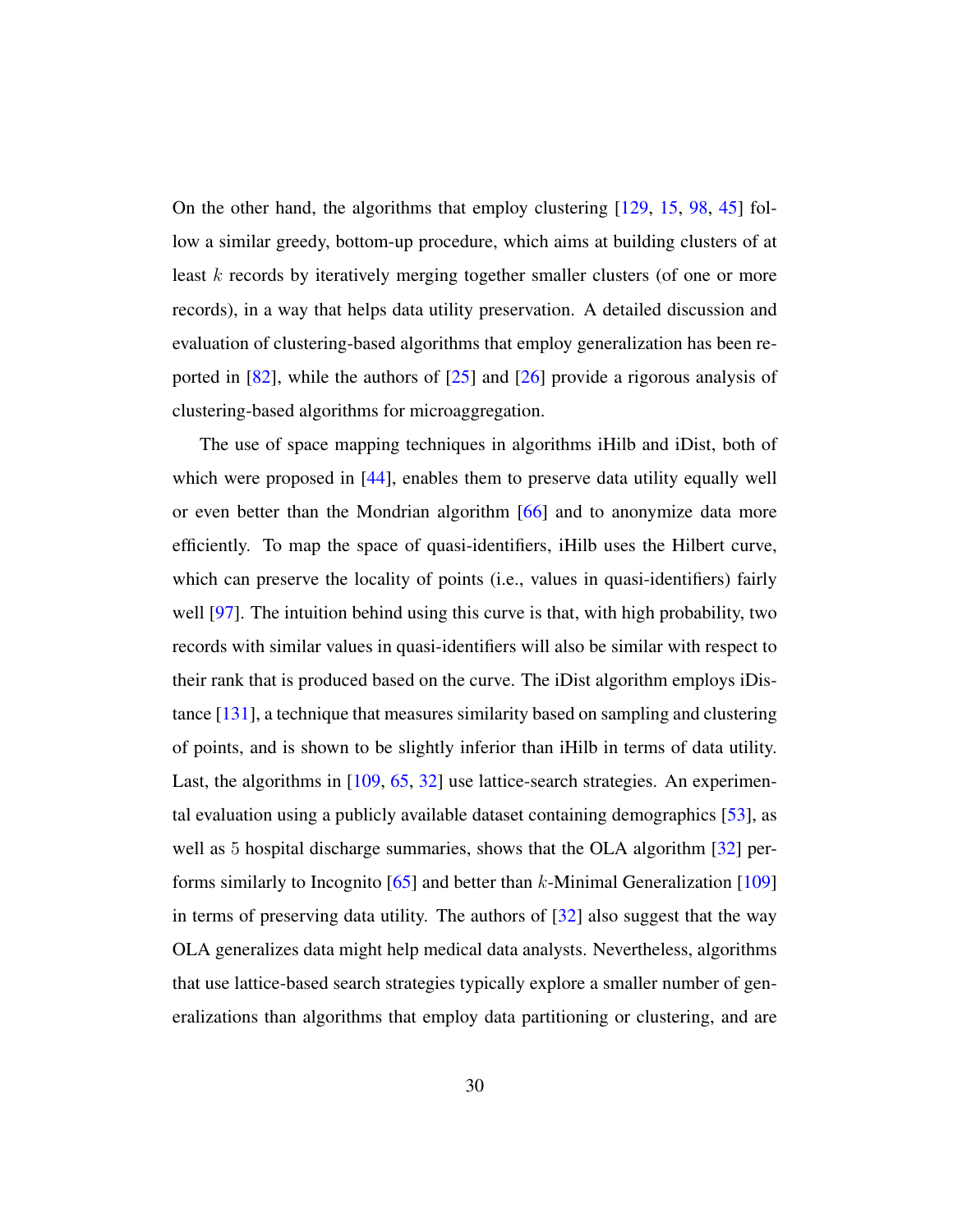generally less effective at preserving data utility.

*Algorithms for diagnosis codes.* Algorithms for anonymizing diagnosis codes are summarized in Table [5.](#page-31-0) Observe that these algorithms adopt different privacy models, but they all use either a combination of generalization and suppression, or generalization alone in order to anonymize datasets. More specifically, the algorithms in [\[76,](#page-58-2) [87,](#page-59-0) [86\]](#page-59-5) use suppression as a secondary operation and only when generalization alone cannot be used to satisfy the specified utility constraints. However, they differ in that CBA and UAR consider suppressing individual diagnosis codes, whereas UGACLIP suppresses sets of typically more than one diagnosis codes. Experiments using patient records derived from the Electronic Medical Record (EMR) system of Vanderbilt University Medical Center, which are reported in [\[87,](#page-59-0) [86\]](#page-59-5), showed that the suppression strategy that is employed by CBA and UAR is more effective than that of UGACLIP.

<span id="page-31-0"></span>

| <b>Algorithm</b>        | <b>Privacy model</b> | <b>Transformation</b> | <b>Utility Objective</b> | <b>Heuristic strategy</b> |
|-------------------------|----------------------|-----------------------|--------------------------|---------------------------|
| UGACLIP <sub>[76]</sub> | privacy-constrained  | generalization        | utility                  | bottom-up space           |
|                         | anonymity            | and suppression       | requirements             | partitioning              |
| <b>CBA [87]</b>         | privacy-constrained  | generalization        | utility                  | space clustering          |
|                         | anonymity            | and suppression       | requirements             |                           |
| <b>UAR</b> [86]         | privacy-constrained  | generalization        | utility                  | space clustering          |
|                         | anonymity            | and suppression       | requirements             |                           |
| Apriori $[115]$         | $k^m$ -anonymity     | generalization        | min. inf. loss           | top-down space            |
|                         |                      |                       |                          | partitioning              |
| LRA $[116]$             | $k^m$ -anonymity     | generalization        | min. inf. loss           | horizontal data           |
|                         | $k^m$ -anonymity     |                       |                          | partitioning              |
| <b>VPA</b> [116]        | $k^m$ -anonymity     | generalization        | min. inf. loss           | vertical data             |
|                         | $k^m$ -anonymity     |                       |                          | partitioning              |
| mHgHs $[74]$            | $k^m$ -anonymity     | generalization        | min. inf. loss           | top-down space            |
|                         |                      | and suppression       |                          | partitioning              |
| Recursive               | complete             | generalization        | min. inf. loss           | data partitioning         |
| partition $[52]$        | $k$ -anonymity       |                       |                          |                           |

Table 5: Algorithms for preventing identity disclosure based on diagnosis codes

Furthermore, the algorithms in Table [5](#page-31-0) aim at either satisfying utility requirements, or at minimizing information loss. The UGACLIP, CBA, and UAR al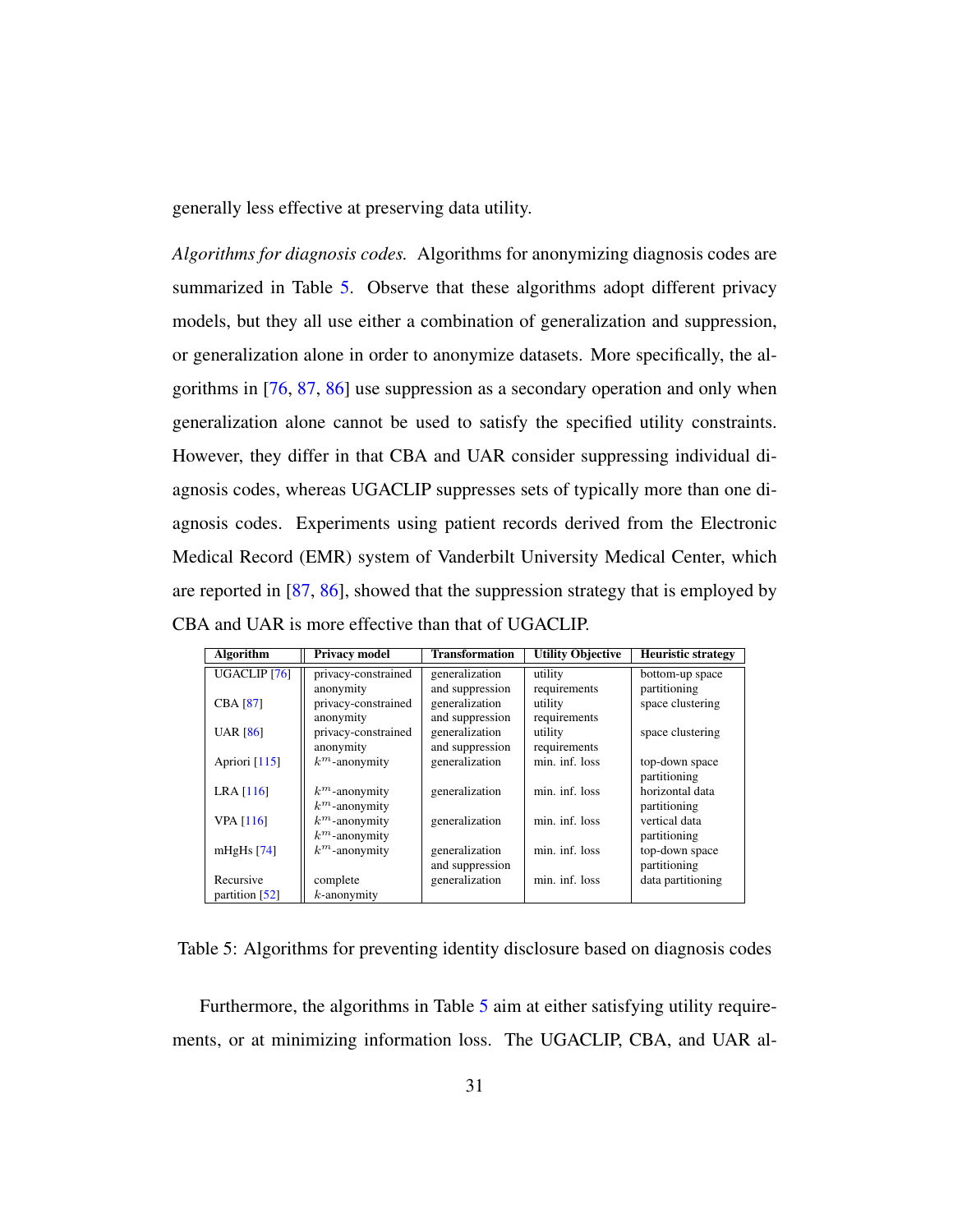gorithms adopt *utility constraints* to formulate utility requirements and attempt to satisfy them. However, these algorithms still favor solutions with low information loss, among those that satisfy the specified utility constraints. All other algorithms attempt to minimize information loss, which they quantify using two different measures; a variation of the *Normalized Certainty Penalty* (NCP) measure [\[129\]](#page-64-3) for the algorithms in [\[115,](#page-63-3) [116,](#page-63-6) [52\]](#page-55-1), or the *Loss Metric* (LM) [\[58\]](#page-56-3) for the mHgHs algorithm [\[74\]](#page-58-4). However, to our knowledge, there are no algorithms for diagnosis codes that aim at preserving data utility for intended mining tasks, such as classification. Given the extensive use of diagnosis codes in these tasks, we believe that the development of such algorithms merits further investigation.

It is also interesting to observe that several algorithms implement data partitioning heuristic strategies. Specifically, the algorithms proposed in [\[66,](#page-57-4) [67\]](#page-57-5) follow a top-down partitioning strategy inspired by  $kd$ -trees [\[38\]](#page-53-4), while the TDS algorithm [\[40\]](#page-54-2) employs a different strategy that takes into account the partition size and data utility in terms of classification accuracy. Interestingly, the partitioning strategy of NNG [\[28\]](#page-52-3) is based on the distance of values and allows creating a k-anonymous dataset, whose utility is no more than  $6 \cdot q$  times worse than that of the optimal solution, where  $q$  is the number of quasi-identifiers in the dataset. On the other hand, the algorithms that employ clustering [\[129,](#page-64-3) [15,](#page-50-1) [98,](#page-61-5) [45\]](#page-54-1) follow a similar greedy, bottom-up procedure, which aims at building clusters of at least k records by iteratively merging together smaller clusters of records, in a way that helps data utility preservation. A detailed discussion and evaluation of clustering-based algorithms that employ generalization has been reported in [\[82\]](#page-59-7).

Moreover, it can be seen that all algorithms in Table [5](#page-31-0) operate on either the space of diagnosis codes, or on that of the records of the dataset to be published.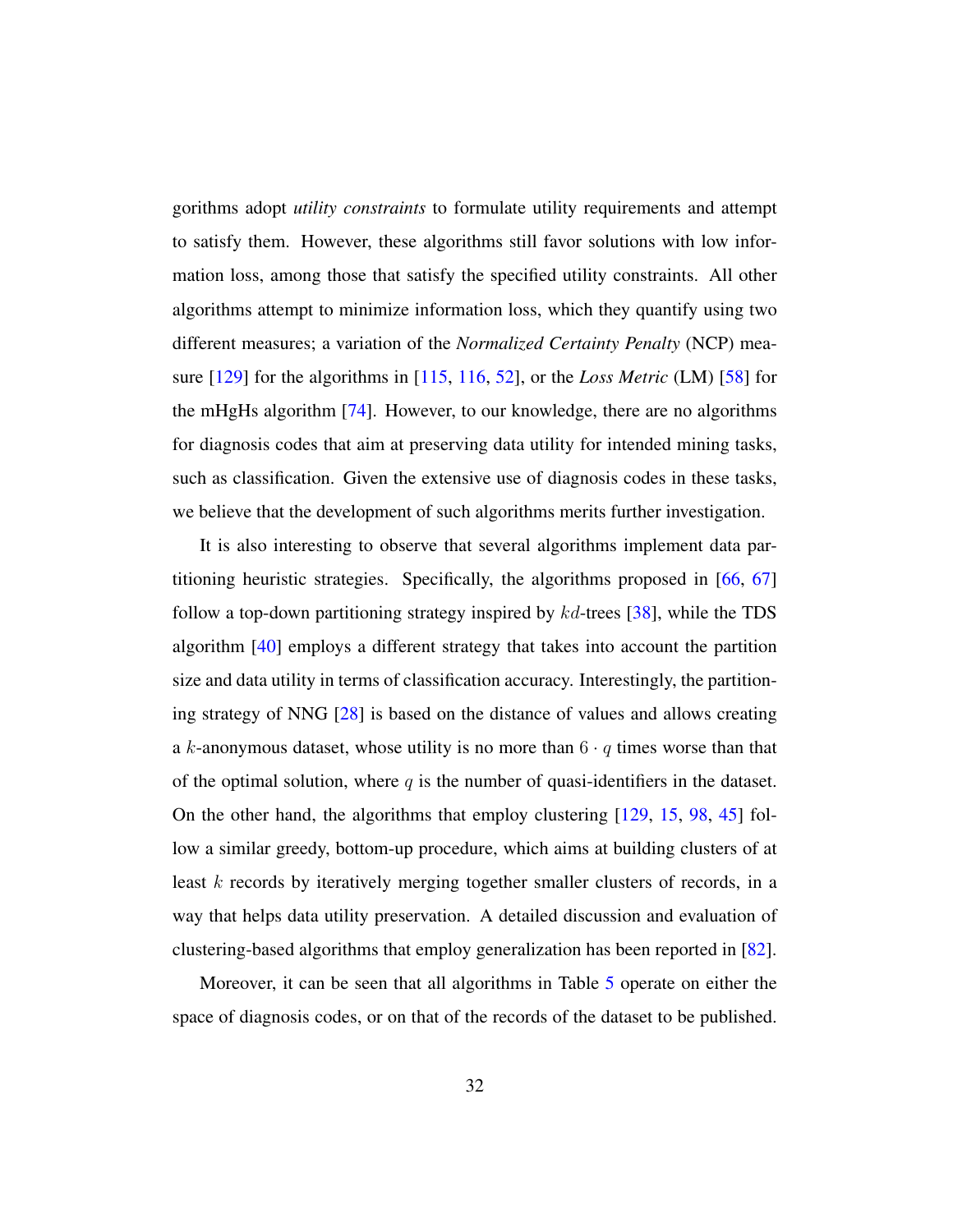Specifically, UGACLIP [\[76\]](#page-58-2) partitions the space of diagnosis codes in a bottomup manner, whereas Apriori [\[115\]](#page-63-3) and mHgHs [\[74\]](#page-58-4) employ top-down partitioning strategies. The strategy of UGACLIP considers a significantly larger number of ways to generalize diagnosis codes than that of Apriori, which allows for better data utility preservation. In addition, the space clustering strategies of CBA and UAR are far more effective than the bottom-up space partitioning strategy of UGACLIP, but they are also more computationally demanding.

Data partitioning strategies are employed by the Recursive partition [\[52\]](#page-55-1), LRA [\[116\]](#page-63-6) and VPA [116] algorithms. The first of these algorithms employs a topdown partitioning strategy, which is applied recursively. That is, it starts by a dataset which contains (i) all transactions of the dataset to be published, and (ii) a single generalized diagnosis code *Any*, which replaces all diagnosis codes. This dataset is split into subpartitions of at least  $k$  transactions, which contain progressively less general diagnosis codes (e.g., *Any* is replaced by *Diabetes* and then by *Diabetes mellitus type I*). The strategy employed by the Recursive partition algorithm enforces complete k-anonymity with lower utility loss than that of Apriori [\[52\]](#page-55-1). On the other hand, LRA and VPA use horizontal and vertical data partitioning strategies, respectively. Specifically, LRA attempts to create subpartitions of transactions with "similar" items that can be generalized with low information loss. To achieve this, it sorts the transactions in the dataset to be published based on Gray ordering [\[106\]](#page-62-4) and then groups these transactions into subpartitions of approximately equal size. VPA partitions data records vertically in order to create sub-records (i.e., parts of transactions) with "similar" items. The Apriori algorithm, discussed above, is then used by the LRA and VPA algorithms for anonymizing each of the created subpartitions, separately.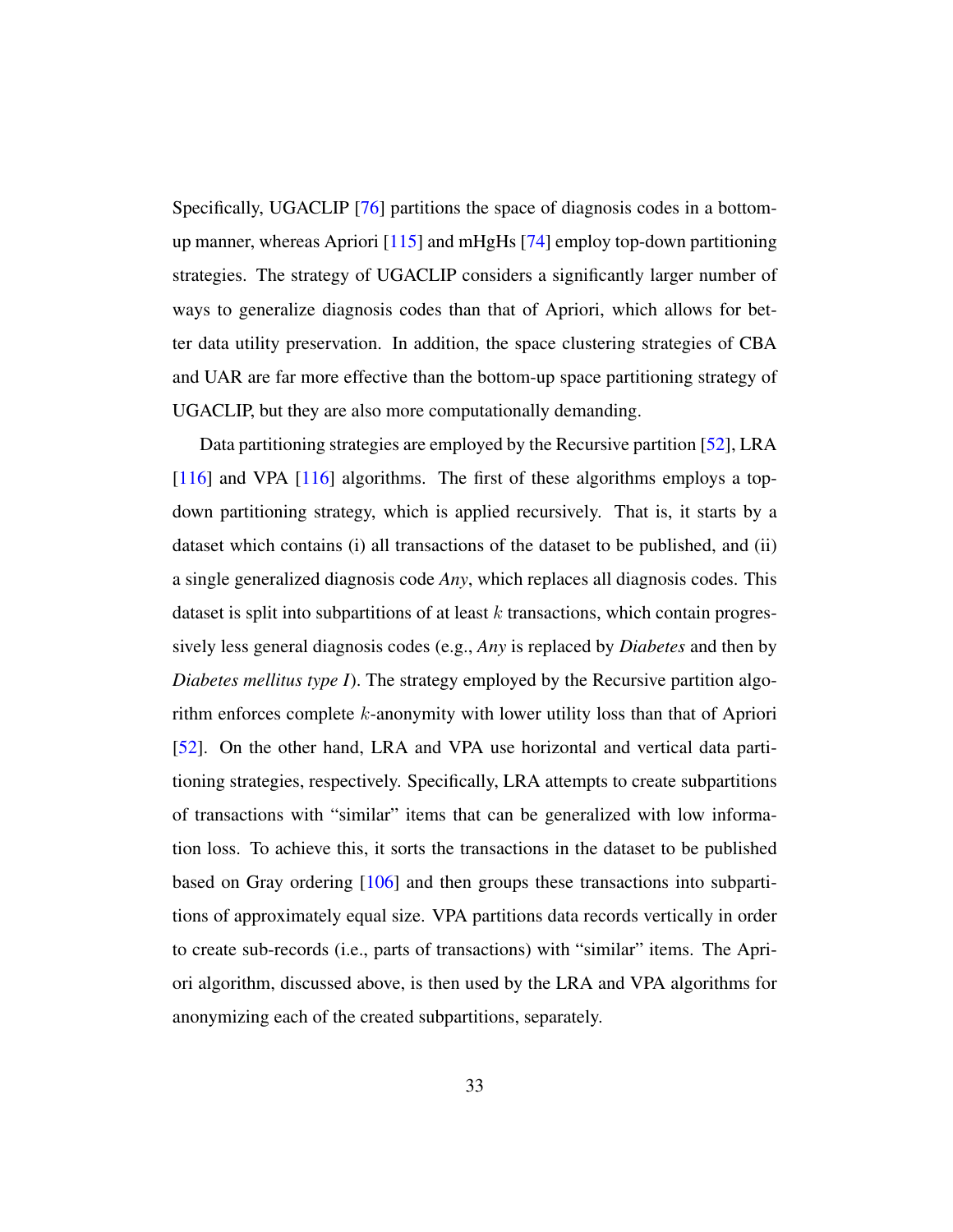#### *4.2. Techniques against membership disclosure*

The fact that membership disclosure cannot be forestalled by simply preventing identity disclosure, calls for specialized algorithms. However, as can be seen in Table [6,](#page-34-0) the proposed algorithms for membership disclosure share the same main components (i.e., quasi-identifier transformation strategy, utility objective, and heuristic strategy) with the algorithms that protect from identity disclosure. Furthermore, these algorithms are all applied to demographics.

<span id="page-34-0"></span>

| <b>Algorithm</b>                                               | Data type                                    | <b>Privacy model</b>                                                             | <b>Transformation</b>                              | <b>Utility Objective</b>                           | <b>Heuristic strategy</b>                                                     |
|----------------------------------------------------------------|----------------------------------------------|----------------------------------------------------------------------------------|----------------------------------------------------|----------------------------------------------------|-------------------------------------------------------------------------------|
| <b>SPALM [100]</b><br><b>MPALM [100]</b><br><b>SFALM [101]</b> | demographics<br>demographics<br>demographics | $\delta$ -presence<br>$\delta$ -presence<br>$c$ -confident<br>$\delta$ -presence | generalization<br>generalization<br>generalization | min. inf. loss<br>min. inf. loss<br>min. inf. loss | top-down lattice search<br>top-down lattice search<br>top-down lattice search |

Table 6: Algorithms for preventing membership disclosure

All existing algorithms against membership disclosure have been proposed by Nergiz et al. [\[100,](#page-61-0) [101\]](#page-61-1), to the best of our knowledge. In [\[100\]](#page-61-0), they proposed two algorithms, called SPALM and MPALM, which transform quasi-identifiers, using generalization, and aim at finding a solution that satisfies  $\delta$ -presence with low information loss. Both algorithms adopt a top-down search on the lattice of all possible generalizations, but they differ in their generalization model. Specifically, the SPALM algorithm generalizes the values of each quasi-identifier separately, requiring all values in a quasi-identifier to be generalized in the same way (e.g., all values *English*, in *Ethnicity*, are generalized to *British*). On the contrary, the MPALM algorithm drops this requirement, allowing two records with the same value in a quasi-identifier to be generalized differently (e.g., one value *English* to be generalized to *British* and another to *European*). In a subsequent work [\[101\]](#page-61-1), Nergiz et al. proposed an algorithm called SFALM, which is similar to SPALM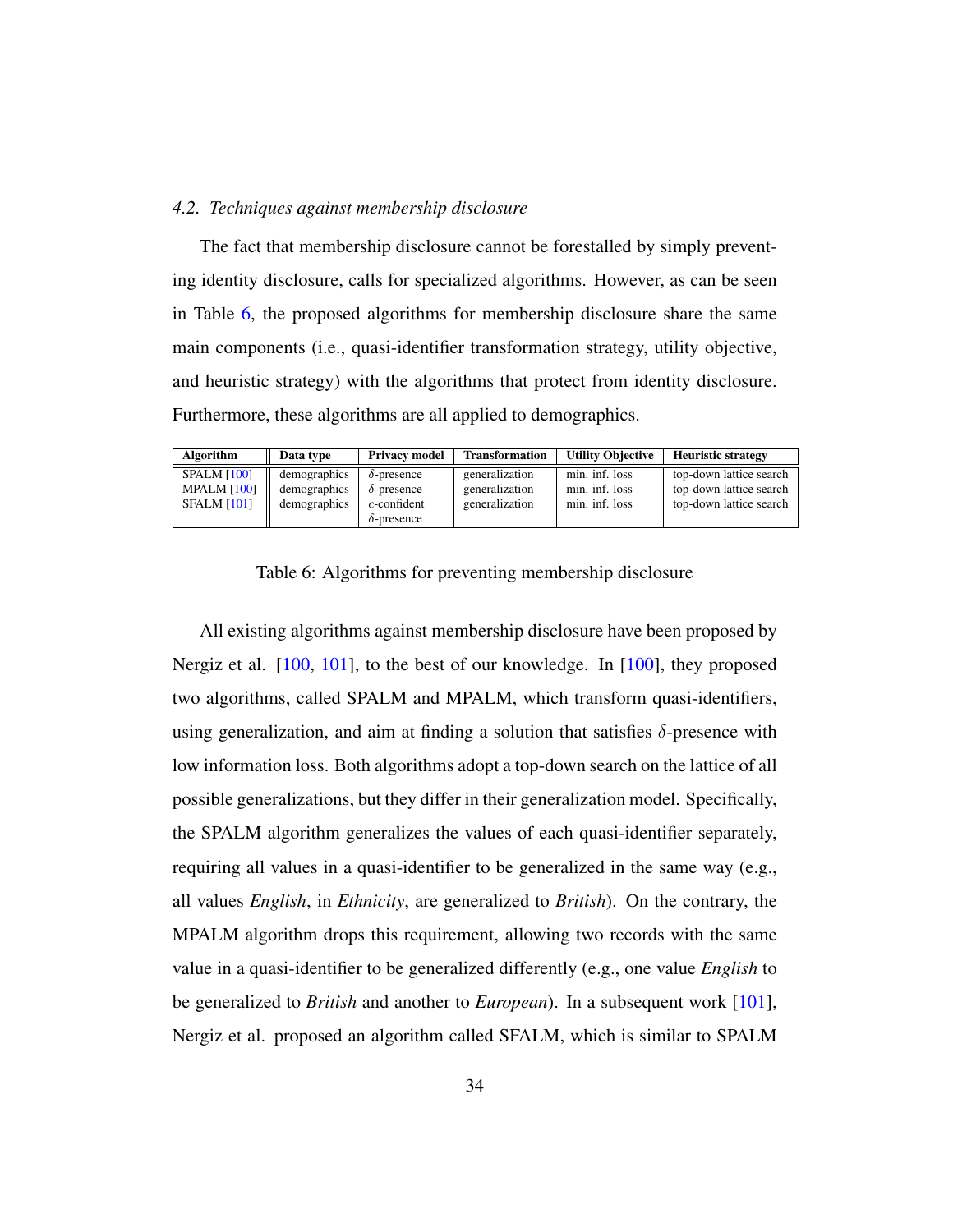but employs c-confident  $\delta$ -presence. The fact that the latter privacy model does not require complete information about the population, as discussed above, greatly improves the applicability of SFALM in practice.

The aforementioned algorithms against membership disclosure are limited in their choice of data transformation strategies and utility objectives, since they all employ generalization and aim at minimizing information loss. We believe that developing algorithms that adopt different data transformation strategies (e.g., microaggregation) and utility objectives (e.g., utility requirements) is worthwhile. At the same time, the algorithms in [\[100,](#page-61-0) [101\]](#page-61-1) are not applicable to diagnosis codes, because diagnosis codes have different semantics than demographics. However, it is easy to see that membership disclosure attacks based on diagnosis codes are possible, because diagnosis codes can be used to reveal the fact that a patient's record is contained in the published dataset. This calls for developing algorithms for sharing diagnosis codes in a way that forestalls membership disclosure.

#### *4.2.1. Techniques against attribute disclosure*

In what follows, we discuss privacy considerations that are specific for algorithms that aim at thwarting attribute disclosure. Subsequently, we present a classification of these algorithms.

Algorithms for preventing attribute disclosure enforce privacy principles that govern the associations between quasi-identifier and sensitive values (e.g., *Income* in a demographics dataset or *Schizophrenia* in a dataset containing diagnosis codes). To enforce these principles, they create anonymous groups and then merge them iteratively, until the associations between these attributes and sensitive values become protected, according to a certain privacy model (e.g., ldiversity) [\[88,](#page-59-1) [118,](#page-63-4) [126,](#page-64-2) [69,](#page-57-1) [67\]](#page-57-5). While this can be achieved using generalization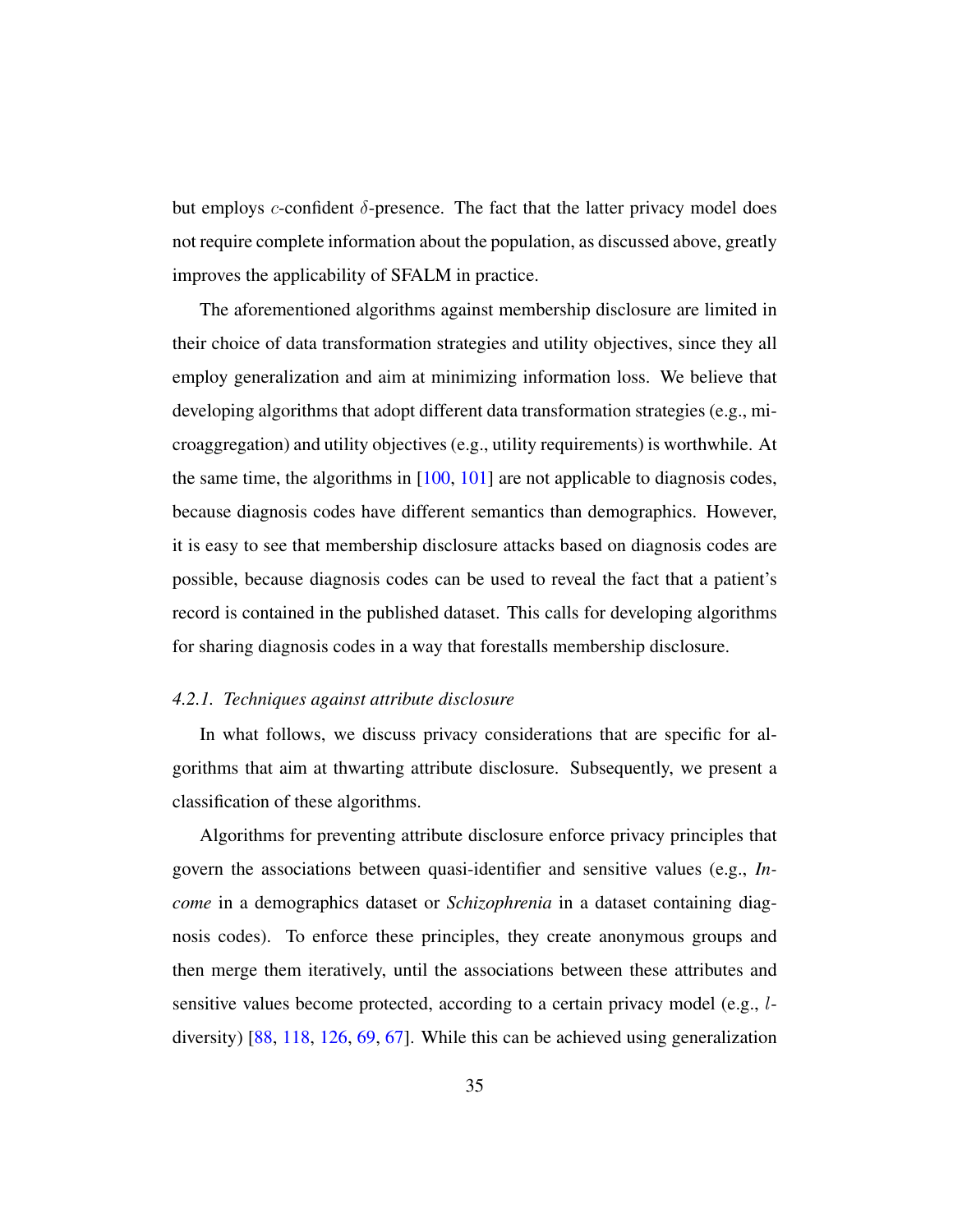and / or suppression, a technique called *bucketization* has been proposed in [\[127\]](#page-64-4) as a viable alternative. Bucketization works by releasing: (i) a projection  $D_q$  of the dataset D on the set of quasi-identifiers, and another projection,  $D_s$ , on the sensitive attribute, and (ii) a group membership attribute that specifies the associations between records in  $D_q$  and  $D_s$ . By carefully constructing  $D_q$  and  $D_s$ , it is possible to enforce l-diversity with low information loss [\[127\]](#page-64-4), as values in quasiidentifiers are released intact. However, the algorithm in [\[127\]](#page-64-4) does not guarantee that identity disclosure will be prevented.

Many of the algorithms considered in this section follow the same data transformation strategies and utility objectives, with the algorithms examined in Section [4,](#page-18-0) but they additionally ensure that sensitive values are protected within each anonymized group. This approach helps data publishers construct data that are no more distorted than necessary to thwart attribute disclosure, and the algorithms following this approach are termed *protection constrained*. Alternatively, data publishers may want to produce data with a desired trade-off between data utility and privacy protection against identity disclosure. This is possible using *trade-off constrained* algorithms [\[81,](#page-59-2) [83,](#page-59-8) [84\]](#page-59-4). These algorithms quantify and aim at optimizing the trade-off between the distortion caused by generalization and the level of data protection against attribute disclosure.

*Algorithms for demographics.* A classification of algorithms for demographics is presented in Table [7.](#page-37-0) As can be seen, the majority of these algorithms follow the protection-constrained approach and are based on algorithms for identity disclo-sure, such as Incognito [\[65\]](#page-57-3), Mondrian [\[66\]](#page-57-4), iHilb [\[44\]](#page-54-3), or iDist [\[44\]](#page-54-3). Furthermore, most of these algorithms employ generalization, or a combination of generalization and suppression, and they enforce  $l$ -diversity,  $t$ -closeness,  $p$ -sensitive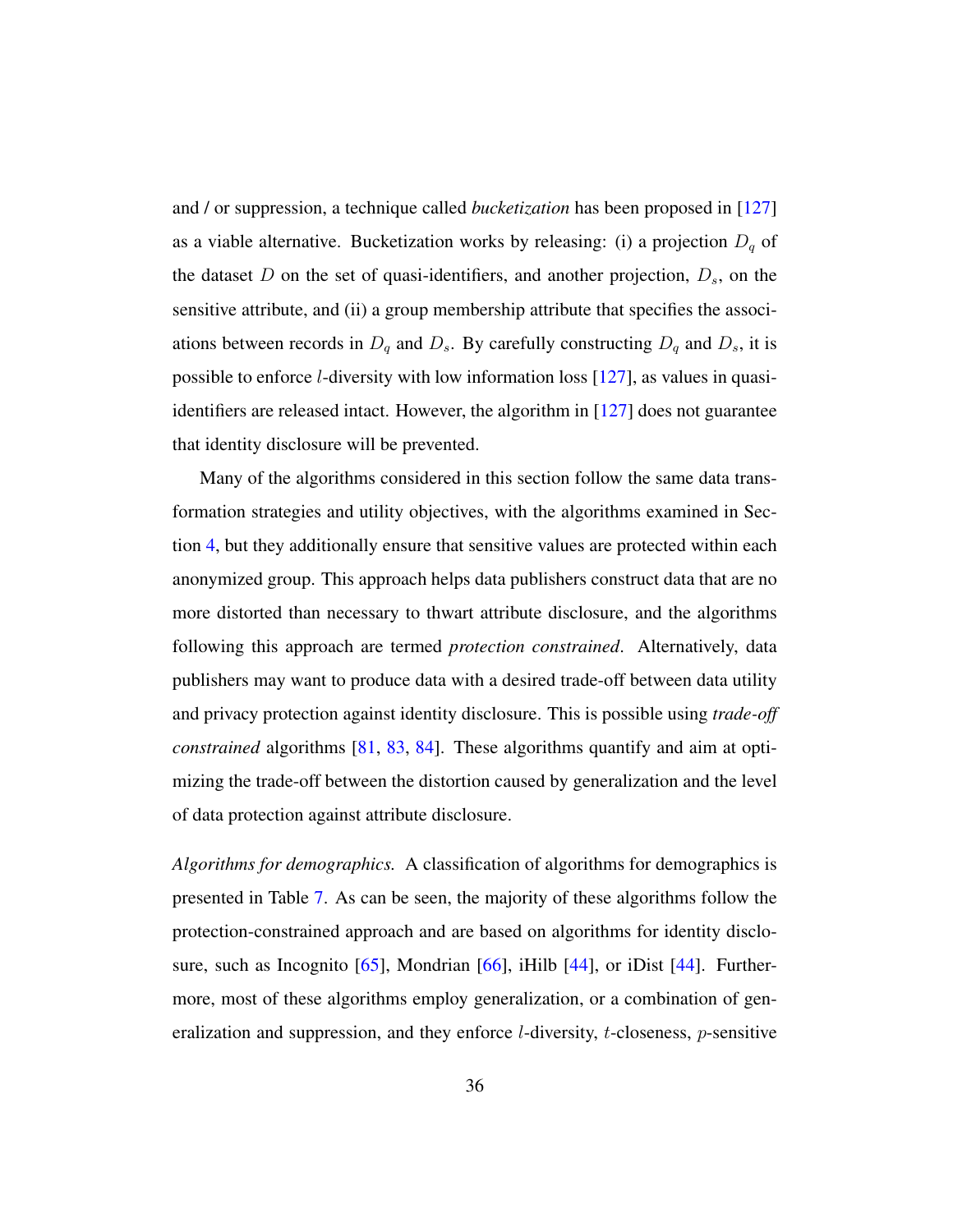<span id="page-37-0"></span>

| Algorithm                            | <b>Privacy model</b> | <b>Transformation</b> | Approach               | <b>Heuristic strategy</b> |
|--------------------------------------|----------------------|-----------------------|------------------------|---------------------------|
| Incognito with                       | $l$ -diversity       | generalization        | protection constrained | apriori-like lattice      |
| $l$ -diversity [88]                  |                      | and suppression       |                        | search                    |
| Incognito with                       | $t$ -closeness       | generalization        | protection constrained | apriori-like lattice      |
| $t$ -closeness [69]                  |                      | and suppression       |                        | search                    |
| Incognito with                       | $(a, k)$ -anonymity  | generalization        | protection constrained | apriori-like lattice      |
| $(a, k)$ -anonymity [126]            |                      | and suppression       |                        | search                    |
| $p$ -sens k-anon [118]               | $p$ -sensitive       | generalization        | protection constrained | apriori-like lattice      |
|                                      | $k$ -anonymity       |                       |                        | search                    |
| Mondrian with $l$ -diversity $[127]$ | l-diversity          | generalization        | protection constrained | data partitioning         |
| Mondrian with $t$ -closeness [70]    | $t$ -closeness       | generalization        | protection constrained | data partitioning         |
| Top Down $[126]$                     | $(a, k)$ -anonymity  | generalization        | protection constrained | data partitioning         |
| Greedy algorithm $[81]$              | tuple diversity      | generalization        | trade-off constrained  | data clustering           |
|                                      |                      | and suppression       |                        |                           |
| Hilb with $l$ -diversity $[44]$      | $l$ -diversity       | generalization        | protection constrained | space mapping             |
| iDist with $l$ -diversity $[44]$     | l-diversity          | generalization        | protection constrained | space mapping             |
| Anatomize [127]                      | l-diversity          | bucketization         | protection constrained | quasi-identifiers are     |
|                                      |                      |                       |                        | released intact           |

Table 7: Algorithms for preventing attribute disclosure based on demographics

k-anonymity,  $(a, k)$ -anonymity, or tuple-diversity. An exception is the Anatomize algorithm [\[127\]](#page-64-4), which was specifically developed for enforcing l-diversity using bucketization. This algorithm works by creating buckets with the records that have the same value in the sensitive attribute and then constructing groups with at least  $l$ different values in the sensitive attribute. The construction of groups is performed by selecting records from appropriate buckets, in a round-robin fashion. Interestingly, the Anatomize algorithm requires an amount of memory that is linear to the number of distinct values of the sensitive attribute and creates anonymized data with bounded *reconstruction error*, which quantifies how well correlations among values in quasi-identifiers and the sensitive attribute are preserved. In fact, the authors of [\[127\]](#page-64-4) demonstrated experimentally that the Anatomize algorithm outperforms an adaption of the Mondrian algorithm that enforces l-diversity in terms of preserving data utility. Moreover, it is worth noting that the algorithms in [\[118,](#page-63-4) [126,](#page-64-2) [81\]](#page-59-2), which employ *p*-sensitive *k*-anonymity,  $(a, k)$ -anonymity, or tuple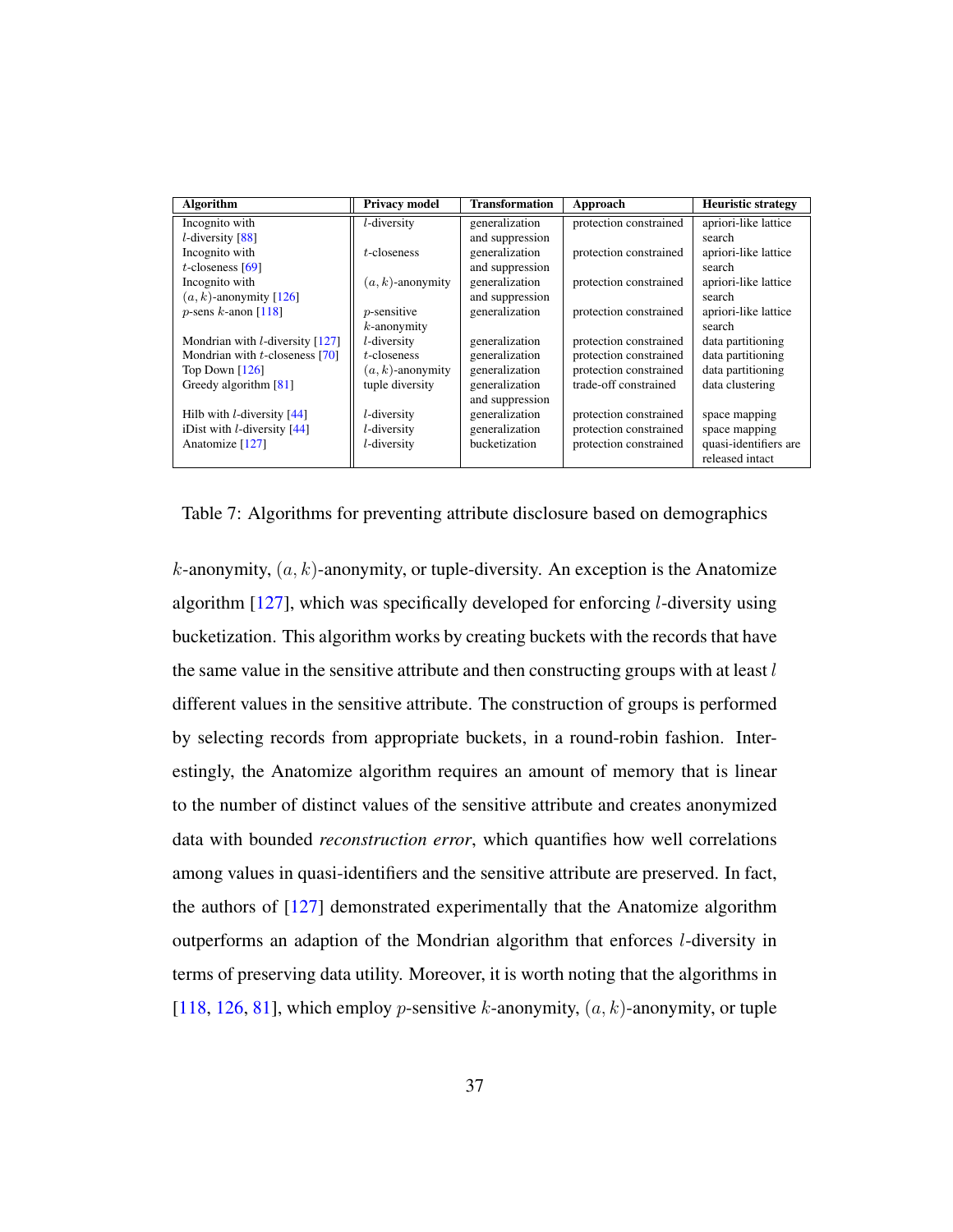<span id="page-38-0"></span>

| <b>Algorithm</b>     | <b>Privacy model</b>   | <b>Transformation</b> | Approach               | <b>Heuristic strategy</b> |
|----------------------|------------------------|-----------------------|------------------------|---------------------------|
| Greedy $[130]$       | $(h, k, p)$ -coherence | suppression           | protection constrained | greedy search             |
| SuppressControl [16] | $\rho$ -uncertainty    | suppression           | protection constrained | greedy search             |
| TDControl [16]       | $\rho$ -uncertainty    | generalization        | protection constrained | top-down space            |
|                      |                        | and suppression       |                        | partitioning              |
| <b>RBAT [79]</b>     | PS-rule based          | generalization        | protection constrained | top-down space            |
|                      | anonymity              |                       |                        | partitioning              |
| Tree-based [80]      | PS-rule based          | generalization        | protection constrained | top-down space            |
|                      | anonymity              |                       |                        | partitioing               |
| Sample-based [80]    | PS-rule based          | generalization        | protection constrained | top-down and bottom-up    |
|                      | anonymity              |                       |                        | space partitioning        |

Table 8: Algorithms for preventing attribute disclosure based on diagnosis codes

diversity, are applied to both quasi-identifiers and sensitive attributes and provide protection from identity and attribute disclosure together. On the other hand, the Anatomize algorithm does not provide protection guarantees against identity disclosure, as all values in quasi-identifiers are released intact.

*Algorithms for diagnosis codes.* Algorithms for anonymizing diagnosis codes against attribute disclosure are summarized in Table [8.](#page-38-0) As can be seen, the algorithms adopt different privacy models, namely  $(h, k, p)$ -coherence,  $\rho$ -uncertainty, or PS-rule based anonymity, and they use suppression, generalization, or a combination of suppression and generalization. Specifically, the authors in [\[16\]](#page-51-1) propose an algorithm, called TDControl, which applies suppression when generalization alone cannot enforce  $\rho$ -uncertainty, and a second algorithm, called SuppressControl, which only employs suppression. Through experiments, they demonstrate that combining suppression with generalization is beneficial for both data utility preservation and efficiency.

Another algorithm that uses suppression only is the Greedy algorithm, which was proposed by Xu et al. [\[130\]](#page-65-0) to enforce  $(h, k, p)$ -coherence. This algorithm discovers all unprotected combinations of diagnosis codes with minimal size and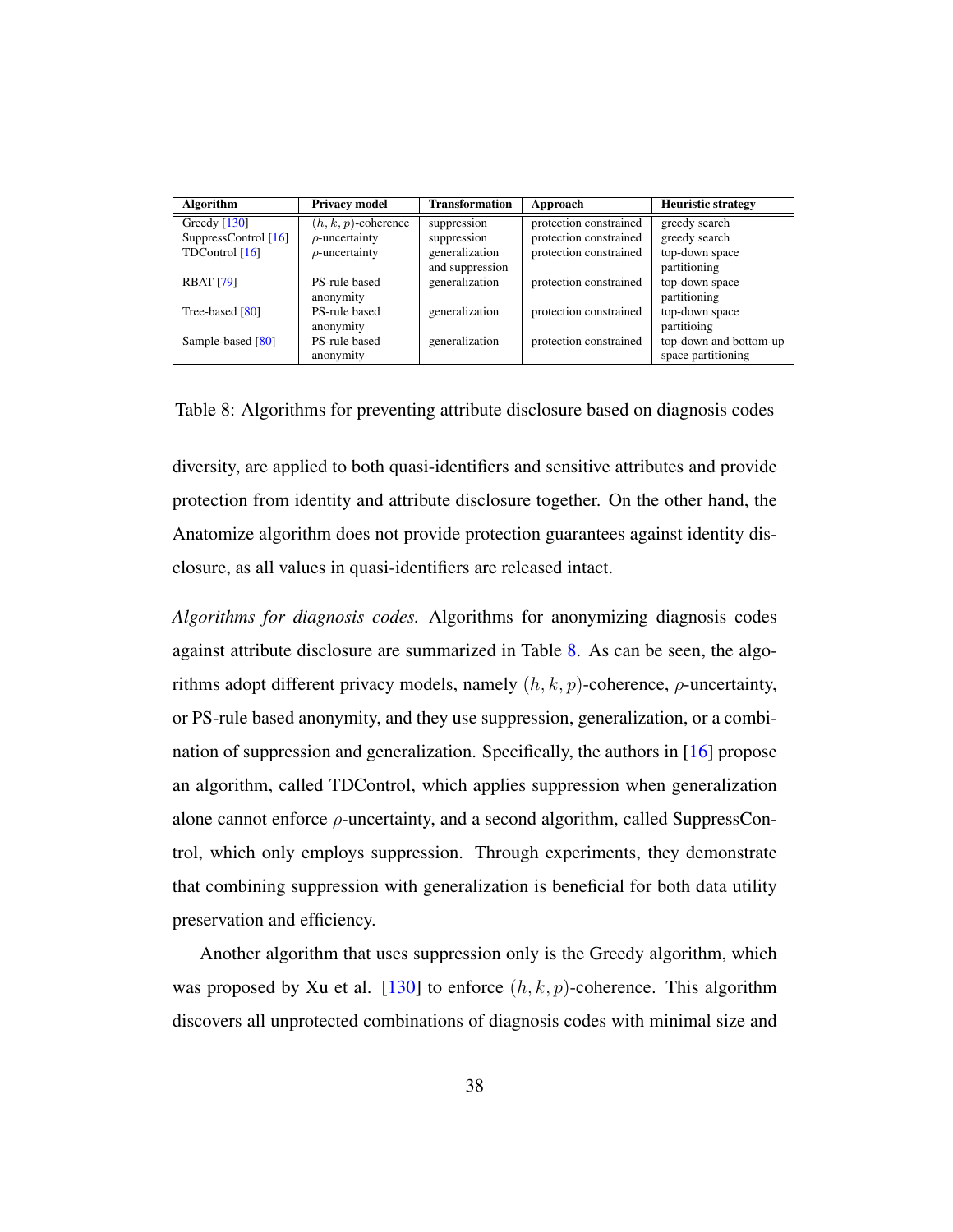protects each identified combination, by iteratively suppressing the diagnosis code contained in the greatest number of these combinations. On the other hand, the RBAT [\[79\]](#page-58-5), Tree-based [\[80\]](#page-59-3), and Sample-based [\[80\]](#page-59-3) algorithms employ generalization alone. All algorithms follow the protection-constrained approach, as they minimize information loss no more than necessary to prevent attribute disclosure.

In terms of heuristic search strategies, the algorithms in Table [8](#page-38-0) employ a greedy search and operate on either the space of diagnosis codes, or on the transactions of the dataset to be published. Specifically, UGACLIP [\[76\]](#page-58-2) partitions the space of diagnosis codes in a bottom-up manner, whereas Apriori [\[115\]](#page-63-3) and mHgHs [\[74\]](#page-58-4) employ top-down partitioning strategies. The strategy of UGACLIP considers a significantly larger number of ways to generalize diagnosis codes than that of Apriori, which allows better data utility preservation. In addition, the space clustering strategies of CBA and UAR are more effective than the bottom-up space partitioning strategy of UGACLIP, but they are more computationally demanding.

Moreover, all algorithms in Table [8](#page-38-0) operate on the space of diagnosis codes and either perform greedy search to discover diagnosis codes that can be suppressed with low data utility loss, or they employ space partitioning strategies. Specifically, TDControl, RBAT, and the Tree-based algorithm all employ topdown partitioning, while Sample-based uses both top-down and bottom-up partitioning strategies. The main difference between the strategy of TDControl and that of RBAT is that the former is based on a taxonomy, which is used to organize diagnosis codes. This restricts the possible ways of partitioning diagnosis codes to those that can be expressed as *cuts* in the taxonomy<sup>[2](#page-1-0)</sup>, whereas the strategy of

<sup>&</sup>lt;sup>2</sup>A cut is a set of generalized diagnosis codes that correspond to nodes of the taxonomy and replace (map) one or more diagnosis codes in the original dataset. Furthermore, the mapping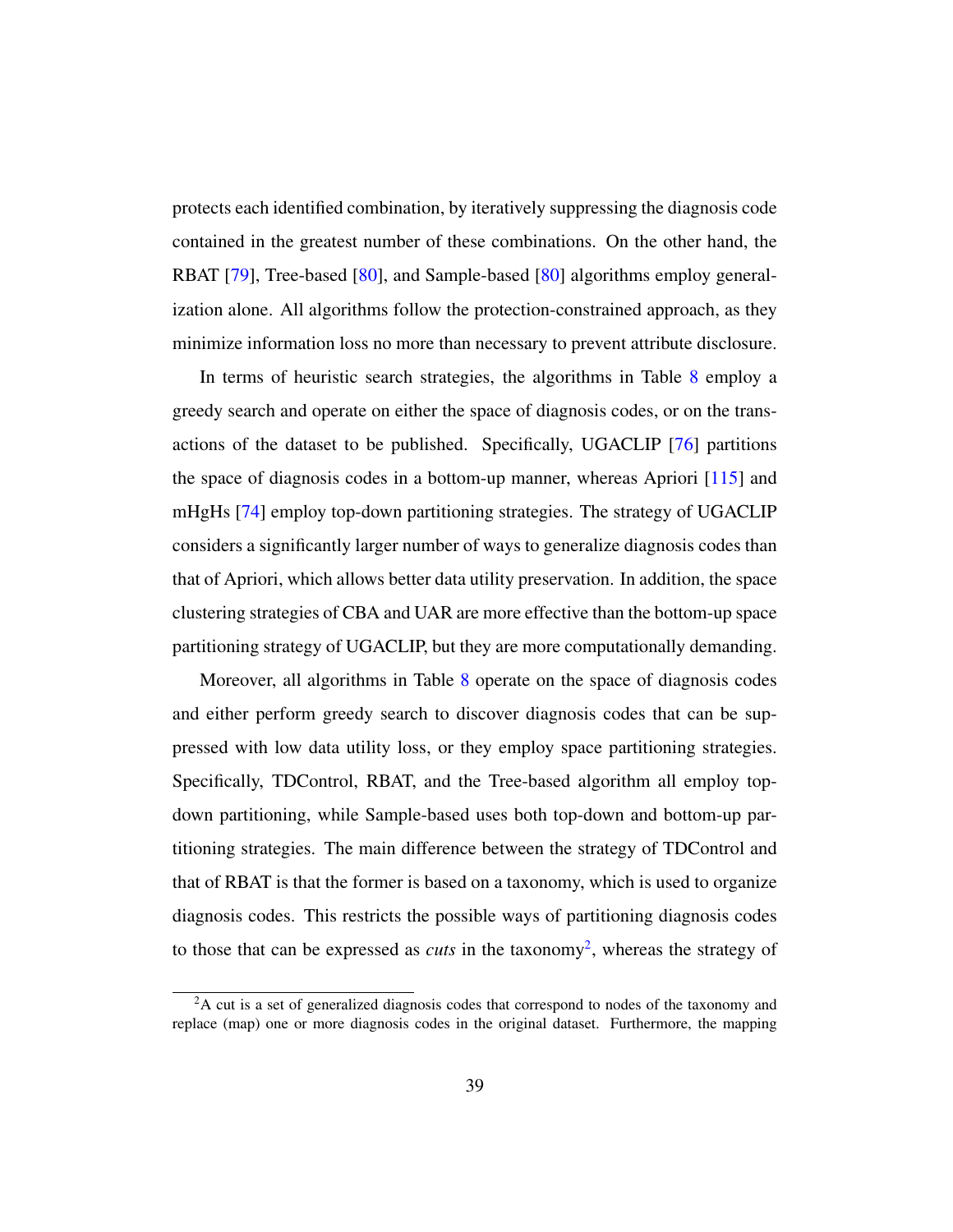RBAT partitions the space in a more flexible way as it does not employ this restriction. This helps the preservation of data utility, as it allows exploring more ways to generalize data. The process of partitioning employed by RBAT can be thought of as "growing" a tree, where the nodes correspond to increasingly less generalized diagnosis codes. However, it was shown in [\[80\]](#page-59-3) that the strategy employed in RBAT might fail to preserve data utility well, as the "growing" of the tree may stop "early". That is, a replacement of diagnosis codes with less general ones, which is beneficial for data utility, is possible but has not been considered by the strategy employed by RBAT.

To address this issue, a different strategy that examines such replacements, when partitioning the space of diagnosis codes, was proposed in [\[80\]](#page-59-3). This strategy examines certain branches of the tree that are not examined by the strategy of RBAT and its use allows the Tree-based algorithm to preserve data utility better than RBAT. Moreover, to further increase the number of ways to generalize data, the authors of [\[80\]](#page-59-3) proposed a way to combine top-down with bottom-up partitioning strategies, by first growing the tree as long as identity disclosure is prevented, and then backtracking (i.e., traversing the tree in a bottom-up way) to ensure that attribute disclosure is guarded against.

#### <span id="page-40-0"></span>5. Relevant techniques

This section provides a discussion of privacy-preserving techniques that are relevant, but not directly related, to those surveyed in this paper. These techniques are applied to different types of medical data, or aim at privately releasing aggre-

must be such that each diagnosis code in the original dataset is mapped to exactly one of these generalized codes.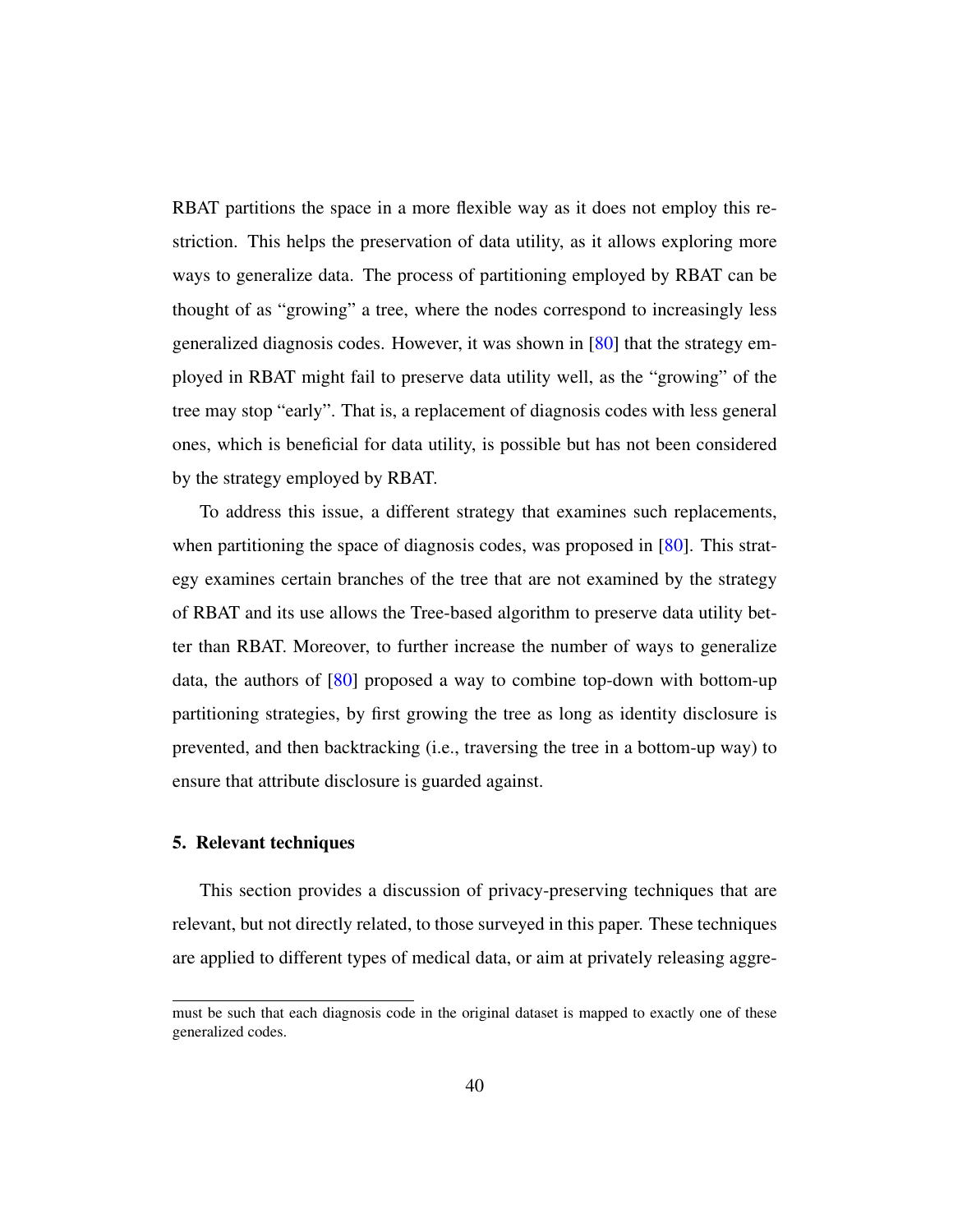gate information about the data.

#### *5.1. Privacy-preserving sharing of genomic and text data*

While many works investigate threats related to the publishing of demographics and diagnosis codes, there have been considerable efforts by the computer science and health informatics communities to preserve the privacy of other types of data, such as genomic and text. In the following, we briefly discuss techniques that have been proposed for the protection of each of the latter types of data.

#### *5.1.1. Genomic privacy*

It is worth noting that a patient's record may be distinguishable with respect to genomic data. Lin et al. [\[88\]](#page-59-1), for example, estimated that an individual is unique with respect to a small number (approximately 100) of Single Nucleotide Polymorphisms (SNPs), i.e., DNA sequence variations occurring when a single nucleotide in the genome differs between paired chromosomes in an individual. In addition, the release of aggregate genomic information may threaten privacy, as genomic sequences contain sensitive information, such as the ancestral origin of an individual [\[108\]](#page-62-5), and genetic information about the individual's family members [\[17\]](#page-51-2)). For instance, Homer et al. [\[54\]](#page-55-3) showed that such information may allow an attacker to infer whether an individual belongs to the case or control group of GWAS data (i.e., if the individual is diagnosed with a GWAS-related disease or not), while Wang et al. [\[123\]](#page-64-6) presented two attacks; one that can statistically determine the presence of an individual in the case group, based upon a measure of the correlation between alleles, and another that allows the inference of the SNP sequences of many individuals that are present in the GWAS data, based on correlations between SNPs.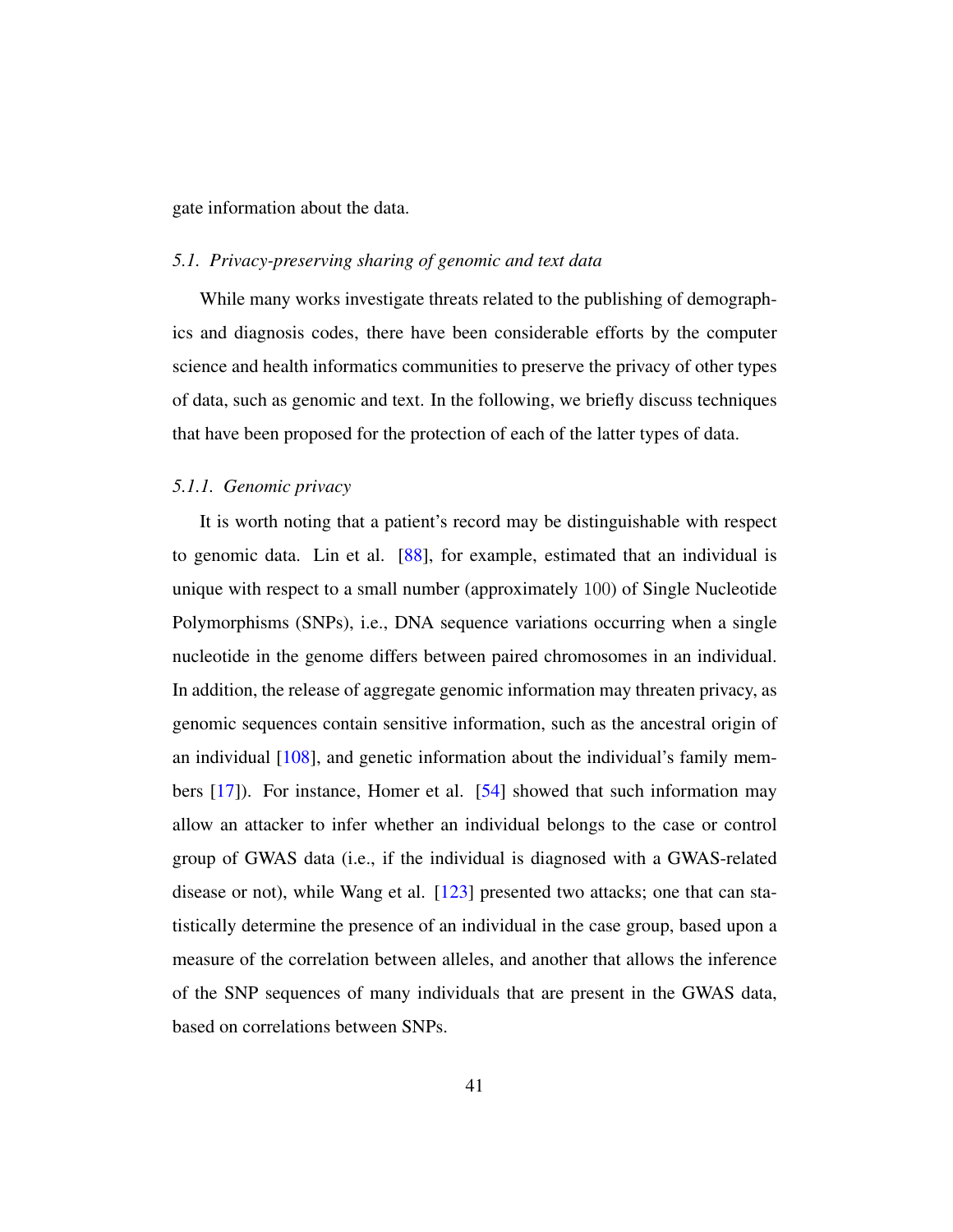To protect the privacy of genomic information, there are several techniques that are based on cryptography (e.g., see [\[8\]](#page-50-3) and the references therein) or on perturbation (e.g., see [\[37\]](#page-53-5)). For instance, Wang et al. [\[124\]](#page-64-7) proposed cryptographic techniques for the computation of edit distance on genomic data, while Baldi et al. [\[8\]](#page-50-3) considered different operations, including paternity and genetic compatibility tests. On the other hand, Fienberg et al. [\[37\]](#page-53-5) examined how to release aggregate statistics for GWAS while satisfying differential privacy through perturbation. In particular, the authors of [\[37\]](#page-53-5) proposed two methods; one that focuses on the publication of the  $\chi^2$  statistic and p-values and works by adding Laplace noise to the original statistics, and a second method that allows releasing noisy versions of these statistics for the most relevant SNPs.

#### *5.1.2. Text de-identification*

A considerable amount of information about patients is contained in textual data, such as clinical notes, SOAP (Subjective, Objective, Assessment, Patient care plan) notes, radiology and pathology reports, and discharge summaries. Text data contain much confidential information about a patient, including their name, medical record identifier, and social security number, which must be protected before data release. This involves two steps: (i) detecting direct identifiers and (ii) transforming the detected identifiers, in a way that preserves the integrity of medical information. The latter step is called *de-identification*. In the following, we briefly discuss some techniques that have been proposed for both detecting and transforming direct identifiers. We refer the reader to the survey by Meystre et al. [\[94\]](#page-60-3), for an extensive review.

Techniques for discovering direct identifiers are based on: (i) *Named Entity Recognition* (NER), (ii) *Grammars* (or *Rules*), and (iii) *Statistical learning*. NER-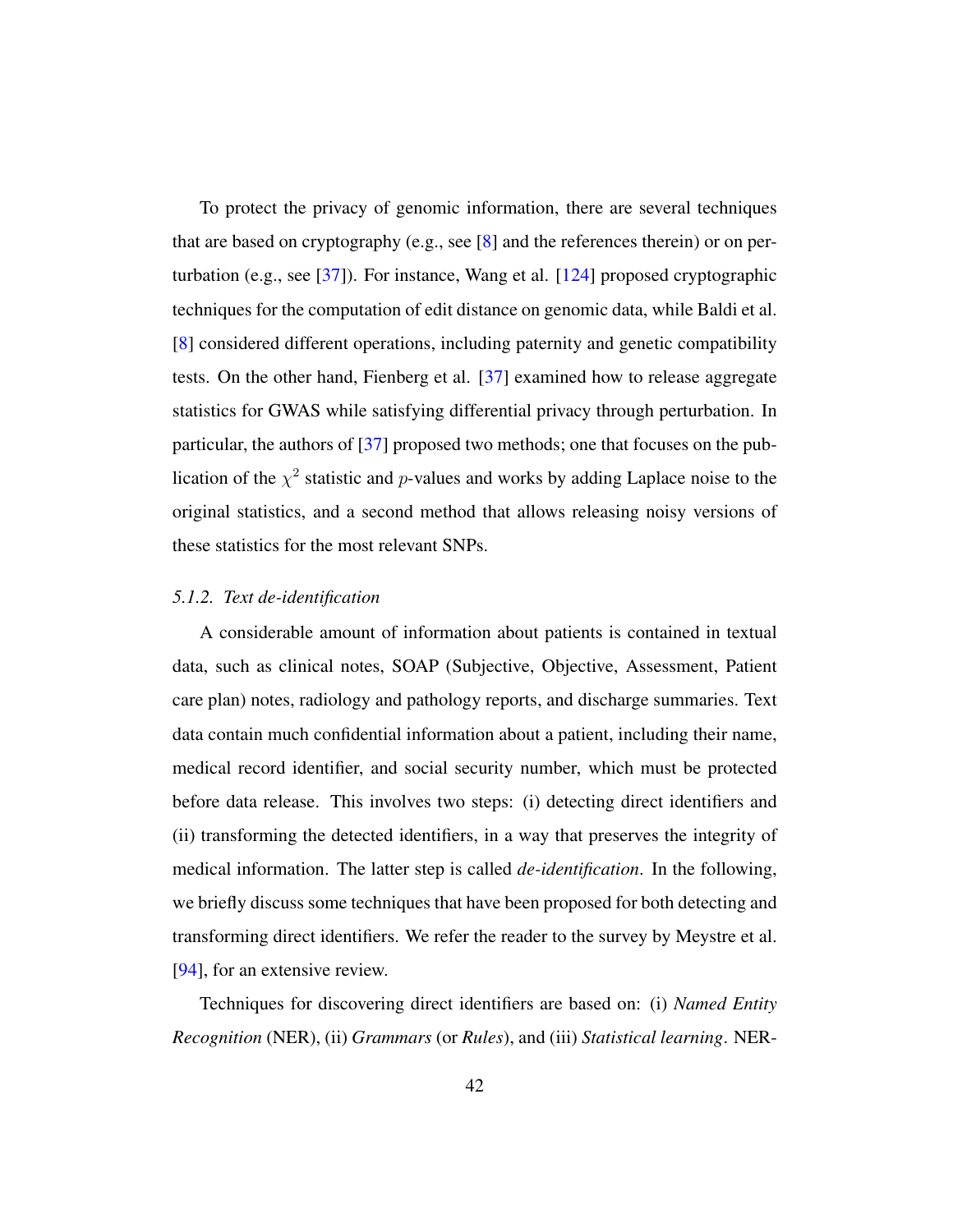based techniques work by locating direct identifiers in text and then classifying them into pre-defined categories. For instance, the atomic elements Tom Green and 6152541261 in a clinical note would be classified into the category for Name and Phone Number, respectively.

The second type of techniques use hand-coded rules and dictionaries to identify direct identifiers, or regular expressions for identifiers that follow certain syntactic patterns (e.g., a phone number must start with a valid area code), while the the last type of techniques are typically based on *classification*. That is, they aim at classifying the terms of previously unseen elements, contained in *test data*, as direct identifiers or as non-identifiers, based on knowledge of *training data*.

The main advantage of NER and grammar-based approaches is that they need little or no training data, and can be easily modified (e.g., by adding a new regular expression). However, their configuration typically requires significant domain expertise (e.g., to specify rules) and, in many cases, knowledge of the specific dataset (e.g., naming conventions). On the other hand, techniques that are based on statistical learning can "learn" the characteristics of data, using different methods, such as Support Vector Machines (SVM) [\[14\]](#page-50-4) or Conditional Random Fields (CRF) [\[61\]](#page-56-6). However, they are limited in that they typically require large training datasets, such as manually annotated text data with pre-labeled identifiers, whose construction is challenging [\[13\]](#page-50-5).

After the discovery of direct identifiers, there are several transformation strategies that can be applied to them. These include the replacement of direct identifiers with fake, but realistic-looking, elements [\[111,](#page-62-6) [12,](#page-50-6) [50\]](#page-55-4), suppression [\[18\]](#page-51-3), and generalization [\[59\]](#page-56-7). Most of the works on protecting text data aim at transforming direct identifiers without offering specific privacy guarantees. On the contrary, the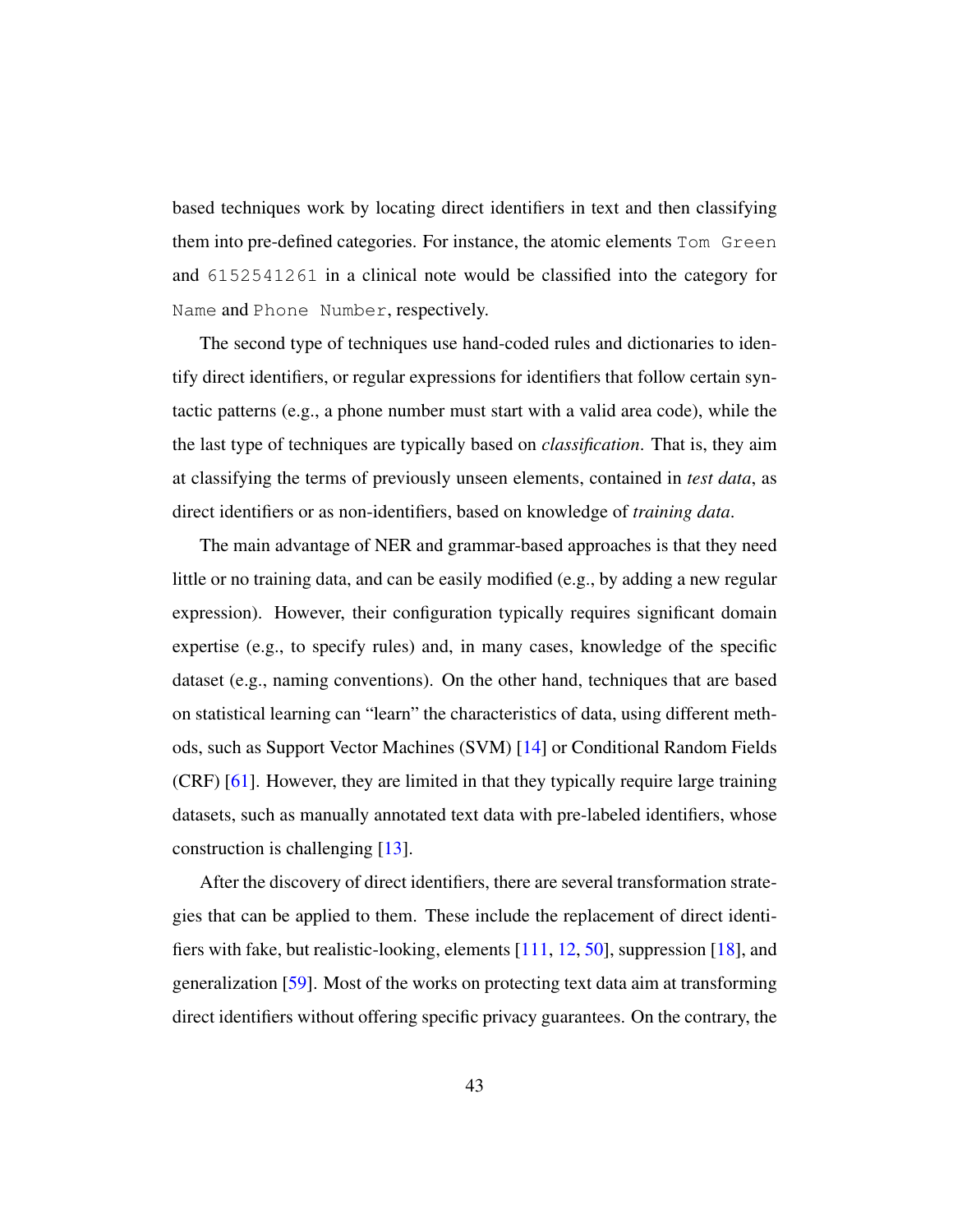works of Chakaravarthy et al. [\[18\]](#page-51-3) and Jiang et al. [\[59\]](#page-56-7) offer such guarantees by employing privacy models. The first of these works proposes the  $K$ -safety model, which prevents the matching of documents to entities, based on terms that cooccur in a document. This is achieved by lower-bounding the number of entities that these terms correspond to. The work of Jiang et al. [\[59\]](#page-56-7) proposes a different privacy model, called  $t$ -plausibility, which, given word ontologies and a threshold  $t$ , requires the sanitized text to be associated with at least  $t$  plausible texts, any of which could be the original text.

#### *5.1.3. Aggregate information release*

There are certain applications in which data recipients are interested in learning aggregate information from the data, instead of detailed information about individual records. Such aggregate information can range from simple statistics that are directly computed from the data to complex patterns that are discovered through the application of data mining techniques. The interest for supporting these applications has been fueled by recent advances in the development of *semantic* privacy models. These models dictate that the mechanism chosen for releasing the aggregate information (e.g., in the form of a noisy summary of the data), must satisfy certain properties.

One of the most established semantic models is *differential privacy* [\[49\]](#page-55-5), which requires the outcome of a calculation to be insensitive to any particular record in the dataset. More formally, given an arbitrary, randomized function  $K$  and a subset  $S$  of its possible outputs, a dataset  $D$  is differentially private if

<span id="page-44-0"></span>
$$
P(K(D) \in S) \le e^{\epsilon} \cdot P(K(D') \in S)
$$
 (1)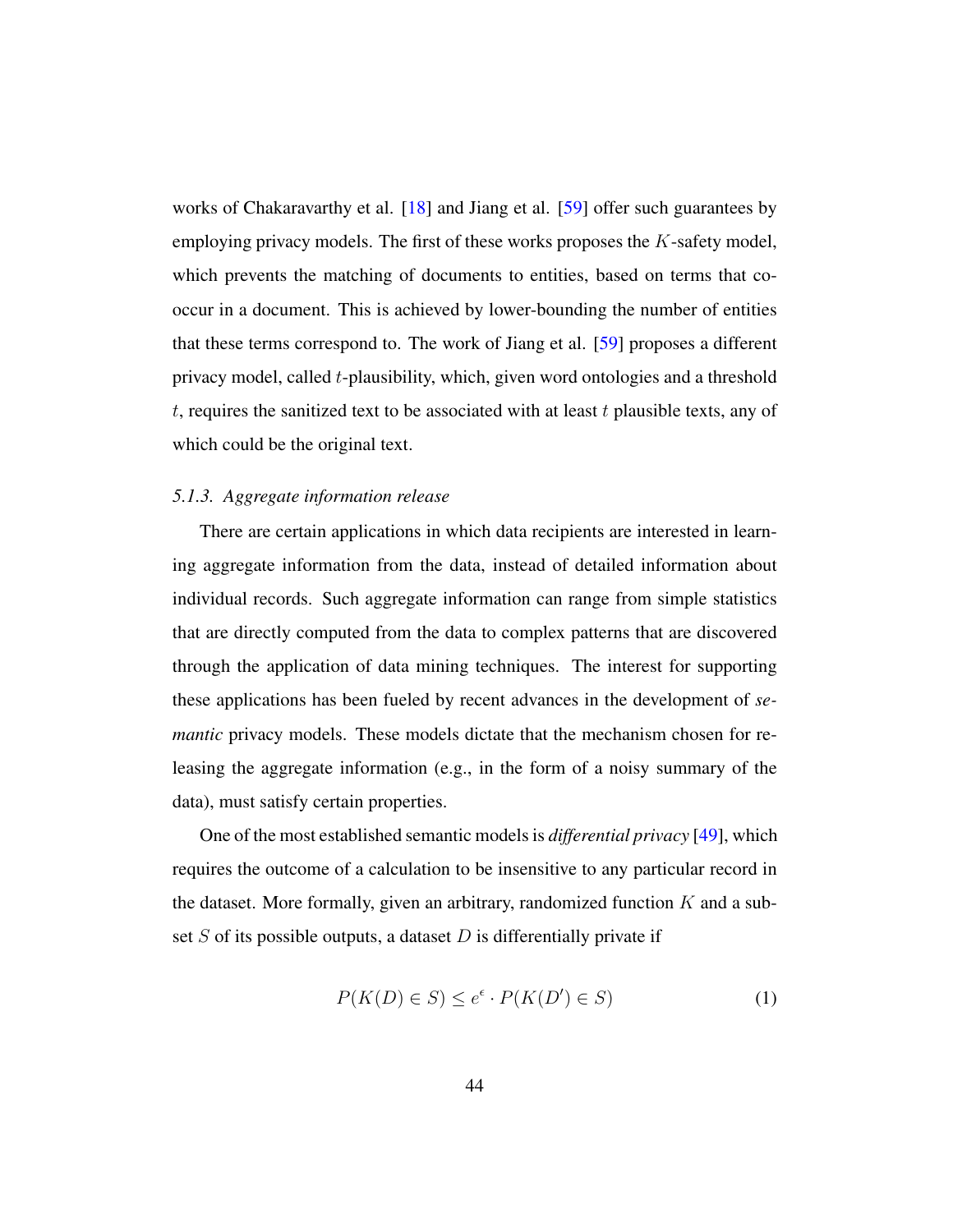where D' is a dataset that differs from D in only one record, and  $P(K(D) \in S)$ (respectively,  $P(K(D') \in S)$ ) is the probability that the result of applying K to  $D$  (respectively,  $D'$ ), is contained in the subset  $S$ . For instance, the result of statistical analysis carried out on a differentially private data summary must be insensitive to the insertion (or deletion) of a record in (from) the original dataset from which the summary is produced. This offers privacy, because the inferences an attacker can make about an individual will be approximately independent of whether any individual's record is included in the original dataset or not. On the negative side, the enforcement of differential privacy only allows the release of noisy summary statistics<sup>[3](#page-1-0)</sup>, and it does not guarantee the prevention of all attacks. Cormode, for example, showed that an attacker can infer the sensitive value of an individual fairly accurately, by applying a classification algorithm on differentially private data [\[21\]](#page-51-4).

Differential privacy has led to the development of several other semantic models, which are surveyed in [\[23\]](#page-51-5). These models relax the (strong) privacy requirements posed by differential privacy by: (i) introducing an additive factor  $\delta$  to the right part of Equation  $(1)$  [\[31\]](#page-52-7), or (ii) considering attackers with limited computational resources (i.e., attackers with polynomial time computation bounds) [\[95\]](#page-60-6). This offers the advantage of limiting noise addition at the expense of weaker privacy guarantees than those offered by differential privacy.

At the same time, there are algorithms for enforcing differential privacy which are applicable to demographics or diagnosis codes. For example, Mohammed et al. [\[96\]](#page-61-7) proposed a method to release a noisy summary of a dataset containing

 $3$ This is similar to knowing the queries posed to a technique for enforcing differential private in the interactive setting and releasing the noisy answers to these queries in the form of a summary.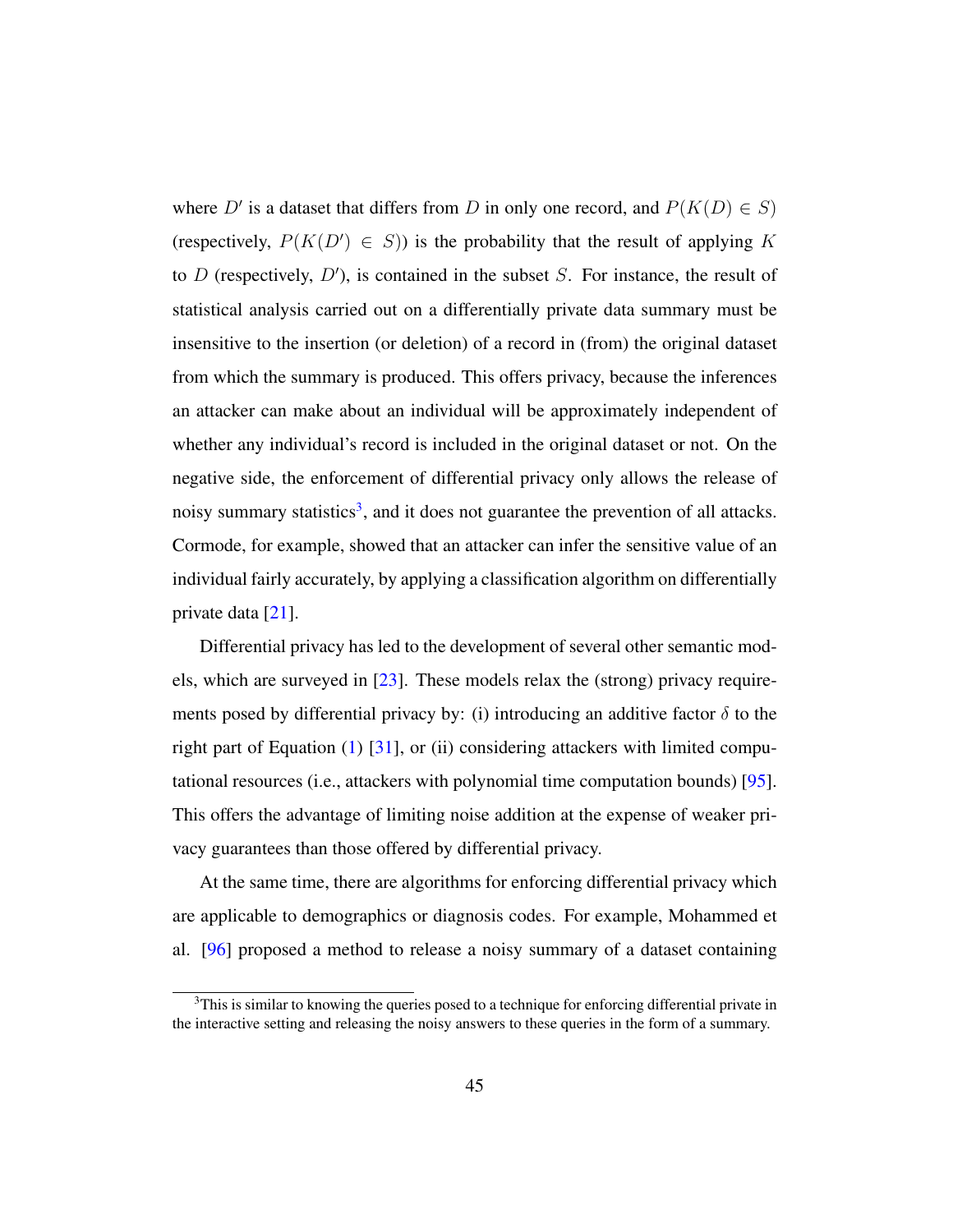demographics that aims at preserving classification accuracy, while Chen et al. [\[20\]](#page-51-6) showed how to release noisy answers to certain count queries involving sets of diagnosis codes. Interestingly, both techniques apply partitioning strategies similar in principle to those used by the TDS algorithm [\[40\]](#page-54-2) and the Recursive partition [\[52\]](#page-55-1) algorithm, respectively. In addition, systems that allow the differentially private release of aggregate information from electronic health records are emerging. For instance, SHARE [\[42\]](#page-54-6) is a recently proposed system for releasing multidimensional histograms and longitudinal patterns.

# <span id="page-46-0"></span>6. Future research directions

Disseminating person-specific data from electronic health records offers the potential for allowing large-scale, low-cost medical studies, in areas including epidemic detection and post-marketing safety evaluation. At the same time, preserving patient privacy is necessary and, in many cases, this can be achieved based on the techniques presented in this survey. However, there are several directions that warrant further research.

First, it is important to study privacy threats posed when releasing patient data, from both a theoretical and practical perspective. This requires the identification and modeling of privacy attacks, beyond those discussed in the paper, and an evaluation of their feasibility on large cohorts of patient data. In fact, it is currently difficult to automatically detect threats for many types of medical data (e.g., for data containing diagnosis codes, or for genomic data), despite some interesting work [\[10,](#page-50-7) [35\]](#page-53-6), on demographics, towards this direction. Furthermore, knowledge of: (i) dependencies between quasi-identifiers and sensitive values (e.g., the fact that male patients are less likely to be diagnosed with breast cancer than female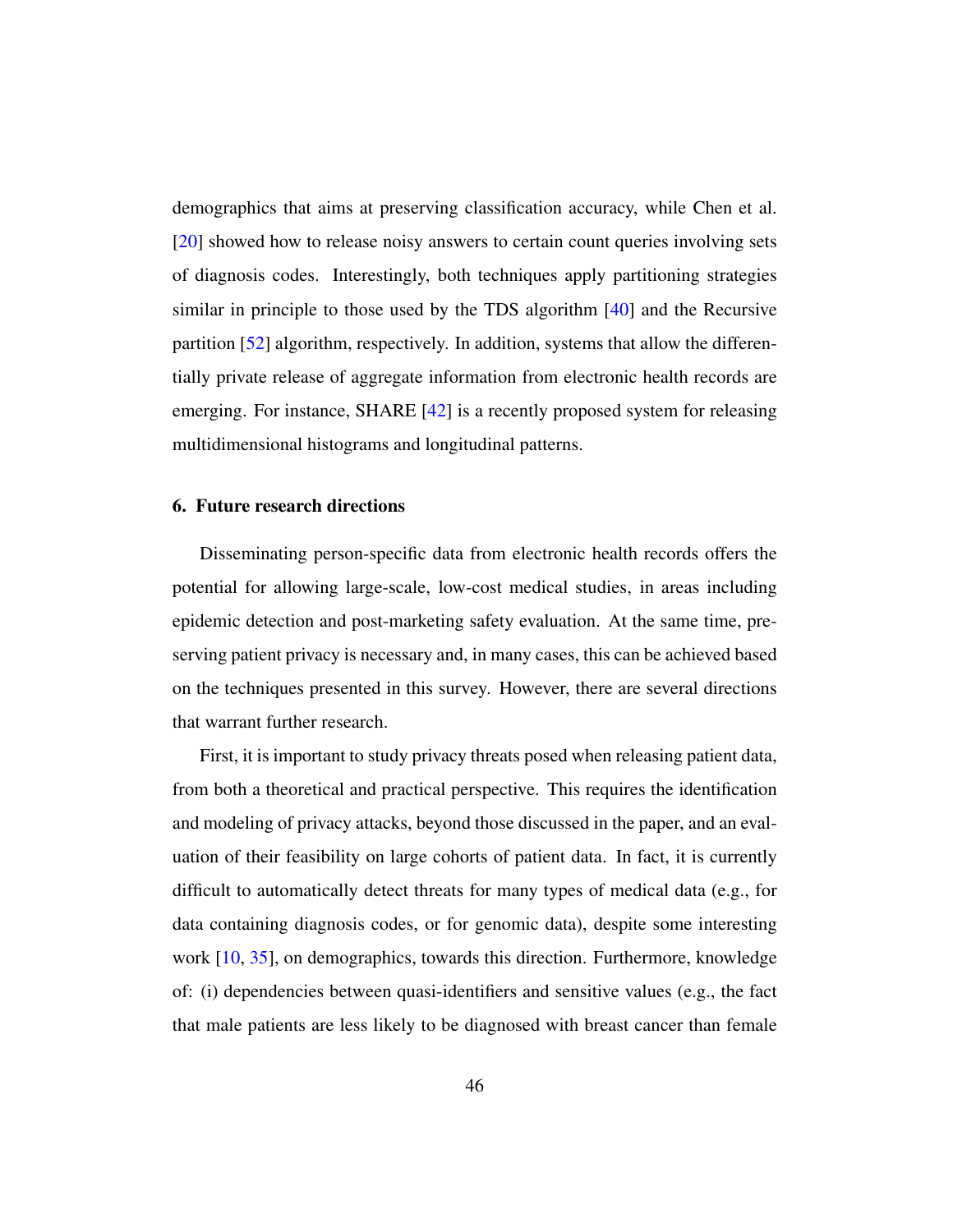ones) [\[72,](#page-57-8) [27\]](#page-52-8), (ii) quasi-identifier values of particular individuals [\[114\]](#page-63-8) and/or their family members [\[19\]](#page-51-7), and (iii) the operations of anonymization algorithms [\[125\]](#page-64-8), may pose privacy risks. However, none of these threats has been investigated in the context of medical data, and it is not clear whether or not the solutions proposed by the computer science community to tackle them are suitable for use in healthcare settings.

Second, the mining of published data may reveal privacy-intrusive inferences about individuals [\[47,](#page-54-7) [48,](#page-55-6) [51\]](#page-55-7), which cannot be eliminated by applying the privacy models discussed so far. Intuitively, this is because mining reveals knowledge patterns that apply to a large number of individuals, and these patterns are not considered as sensitive by the aforementioned privacy models. Consider, for example, that an insurance company applies classification to the data obtained from a healthcare institution to discover that patients over 40 years old, who live in an area with Zip Code 55413, are likely to be diagnosed with diseases that have a very high hospitalization cost. Based on this (sensitive) knowledge, the insurance company may decide to offer more expensive insurance coverage to these patients. To avoid such inferences, sensitive knowledge patterns need to be identified prior to data publishing and be concealed, so that they cannot be discovered when the data are shared.

Third, the large growth in the complexity and size of medical datasets that are being disseminated poses significant challenges to existing privacy-preserving algorithms. As an example of a complex data type, consider a set of records that contain both demographics and diagnosis codes. Despite the need for analyzing demographics and diagnosis codes together, in the context of medical tasks (e.g., for predictive modeling), preserving the privacy of such datasets is very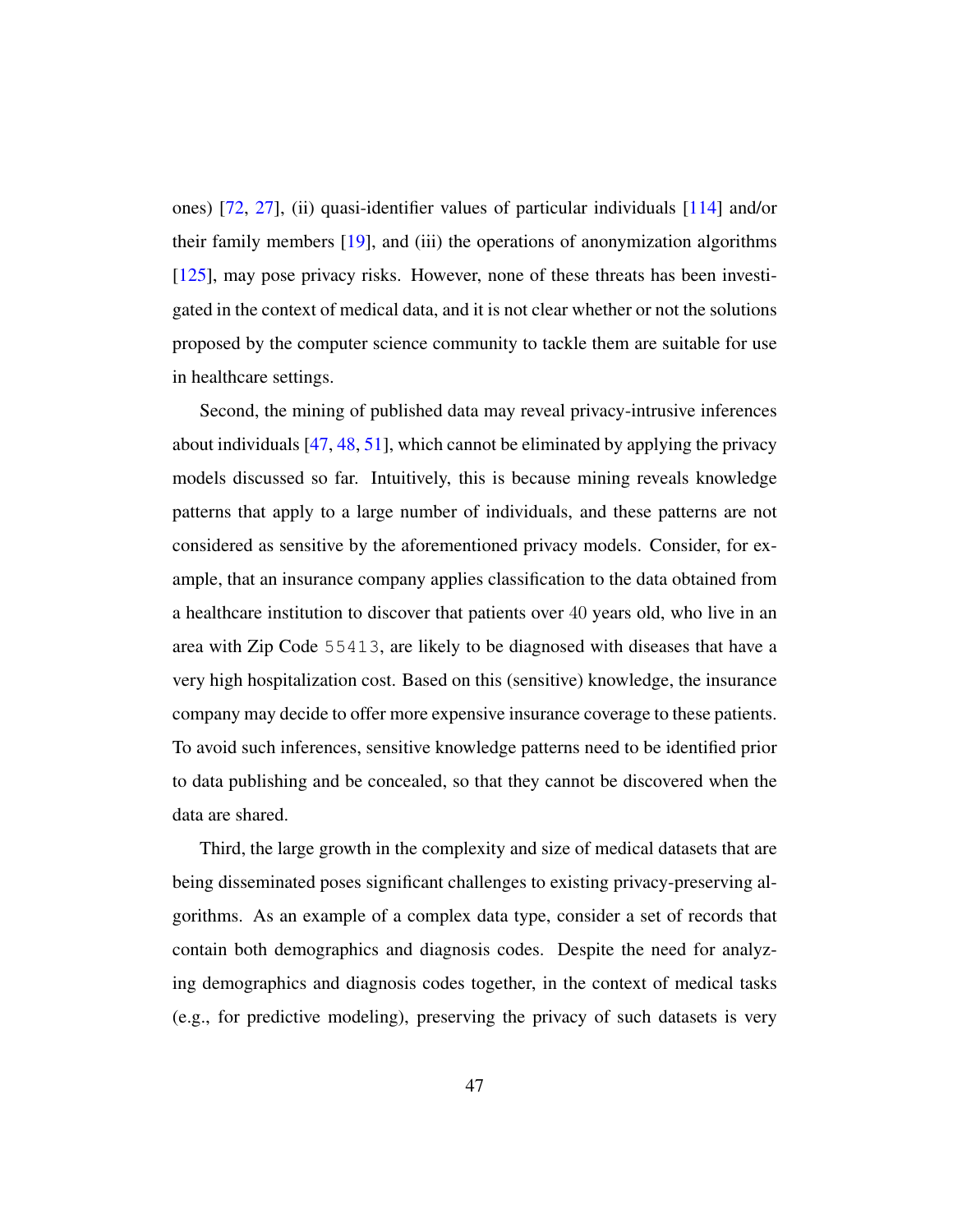challenging. This is because, it is not safe to protect demographics and diagnosis codes independently, using existing techniques (e.g., the Mondrian [\[66\]](#page-57-4) algorithm for demographics and the UGACLIP [\[76\]](#page-58-2) algorithm for diagnosis codes), while guarding against this threat and minimizing information loss is computationally infeasible [\[105\]](#page-62-7). In addition, the vast majority of existing techniques assume that the dataset to be protected is relatively small, so that it fits into the main memory. However, datasets with sizes of several GBs or even TBs may need to be disseminated in practice. Thus, it would be worthwhile to develop scalable techniques that potentially take advantage of parallel architectures to solve this problem.

Fourth, privacy approaches that apply to complex data sharing scenarios need to be proposed. As an example, consider the case of multiple healthcare providers and data recipients who wish to build a common data repository. Healthcare providers may, for example, contribute different parts of patients' EHR data to the repository, whereas data recipients may be querying these data, to obtain anonymized views (i.e., anonymized parts of one or more datasets in the repository), for different purposes [\[77\]](#page-58-6). This scenario presents several interesting challenges. First, data contributed by different providers need to be integrated in an efficient and privacy-preserving way. Second, user queries posed to the repository need to be audited and the anonymized views to be produced, so as to adhere to the imposed privacy requirements. Achieving privacy in this scenario is non-trivial, because malicious users may combine their obtained views to breach privacy, even when each query answer is safe when examined independently of others.

Last but not least, it is important to note that the overall assurance of health data privacy requires appropriate policy, in addition to technical means that are exceedingly important.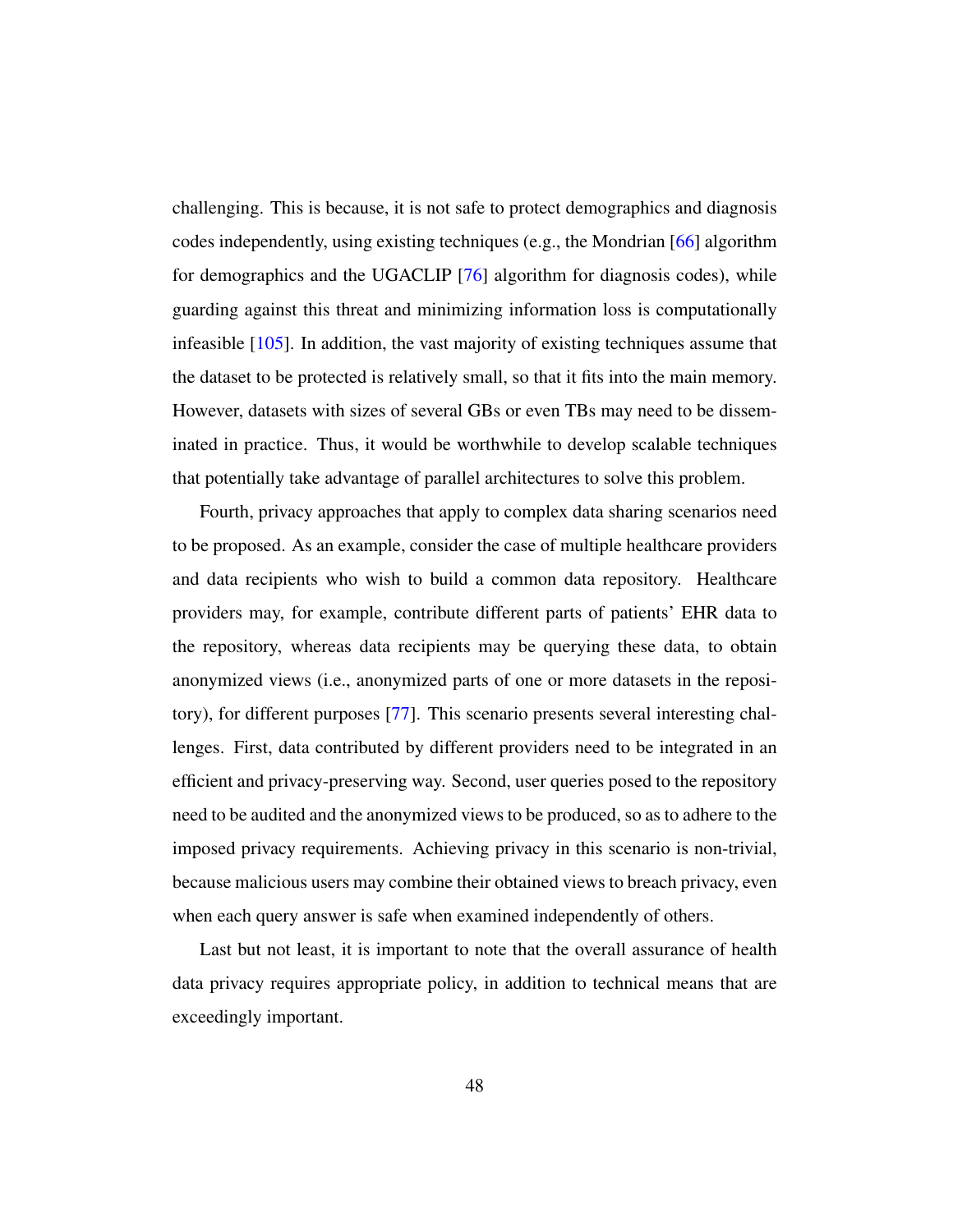# <span id="page-49-4"></span>7. Conclusions

In this work, we presented a systematic review of privacy algorithms that have been proposed for publishing structured patient data. We reviewed more than 45 popular privacy algorithms, derived insights on their operation, and highlighted their advantages and disadvantages. Subsequently, we provided a discussion of some promising directions for future research in this area.

# References

- <span id="page-49-3"></span>[1] EU Data Protection Directive 95/46/ECK, 1995.
- <span id="page-49-1"></span>[2] UK Data Protection Act, 1998.
- <span id="page-49-2"></span>[3] Personal Information Protection and Electronic Documents Act, 2000.
- <span id="page-49-6"></span>[4] N.R. Adam and J.C. Worthmann. Security-control methods for statistical databases: a comparative study. *ACM Comput. Surv.*, 21(4):515–556, 1989.
- <span id="page-49-0"></span>[5] C. C. Aggarwal and P. S. Yu. *Privacy-Preserving Data Mining: Models and Algorithms*. Springer, 2008.
- <span id="page-49-7"></span>[6] G. Aggarwal, F. Kenthapadi, K. Motwani, R. Panigrahy, and D. Thomasand A. Zhu. Approximation algorithms for k-anonymity. *Journal of Privacy Technology*, 2005.
- <span id="page-49-5"></span>[7] R. Agrawal and R. Srikant. Fast algorithms for mining association rules in large databases. In *VLDB*, pages 487–499, 1994.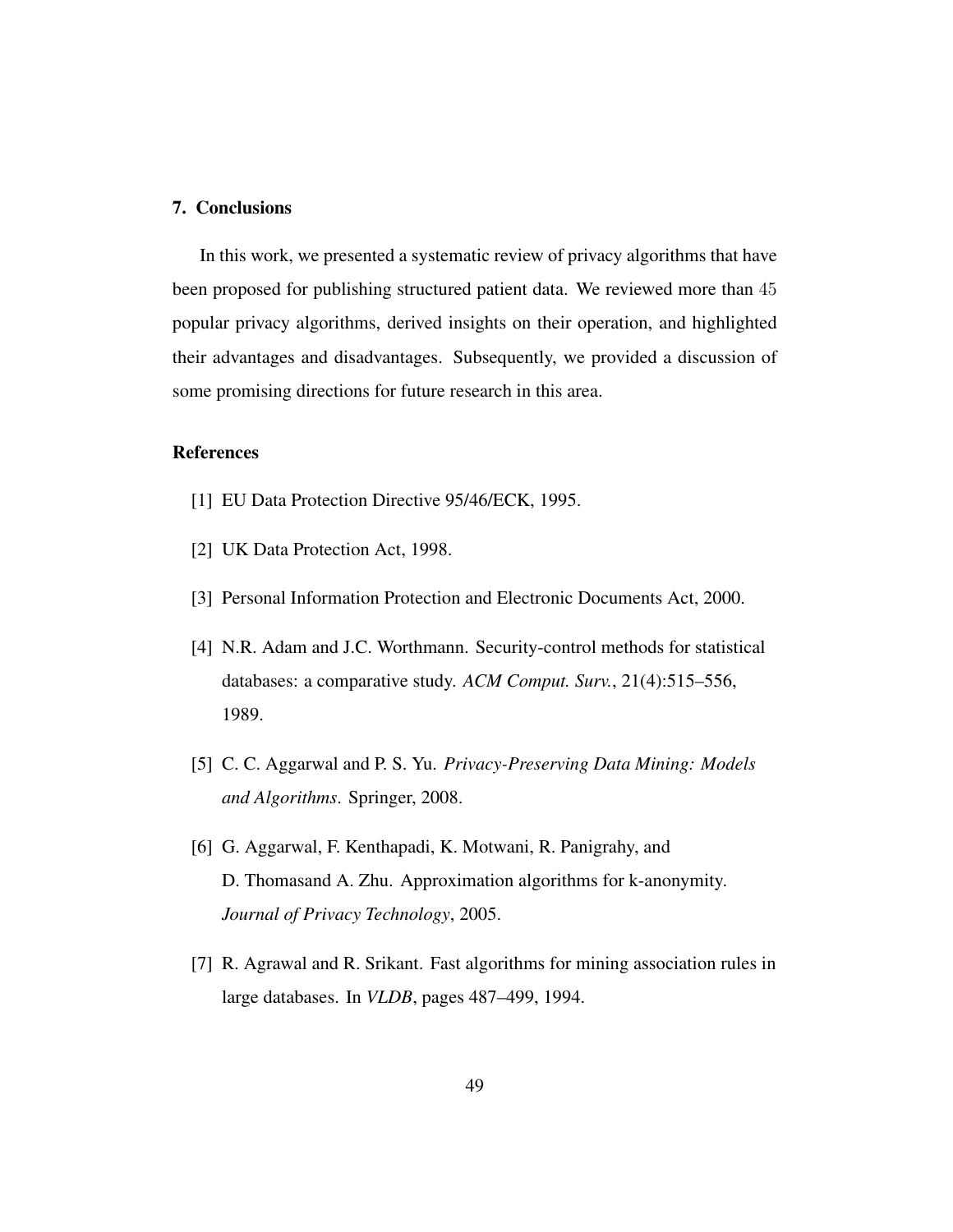- <span id="page-50-3"></span>[8] P. Baldi, R. Baronio, E. De Cristofaro, P. Gasti, and G. Tsudik. Countering gattaca: efficient and secure testing of fully-sequenced human genomes. In *Proceedings of the 18th ACM conference on Computer and communications security*, CCS '11, pages 691–702, 2011.
- <span id="page-50-2"></span>[9] R.J. Bayardo and R. Agrawal. Data privacy through optimal k-anonymization. In *21st ICDE*, pages 217–228, 2005.
- <span id="page-50-7"></span>[10] K. Benitez, G. Loukides, and B. Malin. Beyond safe harbor: automatic discovery of health information de-identification policy alternatives. In *ACM International Health Informatics Symposium*, pages 163–172, 2010.
- <span id="page-50-0"></span>[11] S. Berchtold, D. A. Keim, and H. Kriegel. The x-tree : An index structure for high-dimensional data. In *VLDB*, pages 28–39, 1996.
- <span id="page-50-6"></span>[12] J.J. Berman. Concept-match medical data scrubbing. *Archives of Pathology and Laboratory Medicine*, 127(6):680–686, 2003.
- <span id="page-50-5"></span>[13] V. Bhagwan, T. Grandison, and C. Maltzahn. Recommendation-based de-identification: A practical systems approach towards de-identification of unstructured text in healthcare. In *Proceedings of the 2012 IEEE Eighth World Congress on Services*, SERVICES '12, pages 155–162, 2012.
- <span id="page-50-4"></span>[14] C.J.C. Burges. A tutorial on support vector machines for pattern recognition. *Data Min. Knowl. Discov.*, 2(2):121–167, 1998.
- <span id="page-50-1"></span>[15] J. Byun, A. Kamra, E. Bertino, and N. Li. Efficient k-anonymization using clustering techniques. In *DASFAA*, pages 188–200, 2007.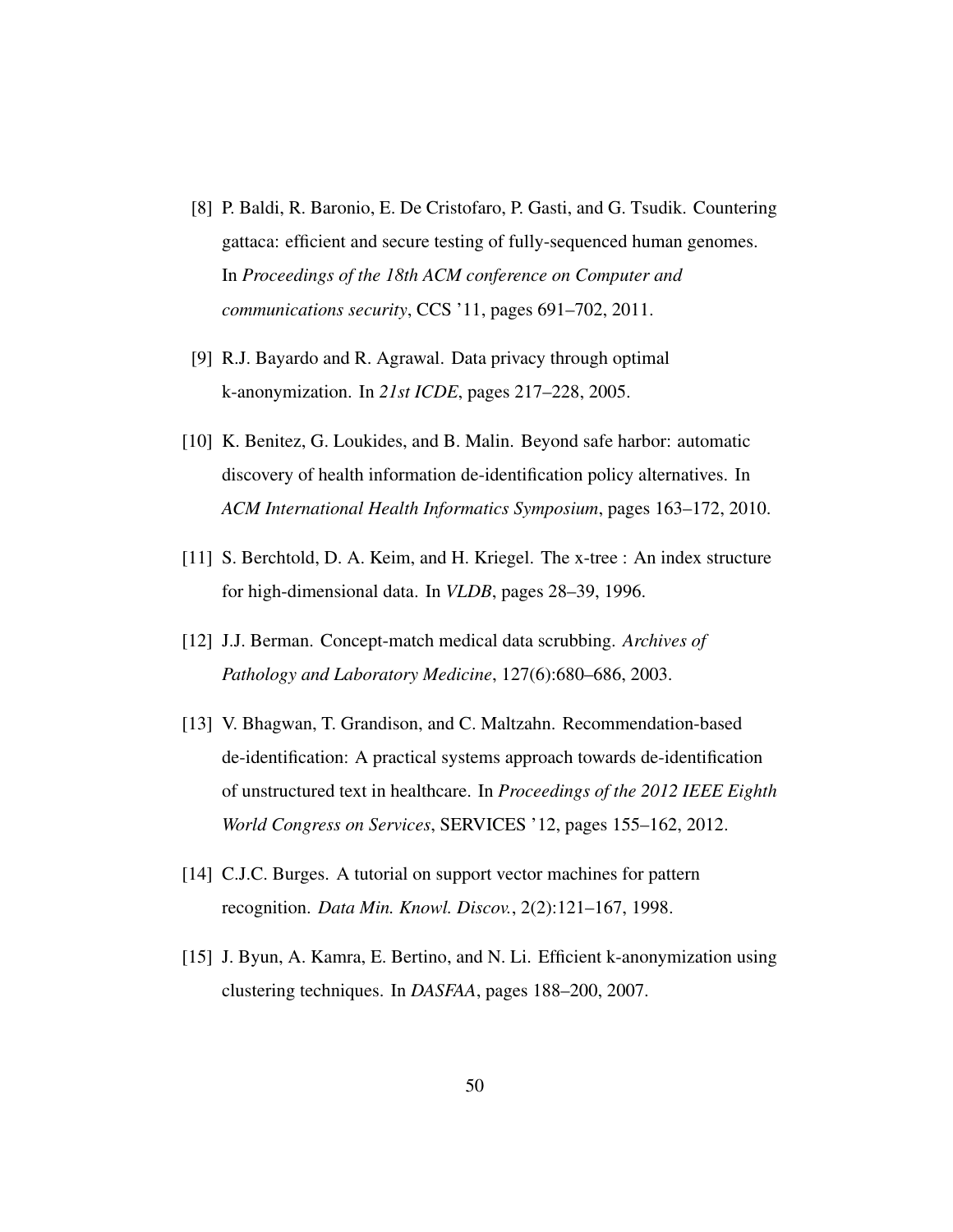- <span id="page-51-1"></span>[16] J. Cao, P. Karras, C. Ra¨ıssi, and K. Tan. rho-uncertainty: Inference-proof transaction anonymization. *PVLDB*, 3(1):1033–1044, 2010.
- <span id="page-51-2"></span>[17] C.A. Cassa, B. Schmidt, I.S. Kohane, and K. D. Mandl. My sister's keeper?: Genomic research and the identifiability of siblings. *BMC Medical Genomics*, 1:32, 2008.
- <span id="page-51-3"></span>[18] V.T. Chakaravarthy, H. Gupta, P. Roy, and M.K. Mohania. Efficient techniques for document sanitization. In *Proceedings of the 17th ACM conference on Information and knowledge management*, pages 843–852, 2008.
- <span id="page-51-7"></span>[19] B. Chen, R. Ramakrishnan, and K. LeFevre. Privacy skyline: Privacy with multidimensional adversarial knowledge. In *VLDB*, pages 770–781, 2007.
- <span id="page-51-6"></span>[20] R. Chen, N. Mohammed, B. C. M. Fung, B. C. Desai, and L. Xiong. Publishing set-valued data via differential privacy. *PVLDB*, 4(11):1087–1098, 2011.
- <span id="page-51-4"></span>[21] G. Cormode. Personal privacy vs population privacy: learning to attack anonymization. In *KDD*, pages 1253–1261, 2011.
- <span id="page-51-0"></span>[22] B.B. Dean, J. Lam, J.L. Natoli, Q. Butler, D. Aguilar, and R.J. Nordyke. Use of electronic medical records for health outcomes research: A literature review. *Medical Care Reseach and Review*, 66(6):611?638, 2010.
- <span id="page-51-5"></span>[23] S. De Capitani di Vimercati, S. Foresti, G. Livraga, and P. Samarati. Data privacy: Definitions and techniques. *International Journal of Uncertainty, Fuzziness and Knowledge-Based Systems*, 20(6):793–818, 2012.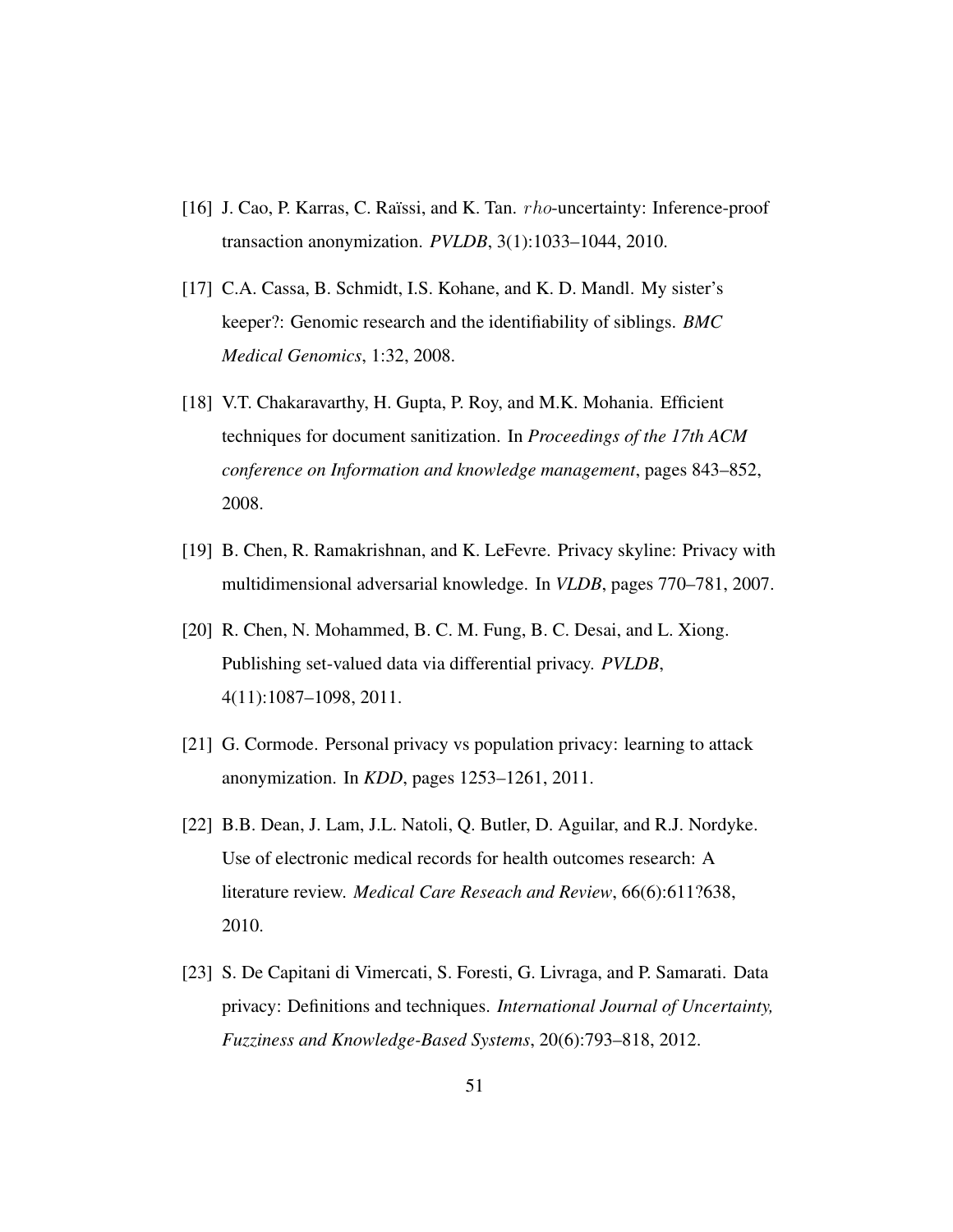- <span id="page-52-5"></span>[24] J. Domingo-Ferrer and J. M. Mateo-Sanz. Practical data-oriented microaggregation for statistical disclosure control. *IEEE Trans. on Knowledge and Data Engineering*, 14(1):189–201, 2002.
- <span id="page-52-4"></span>[25] J. Domingo-Ferrer and V. Torra. Ordinal, continuous and heterogeneous k-anonymity through microaggregation. *DMKD*, 11(2):195–212, 2005.
- <span id="page-52-6"></span>[26] J. Domingo-Ferrer, A. Martínez-Ballesté, J. Mateo-Sanz, and F. Sebé. Efficient multivariate data-oriented microaggregation. *VLDB J.*, 15(4):355–369, 2006.
- <span id="page-52-8"></span>[27] W. Du, Z. Teng, and Z. Zhu. Privacy-maxent: integrating background knowledge in privacy quantification. In *SIGMOD*, pages 459–472, 2008.
- <span id="page-52-3"></span>[28] Y. Du, T. Xia, Y. Tao, D. Zhang, and F. Zhu. On multidimensional k-anonymity with local recoding generalization. In *ICDE '07*, pages 1422–1424, 2007.
- <span id="page-52-0"></span>[29] C. Dwork. Differential privacy. In *ICALP*, pages 1–12, 2006.
- <span id="page-52-1"></span>[30] C. Dwork. Differential privacy: A survey of results. In *TAMC*, pages 1–19, 2008.
- <span id="page-52-7"></span>[31] C. Dwork, K. Kenthapadi, F. McSherry, I. Mironov, and M. Naor. Our data, ourselves: privacy via distributed noise generation. In *Proceedings of the 24th annual international conference on The Theory and Applications of Cryptographic Techniques*, EUROCRYPT'06, pages 486–503, 2006.
- <span id="page-52-2"></span>[32] K. El Emam, F. Dankar, R. Issa, E. Jonker et al. A globally optimal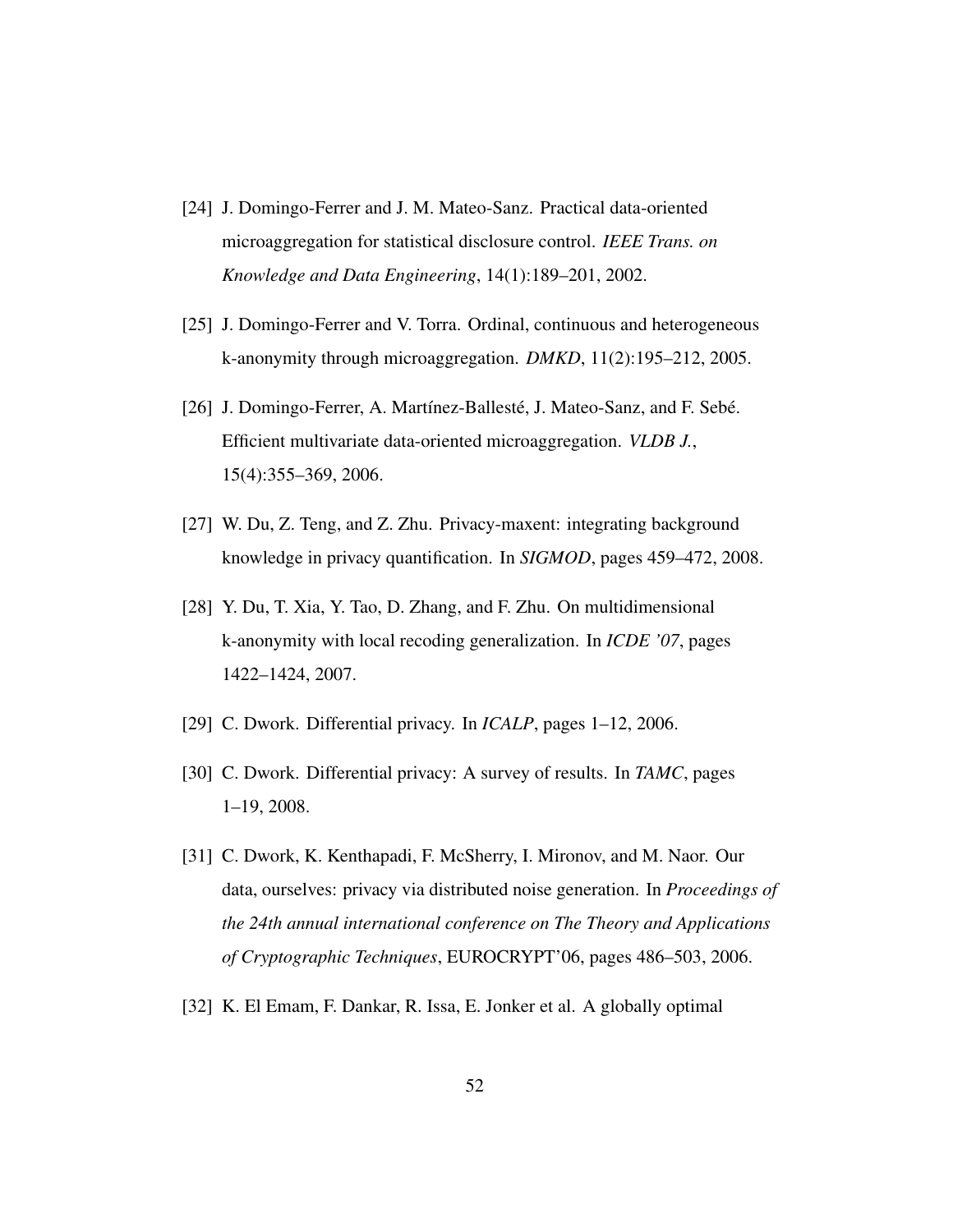k-anonymity method for the de-identification of health data. *Journal of the American Medical Informatics Association*, 16(5):670–682, 2009.

- <span id="page-53-3"></span>[33] K. El Emam, E. Jonker, L. Arbuckle, and B. Malin. A systematic review of re-identification attacks on health data. *PLoS ONE*, 6(12):e28071, 12 2011.
- <span id="page-53-1"></span>[34] K. El Emam and F. K. Dankar. Protecting privacy using k-anonymity. *Journal of the American Medical Informatics Association*, 15(5):627–637, 2008.
- <span id="page-53-6"></span>[35] K. El Emam, D. Buckeridge, R. Tamblyn, A. Neisa, E. Jonker, and A. Verma. The re-identification risk of canadians from longitudinal demographics. *BMC Medical Informatics and Decision Making*, 11(46), 2011.
- <span id="page-53-2"></span>[36] J. Fernandez-Aleman, I. Senor, P.A. Oliver Lozoya, and A. Toval. Security and privacy in electronic health records: A systematic literature review. *Journal of Biomedical Informatics*, 46(3):541 – 562, 2013.
- <span id="page-53-5"></span>[37] S.E. Fienberg, A. Slavkovic, and C. Uhler. Privacy preserving gwas data sharing. In *IEEE ICDM Worksops*, pages 628–635, 2011.
- <span id="page-53-4"></span>[38] Y.V. Filho. Optimal choice of discriminators in a balanced k-d binary search tree. *Information Processing Letters*, 13(2):67–70, 1981.
- <span id="page-53-0"></span>[39] B.C.M. Fung, K. Wang, R. Chen, and P.S. Yu. Privacy-preserving data publishing: A survey on recent developments. *ACM Comput. Surv.*, 42, 2010.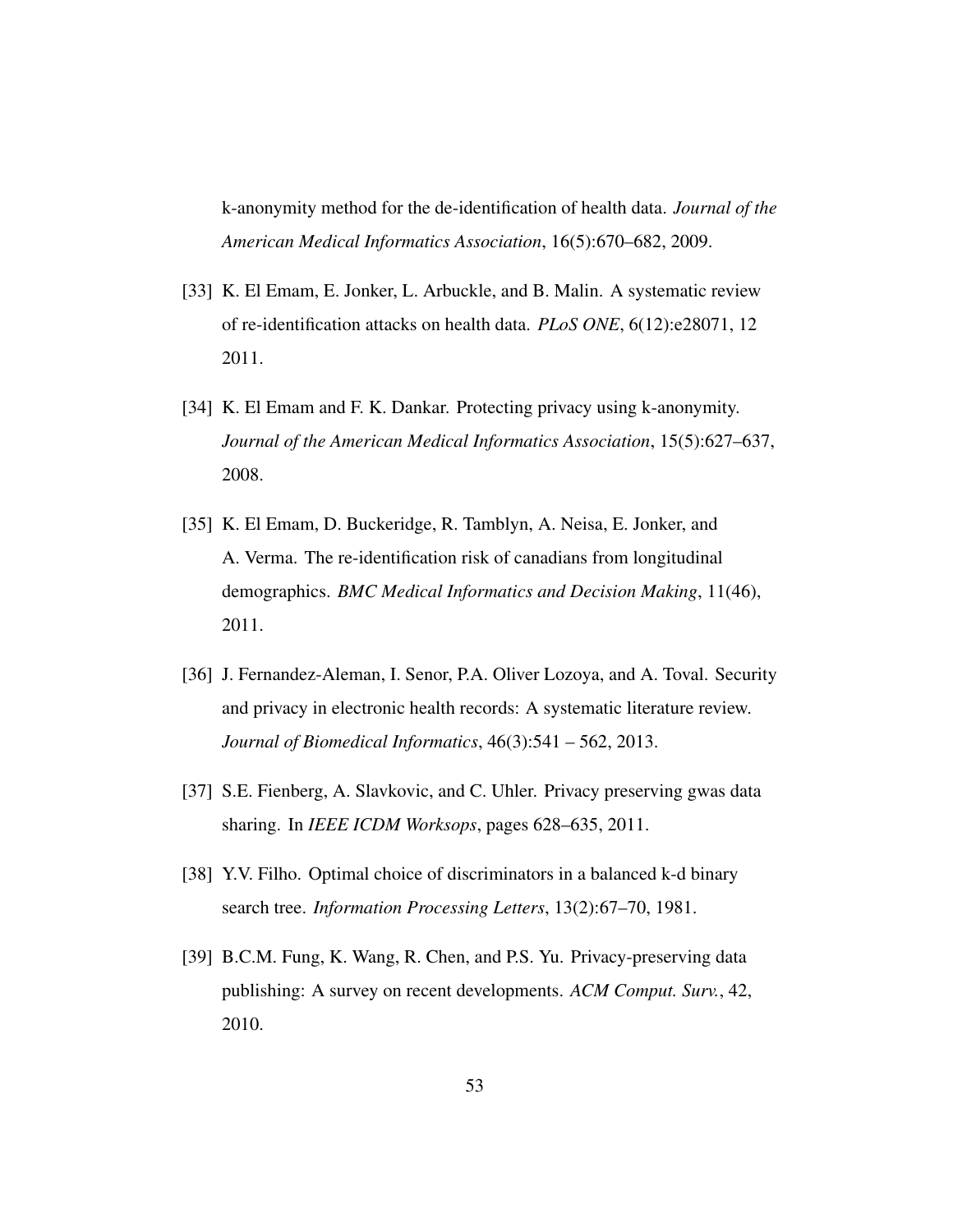- <span id="page-54-2"></span>[40] B.C.M. Fung, K.Wang, and P.S. Yu. Top-down specialization for information and privacy preservation. In *ICDE*, pages 205–216, 2005.
- <span id="page-54-4"></span>[41] B.C.M. Fung, K. Wang, L. Wang, and P.C.K. Hung. Privacy-preserving data publishing for cluster analysis. *Data Knowledge Engineering*, 68(6):552–575, 2009.
- <span id="page-54-6"></span>[42] J.J. Gardner, L. Xiong, Y. Xiao, J. Gao, A.R. Post, X. Jiang, and L. Ohno-Machado. Share: system design and case studies for statistical health information release. *JAMIA*, 20(1):109–116, 2013.
- <span id="page-54-0"></span>[43] M. Gertz and S. Jajodia, editors. *Handbook of Database Security - Applications and Trends*. Springer, 2008.
- <span id="page-54-3"></span>[44] G. Ghinita, P. Karras, P. Kalnis, and N. Mamoulis. Fast data anonymization with low information loss. In *Proceedings of the 33rd international conference on Very large data bases*, VLDB '07, pages 758–769, 2007.
- <span id="page-54-1"></span>[45] A. Gionis, A. Mazza, and T. Tassa. k-anonymization revisited. In *ICDE*, pages 744–753, 2008.
- <span id="page-54-5"></span>[46] A. Gkoulalas-Divanis and G. Loukides. PCTA: Privacy-constrained Clustering-based Transaction Data Anonymization. In *EDBT PAIS*, page 5, 2011.
- <span id="page-54-7"></span>[47] A. Gkoulalas-Divanis and G. Loukides. Revisiting sequential pattern hiding to enhance utility. In *KDD*, pages 1316–1324, 2011.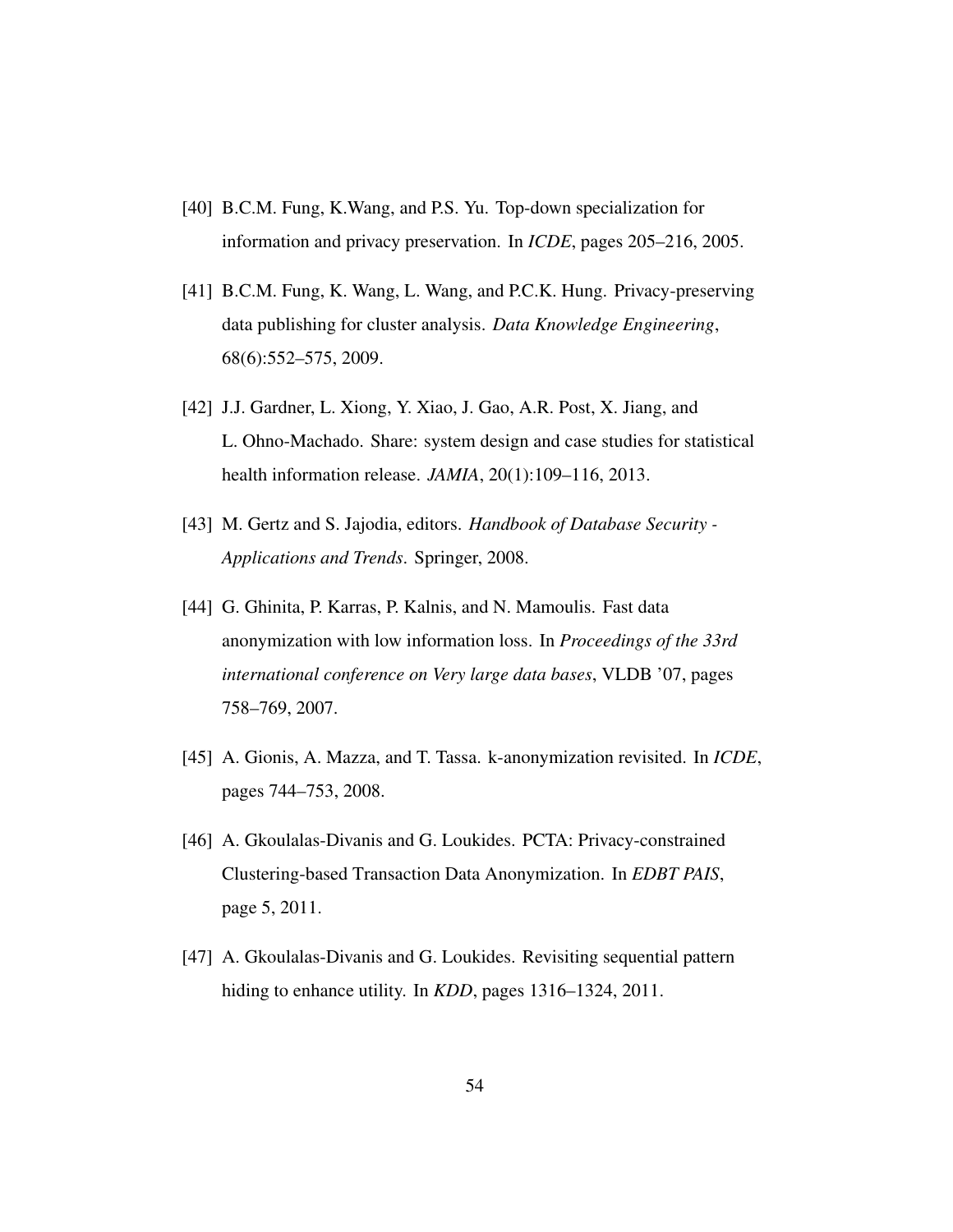- <span id="page-55-6"></span>[48] A. Gkoulalas-Divanis and V. S. Verykios. Hiding sensitive knowledge without side effects. *Knowledge and Information Systems*, 20(3):263–299, 2009.
- <span id="page-55-5"></span>[49] S. Guha, R. Rastogi, and K. Shim. Cure: an efficient clustering algorithm for large databases. In *SIGMOD*, pages 73–84, 1998.
- <span id="page-55-4"></span>[50] D. Gupta, M. Saul, and J. Gilbertson. Evaluation of a deidentification (De-Id) software engine to share pathology reports and clinical documents for research. *American Journal of Clinical Pathology*, 121(2):176–186, 2004.
- <span id="page-55-7"></span>[51] R. Gwadera, A. Gkoulalas-Divanis, and G. Loukides. Permutation-based Sequential Pattern Hiding. In *IEEE International Conference on Data Mining (ICDM)*, pages 241–250, 2013.
- <span id="page-55-1"></span>[52] Y. He and J. F. Naughton. Anonymization of set-valued data via top-down, local generalization. *PVLDB*, 2(1):934–945, 2009.
- <span id="page-55-2"></span>[53] S. Hettich and C.J. Merz. Uci repository of machine learning databases. 1998.
- <span id="page-55-3"></span>[54] N. Homer, S. Szelinger, M. Redman, et al. Resolving individuals contributing trace amounts of dna to highly complex mixtures using high-density snp genotyping microarrays. *PLoS Genetics*, 4(8):e1000167, 2008.
- <span id="page-55-0"></span>[55] B. Hore, R.C. Jammalamadaka, and S. Mehrotra. Flexible anonymization for privacy preserving data publishing: A systematic search based approach. In *SDM*, 2007.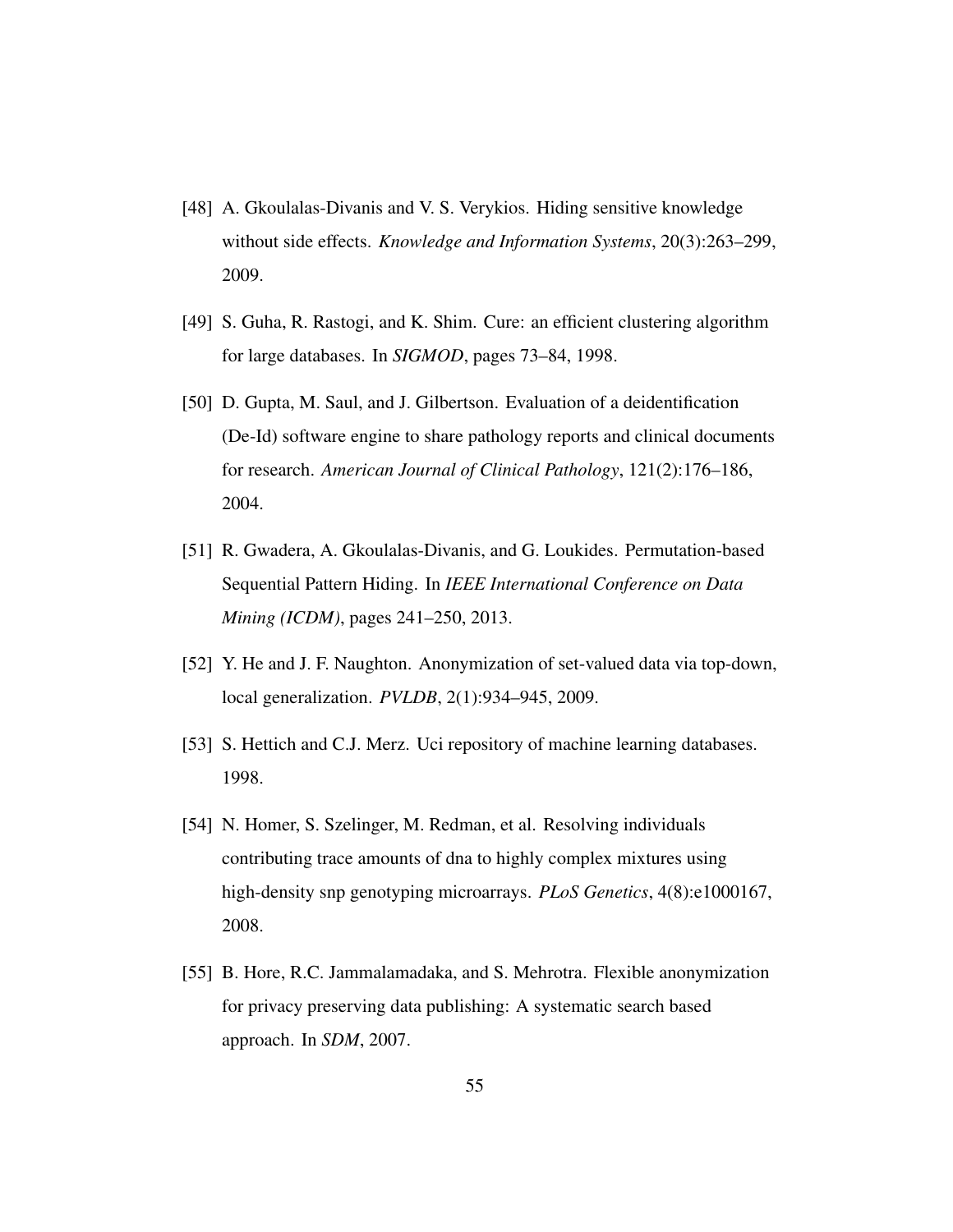- <span id="page-56-1"></span>[56] C.J. Hsiao and E. Hing. Use and characteristics of electronic health record systems among office-based physician practices: United states, 2001-2012. *NCHS data brief*, pages 1–8, 2012.
- <span id="page-56-5"></span>[57] T. Iwuchukwu and J. F. Naughton. K-anonymization as spatial indexing: Toward scalable and incremental anonymization. In *VLDB*, pages 746–757, 2007.
- <span id="page-56-3"></span>[58] V. S. Iyengar. Transforming data to satisfy privacy constraints. In *KDD*, pages 279–288, 2002.
- <span id="page-56-7"></span>[59] W. Jiang, M. Murugesan, C. Clifton, and L. Si. t-plausibility: Semantic preserving text sanitization. In *Computational Science and Engineering, 2009. CSE '09. International Conference on*, volume 3, pages 68–75, 2009.
- <span id="page-56-2"></span>[60] N. Koudas, Q. Zhang, D. Srivastava, and T. Yu. Aggregate query answering on anonymized tables. In *ICDE '07*, pages 116–125, 2007.
- <span id="page-56-6"></span>[61] J.D. Lafferty, A. McCallum, and F.C.N. Pereira. Conditional random fields: Probabilistic models for segmenting and labeling sequence data. In *Proceedings of the Eighteenth International Conference on Machine Learning*, ICML '01, pages 282–289, 2001.
- <span id="page-56-4"></span>[62] M. Laszlo and S. Mukherjee. Minimum spanning tree partitioning algorithm for microaggregation. *Knowledge and Data Engineering, IEEE Transactions on*, 17(7):902–911, 2005.
- <span id="page-56-0"></span>[63] E.C. Lau, F.S. Mowat, M.A. Kelsh, J.C. Legg, N.M. Engel-Nitz, H.N. Watson, H.L. Collins, R.J. Nordyke, and J.L. Whyte. Use of electronic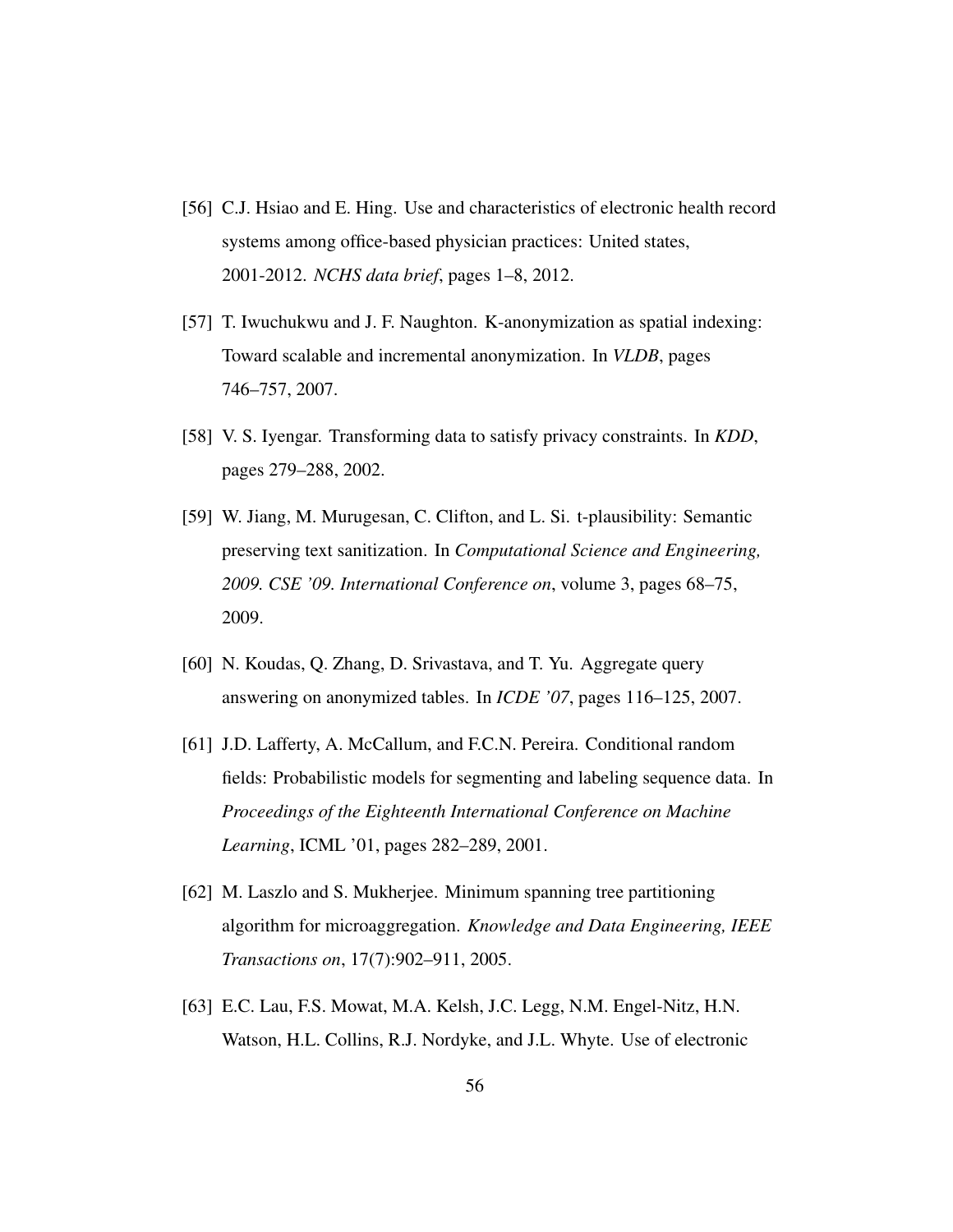medical records (EMR) for oncology outcomes research: assessing the comparability of EMR information to patient registry and health claims data. *Clinical Epidemiology*, 3(1):259–272, 2011.

- <span id="page-57-2"></span>[64] K. LeFevre, D. J. DeWitt, and R. Ramakrishnan. Workload-aware anonymization techniques for large-scale datasets. *TODS*, 33(3), 2008.
- <span id="page-57-3"></span>[65] K. LeFevre, D.J. DeWitt, and R. Ramakrishnan. Incognito: efficient full-domain k-anonymity. In *SIGMOD*, pages 49–60, 2005.
- <span id="page-57-4"></span>[66] K. LeFevre, D.J. DeWitt, and R. Ramakrishnan. Mondrian multidimensional k-anonymity. In *ICDE*, page 25, 2006.
- <span id="page-57-5"></span>[67] K. LeFevre, D.J. DeWitt, and R. Ramakrishnan. Workload-aware anonymization. In *KDD*, pages 277–286, 2006.
- <span id="page-57-6"></span>[68] J. Li, R. Wong, A. Fu, and J. Pei. Achieving -anonymity by clustering in attribute hierarchical structures. In *DaWaK*, pages 405–416, 2006.
- <span id="page-57-1"></span>[69] N. Li, T. Li, and S. Venkatasubramanian. t-closeness: Privacy beyond k-anonymity and l-diversity. In *ICDE*, pages 106–115, 2007.
- <span id="page-57-7"></span>[70] N. Li, T. Li, and S. Venkatasubramanian. Closeness: A new privacy measure for data publishing. *Knowledge and Data Engineering, IEEE Transactions on*, 22(7):943–956, 2010.
- <span id="page-57-0"></span>[71] N. Li and M.V. Tripunitara. Security analysis in role-based access control. *ACM Trans. Inf. Syst. Secur.*, 9(4):391–420, 2006.
- <span id="page-57-8"></span>[72] T. Li and N. Li. Injector: Mining background knowledge for data anonymization. In *ICDE*, pages 446–455, 2008.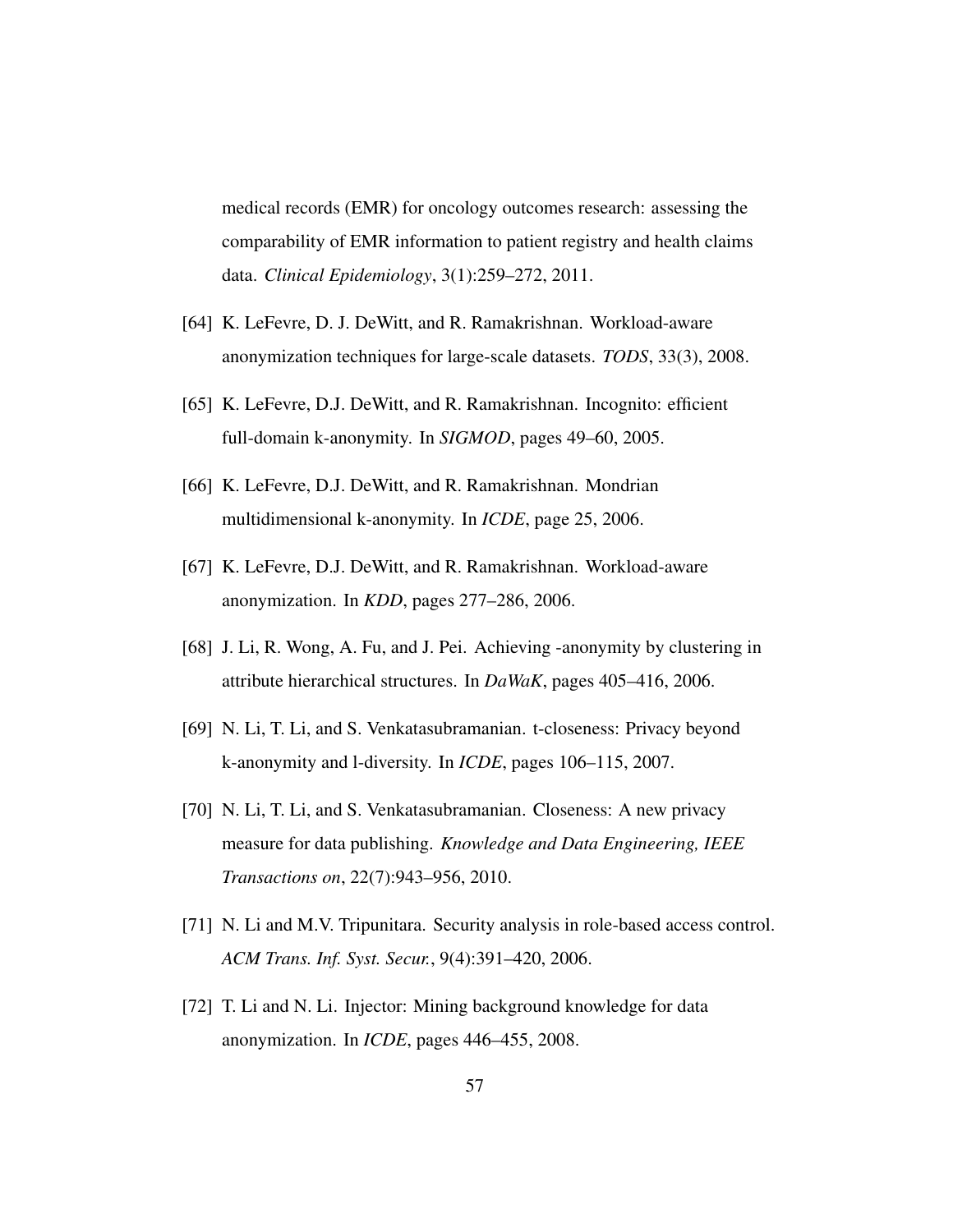- <span id="page-58-0"></span>[73] Y. Lindell and B. Pinkas. Privacy preserving data mining. page 36?54, 2000.
- <span id="page-58-4"></span>[74] J. Liu and K. Wang. Anonymizing transaction data by integrating suppression and generalization. In *Proceedings of the 14th Pasific-Asia conference on Advances in Knowledge Discovery and Data Mining*, PAKDD '10, pages 171–180, 2010.
- <span id="page-58-1"></span>[75] G. Loukides, J.C. Denny, and B. Malin. The disclosure of diagnosis codes can breach research participants' privacy. *Journal of the American Medical Informatics Association*, 17:322–327, 2010.
- <span id="page-58-2"></span>[76] G. Loukides, A. Gkoulalas-Divanis, and B. Malin. Anonymization of electronic medical records for validating genome-wide association studies. *Proceedings of the National Academy of Sciences*, 17(107):7898–7903, 2010.
- <span id="page-58-6"></span>[77] G. Loukides, A. Gkoulalas-Divanis, and B. Malin. *An Integrative Framework for Anonymizing Clinical and Genomic Data*, chapter 8, pages 65–89. Database Technology for Life Sciences and Medicine. World Scientific, 2010.
- <span id="page-58-3"></span>[78] G. Loukides, A. Gkoulalas-Divanis, and B. Malin. COAT: Constraint-based anonymization of transactions. *Knowledge and Information Systems*, 28(2):251–282, 2011.
- <span id="page-58-5"></span>[79] G. Loukides, A. Gkoulalas-Divanis, and J. Shao. Anonymizing transaction data to eliminate sensitive inferences. In *DEXA*, pages 400–415, 2010.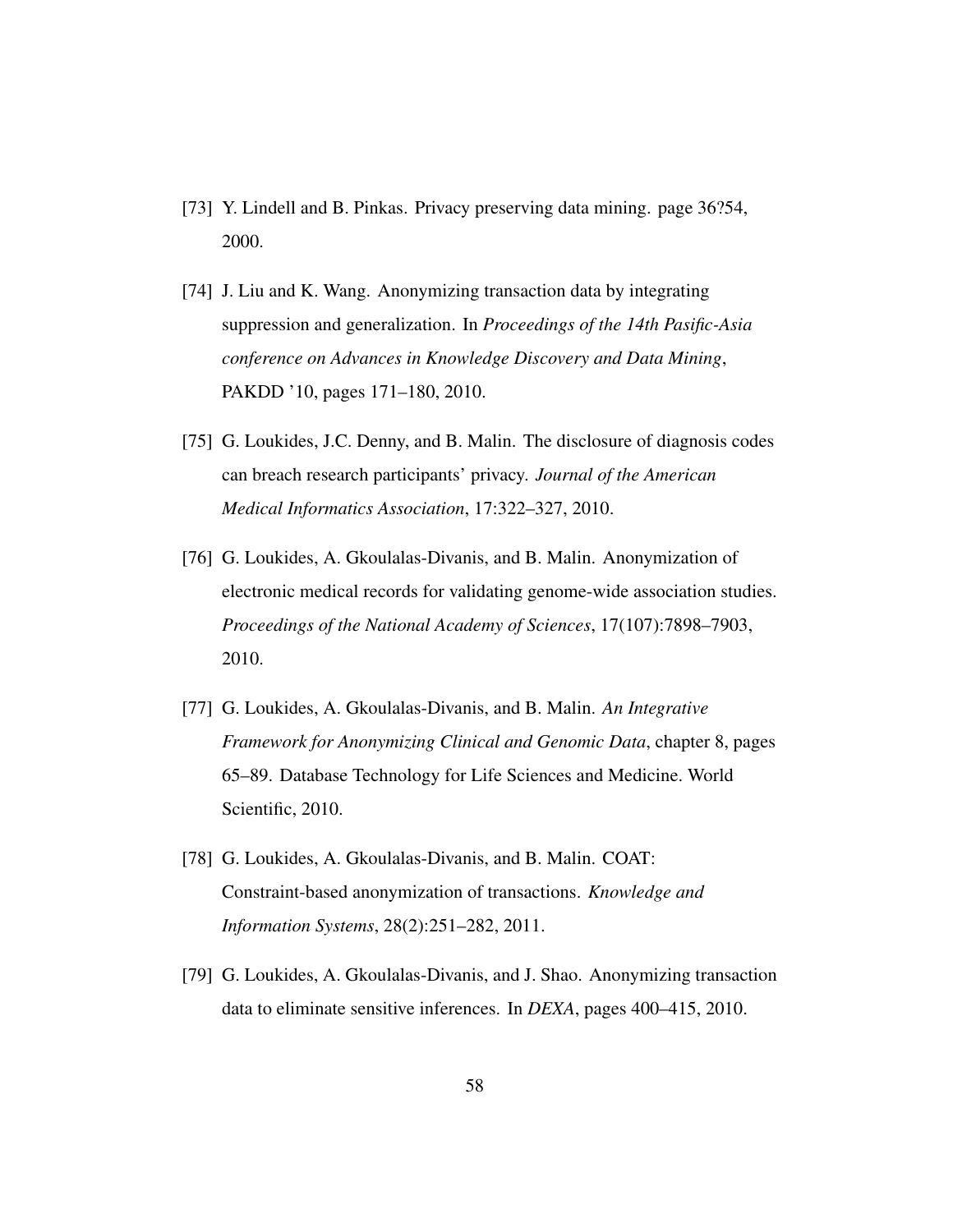- <span id="page-59-3"></span>[80] G. Loukides, A. Gkoulalas-Divanis, and J. Shao. Efficient and flexible anonymization of transaction data. *Knowledge and Information Systems*, 36(1):153–210, 2013.
- <span id="page-59-2"></span>[81] G. Loukides and J. Shao. Capturing data usefulness and privacy protection in k-anonymisation. In *SAC*, pages 370–374, 2007.
- <span id="page-59-7"></span>[82] G. Loukides and J. Shao. Clustering-based k-anonymisation algorithms. In *DEXA*, pages 761–771, 2007.
- <span id="page-59-8"></span>[83] G. Loukides and J. Shao. An efficient clustering algorithm for -anonymisation. *J. Comput. Sci. Technol.*, 23(2):188–202, 2008.
- <span id="page-59-4"></span>[84] G. Loukides and J. Shao. Preventing range disclosure in k-anonymised data. *Expert Systems with Applications*, 38(4):4559–4574, 2011.
- <span id="page-59-6"></span>[85] G. Loukides, A. Tziatzios, and J. Shao. Towards preference-constrained -anonymisation. In *DASFAA International Workshop on Privacy-Preserving Data Analysis (PPDA)*, pages 231–245, 2009.
- <span id="page-59-5"></span>[86] G. Loukides and A. Gkoulalas-Divanis. Utility-preserving transaction data anonymization with low information loss. *Expert Systems with Applications*, 39(10):9764 – 9777, 2012.
- <span id="page-59-0"></span>[87] G. Loukides and A. Gkoulalas-Divanis. Utility-aware anonymization of diagnosis codes. *IEEE J. Biomedical and Health Informatics*, 17(1):60–70, 2013.
- <span id="page-59-1"></span>[88] A. Machanavajjhala, J. Gehrke, D. Kifer, and M. Venkitasubramaniam. l-diversity: Privacy beyond k-anonymity. In *ICDE*, page 24, 2006.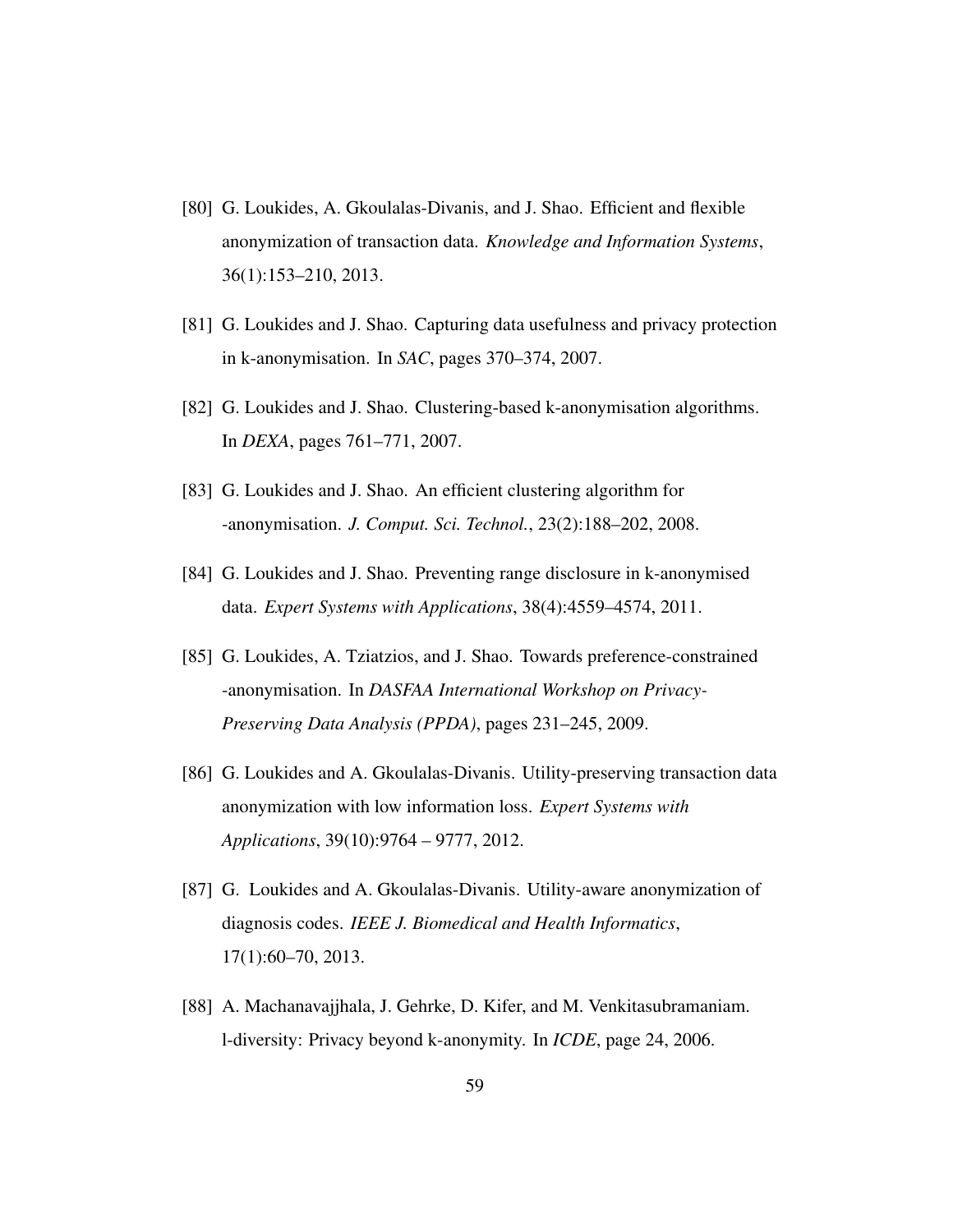- <span id="page-60-1"></span>[89] M.D. Mailman, M. Feolo, Y. Jin, M. Kimura, K. Tryka, R. Bagoutdinov, et al. The ncbi dbgap database of genotypes and phenotypes. *Nature Genetics*, 39:1181–1186, 2007.
- <span id="page-60-0"></span>[90] G. Makoul, R. H. Curry, and P. C. Tang. The use of electronic medical records communication patterns in outpatient encounters. *Journal of the American Medical Informatics Association*, 8(6):610–615, 2001.
- <span id="page-60-2"></span>[91] B. Malin, D. Karp, and R.H. Scheuermann. Technical and policy approaches to balancing patient privacy and data sharing in clinical and translational research. *Journal of Investigative Medicine: the official publication of the American Federation for Clinical Research*, 58(1):11–18, 2010.
- <span id="page-60-5"></span>[92] B. Malin, G. Loukides, K. Benitez, and E. W. Clayton. Identifiability in biobanks: models, measures, and mitigation strategies. *Human Genetics*, 130(3):383–392, 2011.
- <span id="page-60-4"></span>[93] B. Malin, G. Loukides, K. Benitez, and E.W. Clayton. Identifiability in biobanks: models, measures, and mitigation strategies. *Human Genetics*, 130(3):383–392, 2011.
- <span id="page-60-3"></span>[94] S.M. Meystre, F.J. Friedlin, B.R. South, S. Shen, and M. H. Samore. Automatic de-identification of textual documents in the electronic health record: a review of recent research. *BMC Medical Rsearch Methodology*, 10(70), 2010.
- <span id="page-60-6"></span>[95] I. Mironov, O. Pandey, O. Reingold, and S. Vadhan. Computational differential privacy. In *Proceedings of the 29th Annual International*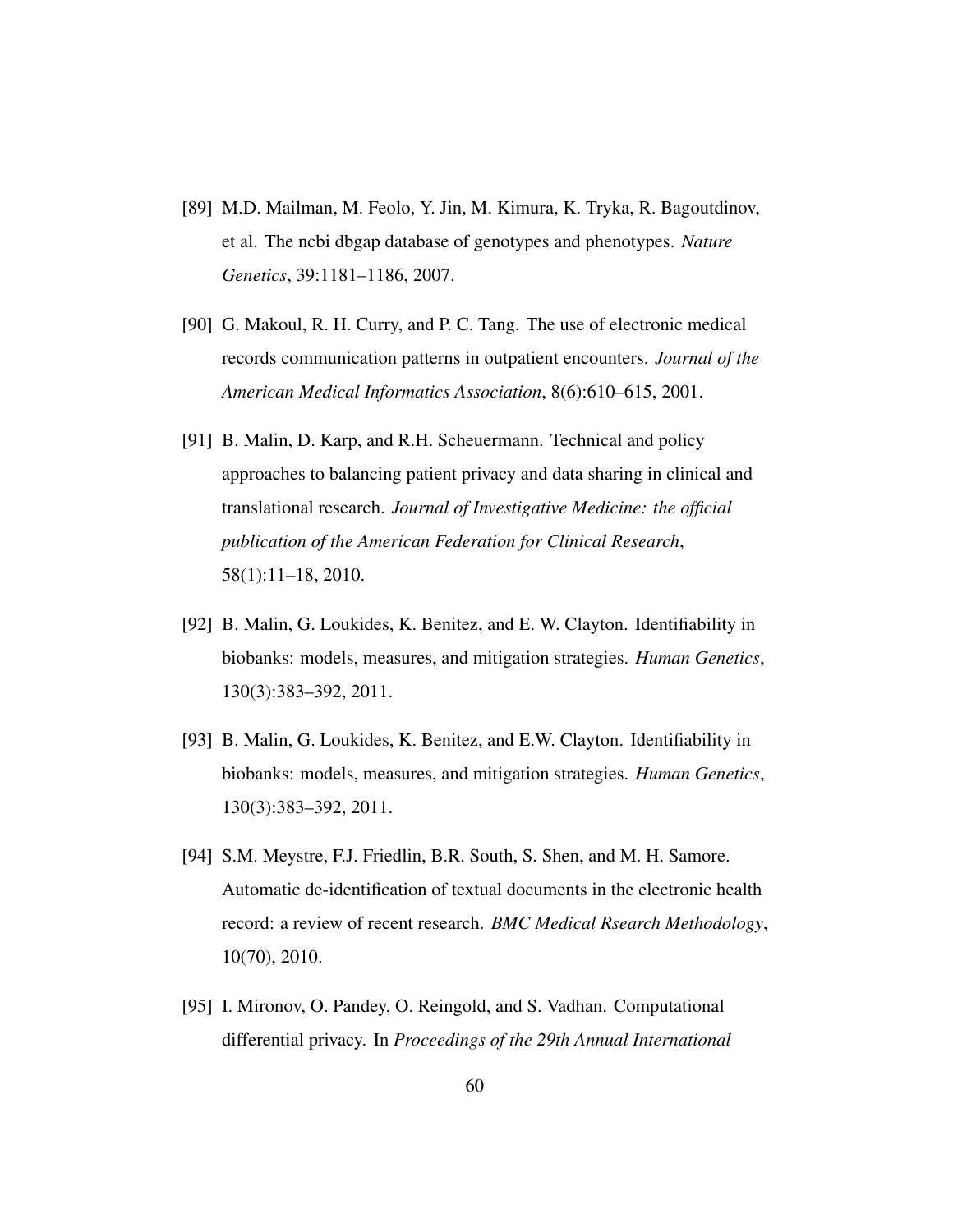*Cryptology Conference on Advances in Cryptology*, CRYPTO '09, pages 126–142, 2009.

- <span id="page-61-7"></span>[96] N. Mohammed, R. Chen, B.C.M. Fung, and P.S. Yu. Differentially private data release for data mining. In *KDD*, pages 493–501, 2011.
- <span id="page-61-6"></span>[97] B. Moon, H. v. Jagadish, C. Faloutsos, and J.H. Saltz. Analysis of the clustering properties of the hilbert space-filling curve. *IEEE Trans. on Knowl. and Data Eng.*, 13(1):124–141, 2001.
- <span id="page-61-5"></span>[98] M.Ruffolo, F. Angiulli, and C. Pizzuti. Descry: A density based clustering algorithm for very large dataset. In *5th International Conference on Intelligent Data Engineering and Automated Learning (IDEAL'04)*, pages 25–27, 2004.
- <span id="page-61-2"></span>[99] A. Narayanan and V. Shmatikov. Robust de-anonymization of large sparse datasets. In *IEEE S&P*, pages 111–125, 2008.
- <span id="page-61-0"></span>[100] M. E. Nergiz, M. Atzori, and C. Clifton. Hiding the presence of individuals from shared databases. In *SIGMOD '07*, pages 665–676, 2007.
- <span id="page-61-1"></span>[101] M. E. Nergiz and C. Clifton. d-presence without complete world knowledge. *TKDE*, 22(6):868–883, 2010.
- <span id="page-61-4"></span>[102] M.E. Nergiz and C. Clifton. Thoughts on k-anonymization. *DKE*, 63(3):622–645, 2007.
- <span id="page-61-3"></span>[103] M.E. Nergiz and C. Clifton.  $\delta$ -presence without complete world knowledge. *Knowledge and Data Engineering, IEEE Transactions on*, 22(6):868–883, 2010.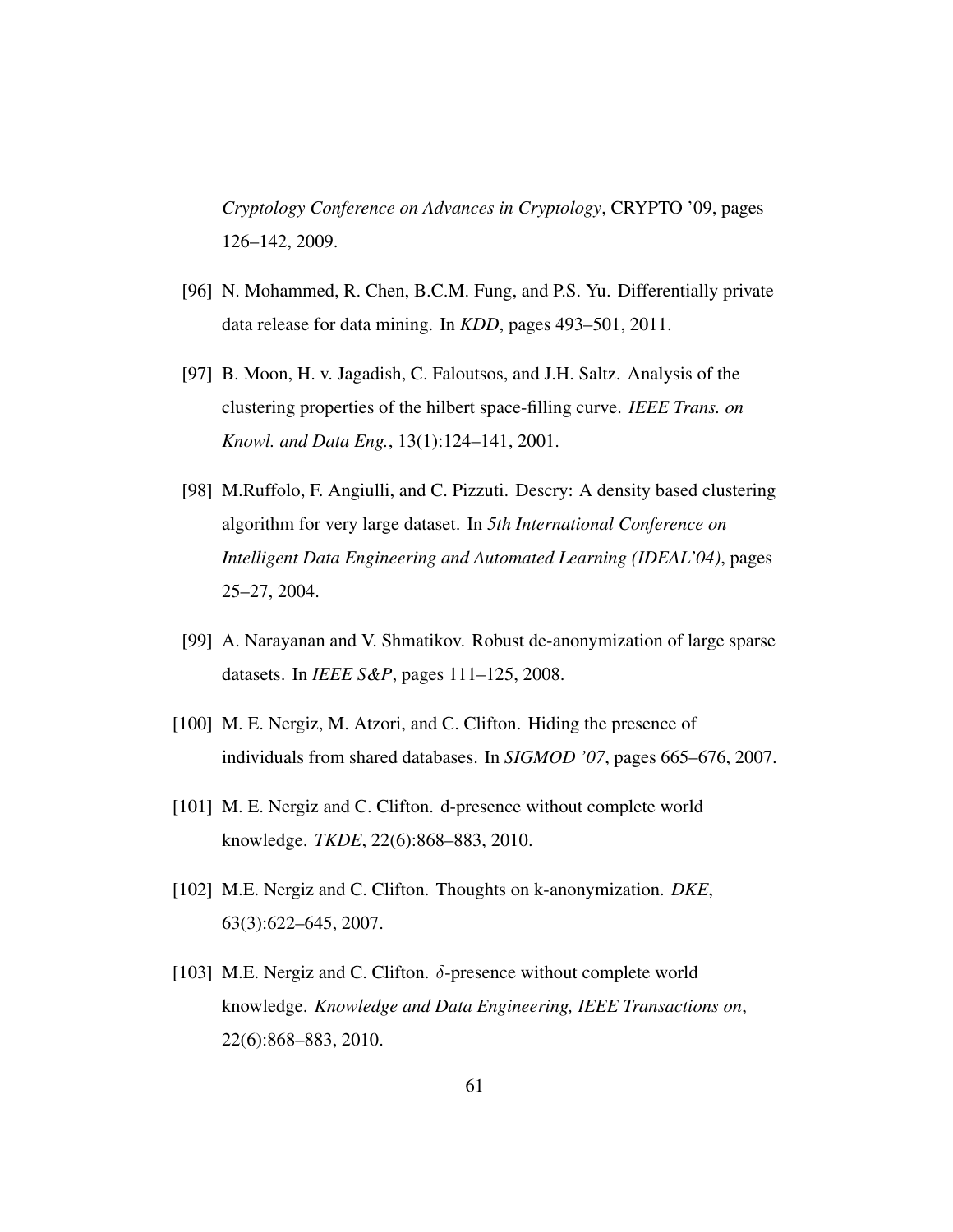- <span id="page-62-1"></span>[104] W.E.R. Ollier, T. Sprosen, and T. Peakman. UK biobank: from concept to reality. *Pharmacogenomics*, 6(6):639–646, 2005.
- <span id="page-62-7"></span>[105] G. Poulis, G. Loukides, A. Gkoulalas-Divanis, and S. Skiadopoulos. Anonymizing data with relational and transaction attributes. In *Machine Learning and Knowledge Discovery in Databases - European Conference (ECML/PKDD) (3)*, pages 353–369, 2013.
- <span id="page-62-4"></span>[106] W.H. Press, S.A. Teukolsky, W.T. Vetterling, and B.P. Flannery. *Numerical recipes in C (2nd ed.): the art of scientific computing*. Cambridge University Press, 1992.
- <span id="page-62-0"></span>[107] B.Y. Reis, I.S. Kohane, and K.D. Mandl. Longitudinal histories as predictors of future diagnoses of domestic abuse: modelling study. *BMJ*, 339(9), 2009.
- <span id="page-62-5"></span>[108] M. Rothstein and P. Epps. Ethical and legal implications of pharmacogenomics. *Nature Review Genetics*, 2:228–231, 2001.
- <span id="page-62-3"></span>[109] P. Samarati. Protecting respondents identities in microdata release. *TKDE*, 13(9):1010–1027, 2001.
- <span id="page-62-2"></span>[110] R.S. Sandhu, E. J. Coyne, H. L. Feinstein, and C. E. Youman. Role-based access control models. *IEEE Computer*, 29(2):38–47, 1996.
- <span id="page-62-6"></span>[111] L. Sweeney. Replacing personally-identifying information in medical records, the scrub system. In *Proceedings of the AMIA Annual Fall Symposium*, pages 333–337, 1996.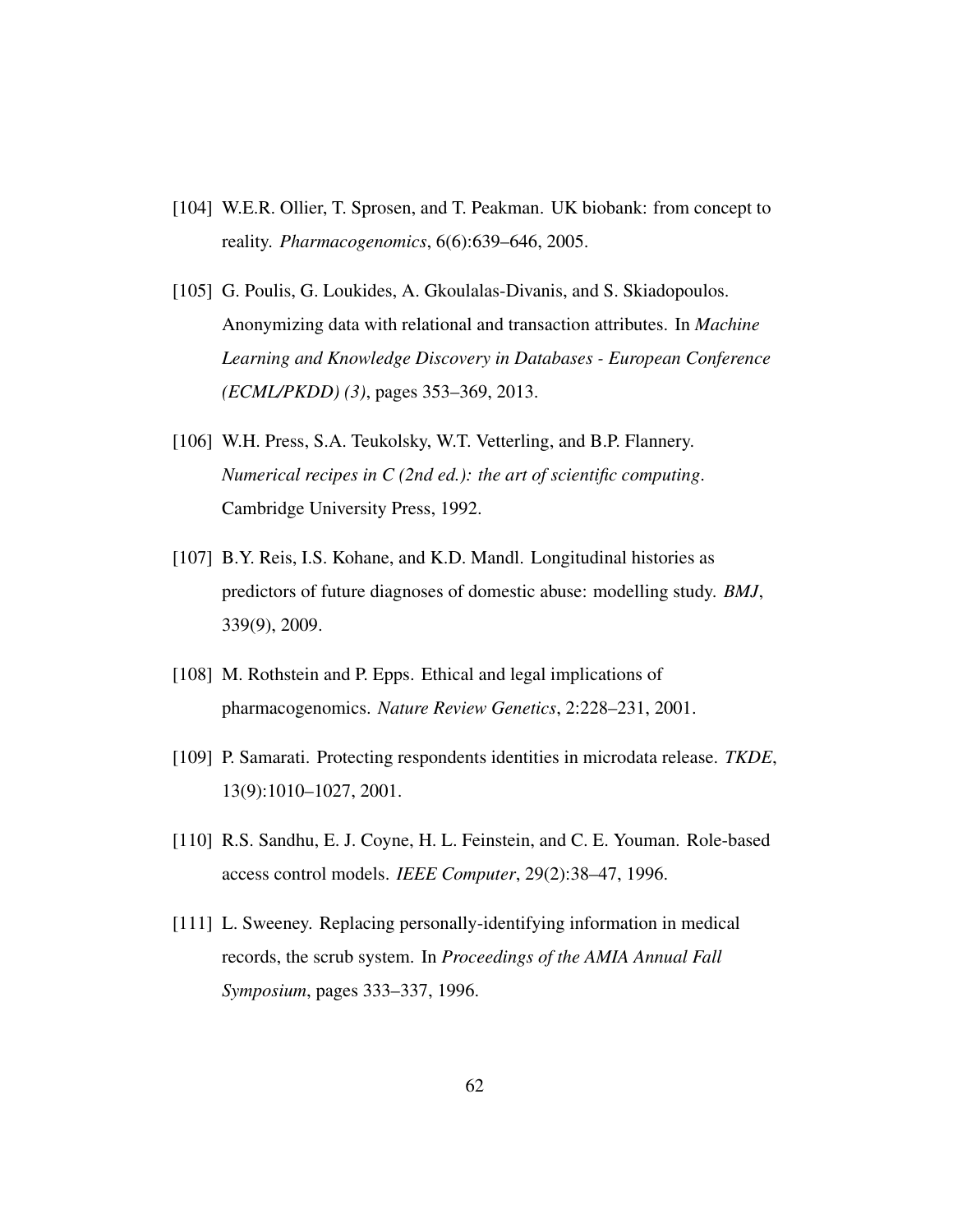- <span id="page-63-2"></span>[112] L. Sweeney. k-anonymity: a model for protecting privacy. *IJUFKS*, 10:557–570, 2002.
- <span id="page-63-5"></span>[113] L. Sweeney. *Computational disclosure control: a primer on data privacy protection*. PhD thesis, 2001. AAI0803469.
- <span id="page-63-8"></span>[114] Y. Tao, X. Xiao, J. Li, and D. Zhang. On anti-corruption privacy preserving publication. In *Proceedings of the 2008 IEEE 24th International Conference on Data Engineering*, ICDE '08, pages 725–734, 2008.
- <span id="page-63-3"></span>[115] M. Terrovitis, N. Mamoulis, and P. Kalnis. Privacy-preserving anonymization of set-valued data. *PVLDB*, 1(1):115–125, 2008.
- <span id="page-63-6"></span>[116] M. Terrovitis, N. Mamoulis, and P. Kalnis. Local and global recoding methods for anonymizing set-valued data. *VLDB J*, 20(1):83–106, 2011.
- <span id="page-63-0"></span>[117] M. J. Tildesley, T. A. House, M.C. Bruhn, R.J. Curry, M. ONeil, J.L.E. Allpress, G. Smith, and M.J. Keeling. Impact of spatial clustering on disease transmission and optimal control. *Proceedings of the National Academy of Sciences*, 107(3):1041–1046, 2010.
- <span id="page-63-4"></span>[118] T.M. Truta and B. Vinay. Privacy protection: p-sensitive k-anonymity property. In *ICDE Workshops*, page 94, 2006.
- <span id="page-63-7"></span>[119] United States Census American Community Survey. 2003 Public Use Microdata.
- <span id="page-63-1"></span>[120] U.S. Department of Health and Human Services Office for Civil Rights. HIPAA administrative simplification regulation text, 2006.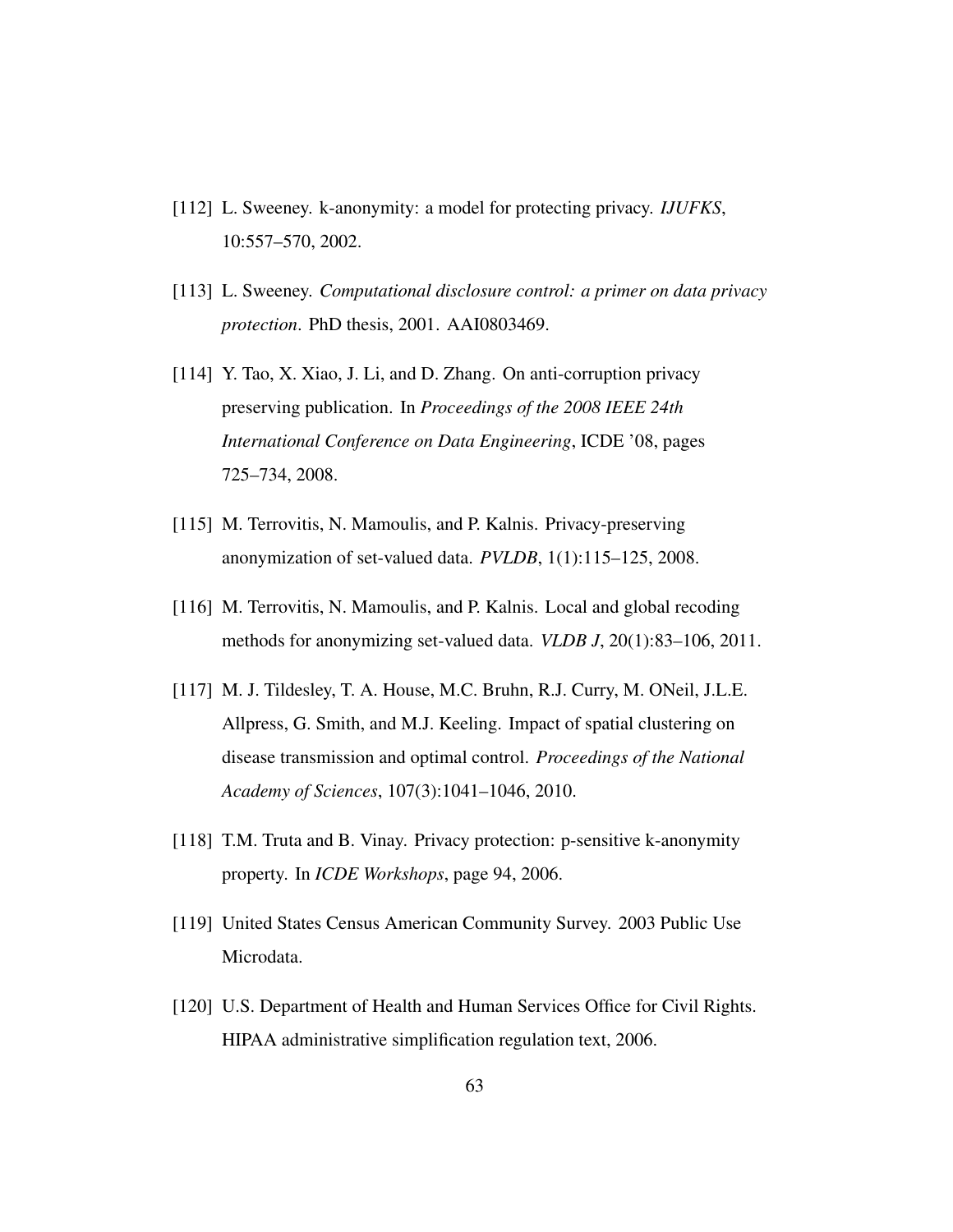- <span id="page-64-0"></span>[121] J. Vaidya and C. Clifton. Privacy-preserving k-means clustering over vertically partitioned data. In *KDD*, pages 206–215, 2003.
- <span id="page-64-5"></span>[122] C.J. Van Rijsbergen. *Information Retrieval*. Butterworth-Heinemann, Newton, MA, USA, 2nd edition, 1979.
- <span id="page-64-6"></span>[123] R. Wang, Y. F. Li, X. Wang, H. Tang, and X. Zhou. Learning your identity and disease from research papers: information leaks in genome wide association study. In *CCS*, pages 534–544, 2009.
- <span id="page-64-7"></span>[124] R. Wang, X. Wang, Z. Li, H. Tang, M. K. Reiter, and Z. Dong. Privacy-preserving genomic computation through program specialization. In *Proceedings of the 16th ACM conference on Computer and communications security*, CCS '09, pages 338–347, 2009.
- <span id="page-64-8"></span>[125] R.C. Wong, A. Fu, K. Wang, and J. Pei. Minimality attack in privacy preserving data publishing. In *VLDB*, pages 543–554, 2007.
- <span id="page-64-2"></span>[126] R.C. Wong, J. Li, A. Fu, and K.Wang. alpha-k-anonymity: An enhanced k-anonymity model for privacy-preserving data publishing. In *KDD*, pages 754–759, 2006.
- <span id="page-64-4"></span>[127] X. Xiao and Y. Tao. Anatomy: simple and effective privacy preservation. In *VLDB*, pages 139–150, 2006.
- <span id="page-64-1"></span>[128] X. Xiao and Y. Tao. Personalized privacy preservation. In *SIGMOD*, pages 229–240, 2006.
- <span id="page-64-3"></span>[129] J. Xu, W. Wang, J. Pei, X. Wang, B. Shi, and A. W-C. Fu. Utility-based anonymization using local recoding. In *KDD*, pages 785–790, 2006.